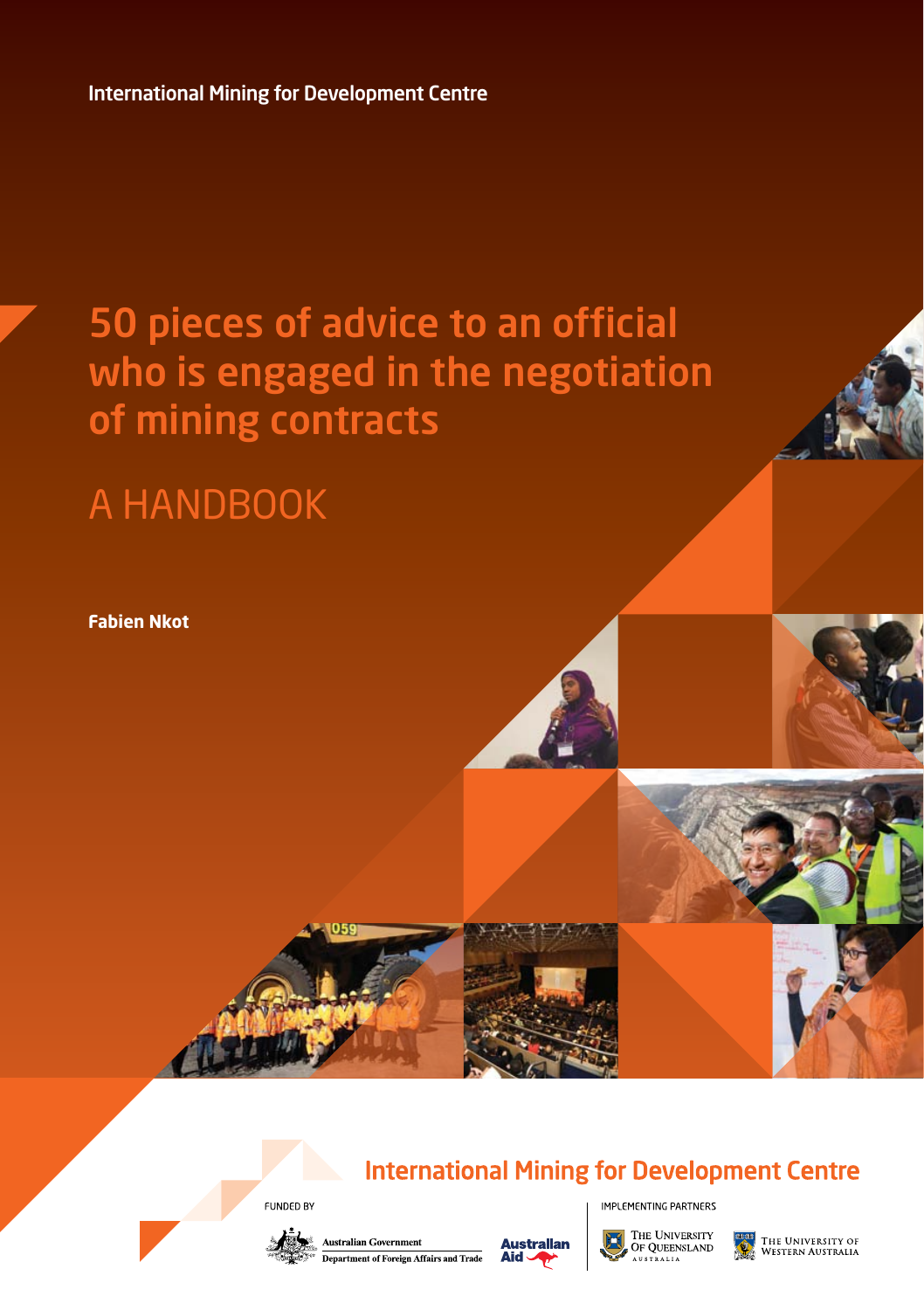#### www.im4dc.org

#### The **International Mining for Development Centre**

assists developing countries to use their mineral and energy resources to grow their economies, reduce poverty and deliver long-term economic and social benefits to their people and communities. Our focus is three core themes — governance and regulation, community and environmental sustainability, and operational effectiveness.

#### **Prepared by Fabien Nkot**

Professor – Political Science, Public Law The University of Yaounde II, Cameroon Senior Advisor to the Prime Minister of Cameroon. Member of the Inter-Ministerial Committee in charge of the Mbalam-Nabeba iron ore project and the Minim Martap Ngaoundal bauxite project.

#### **In collaboration with**

**Associate Professor Jill Howieson** Faculty of Law The University of Western Australia

#### **Melvin Sheriff**

Head of Secretariat – Inter-Ministerial Concession Committee National Investment Commission, Liberia

This handbook does not necessarily represent the views or the policy of Australian Aid or the Commonwealth of Australia.







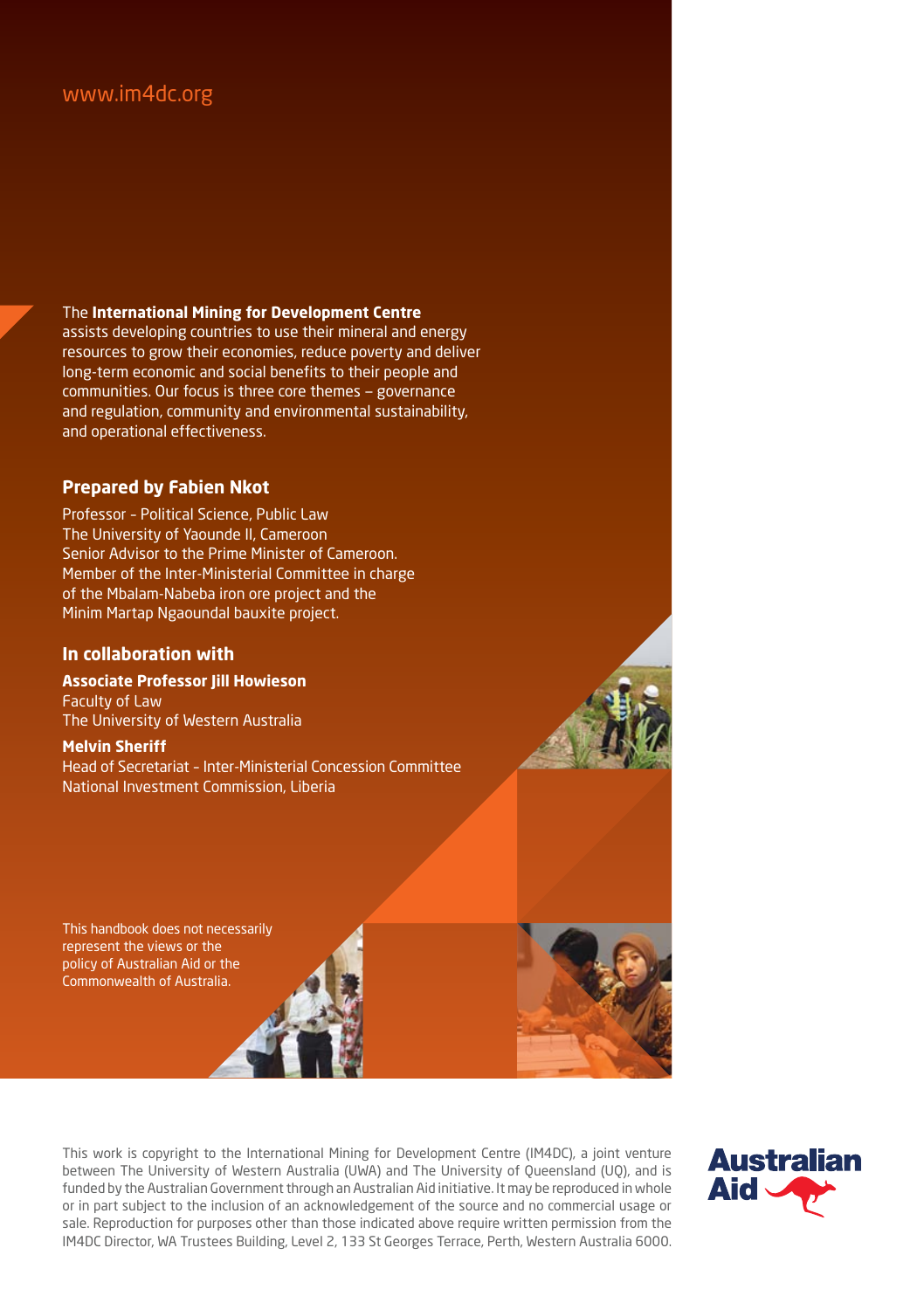### **Contents**

|    | <b>FOREWORD</b>                                          | 5  |
|----|----------------------------------------------------------|----|
|    | <b>PREFACE</b>                                           | 6  |
|    | <b>PRE-PRE-NEGOTIATION</b>                               | 8  |
| 1  | Know your asset                                          | 9  |
| 2  | Know what you earn                                       | 10 |
| з  | Keep abreast of the international market                 | 11 |
| 4  | Know where your project sits on the costs curve          | 12 |
| 5  | Make sure you have an appropriately crafted mining code  | 13 |
| 6  | Develop a mineral title licencing system                 | 14 |
| 7  | What to do if there are competing investors and low risk | 15 |
| 8  | Exercise due diligence in the selection                  | 16 |
| 9  | Choosing the right company                               | 17 |
| 10 | Recognise 'fake' investors                               | 18 |
|    |                                                          |    |

|    | <b>PRE-NEGOTIATION</b>                                                    | 19 |
|----|---------------------------------------------------------------------------|----|
| 11 | Be clear on why it is necessary to negotiate what you will be negotiating | 20 |
| 12 | Set up a negotiating team                                                 | 21 |
| 13 | Consider contracting international/external experts                       | 22 |
| 14 | Make sure that the local community is represented in the negotiation team | 24 |
| 15 | Draft your government's positions-in-principle paper                      | 25 |
| 16 | Make sure that everyone in the negotiations can understand each other     | 26 |
| 17 | Know what is negotiable and what is not                                   | 27 |
| 18 | Ensure you have the necessary funds for the negotiations                  | 28 |
| 19 | Acquire strategic skills                                                  | 29 |
| 20 | Look behind the positions to the interests                                | 30 |
| 21 | Prepare for the forthcoming negotiations with your team                   | 31 |
| 22 | Select the location and venue for negotiation                             | 32 |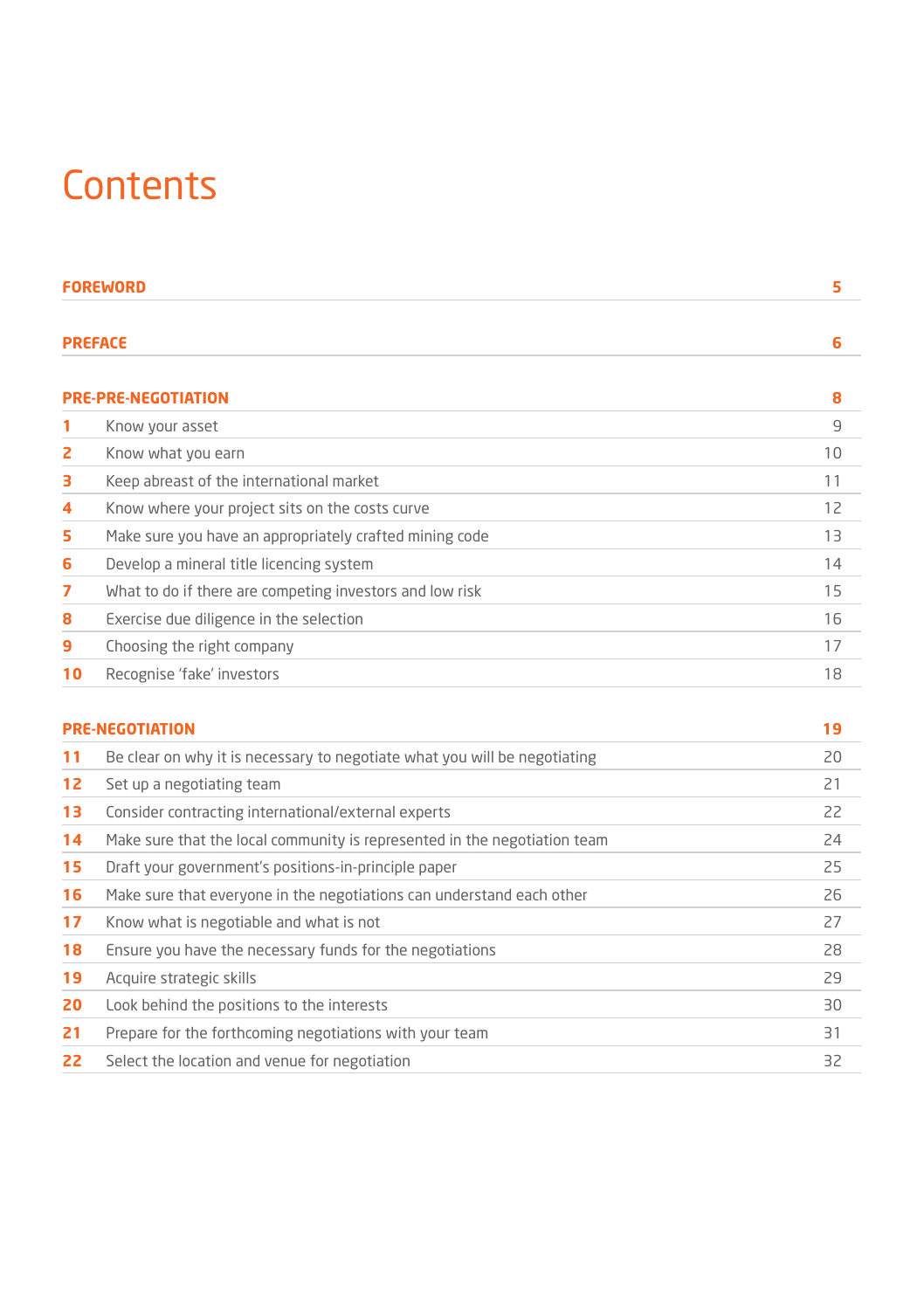|    | <b>IN NEGOTIATION</b>                                                                                     | 33    |
|----|-----------------------------------------------------------------------------------------------------------|-------|
| 23 | Some classical issues that you are likely to deal with                                                    | $-34$ |
| 24 | Have an agenda but prepare for timeouts and adjournments                                                  | 35    |
| 25 | Draft the minutes of all your meetings and update your hierarchy as you go                                | 36    |
| 26 | Thoroughly review infrastructure projects (rails, ports and power)                                        | 37    |
| 27 | Equity                                                                                                    | 38    |
| 28 | Develop social infrastructures that will benefit people and help increase their acceptance of the project | 39    |
| 29 | Foresee the labour aspects of the project                                                                 | 40    |
| 30 | Reflect on a development plan to benefit the community                                                    | 41    |
| 31 | Engage and inform the community                                                                           | 42    |
| 32 | Working with indigenous communities                                                                       | 43    |
| 33 | Educate local communities about the obligations of the company                                            | 44    |
| 34 | Consider whether the mineral proceeds can be transformed in your country                                  | 45    |
| 35 | Take care of the future of your asset                                                                     | 46    |
| 36 | Foresee disagreements that could lead to breakdown of negotiations                                        | 47    |
| 37 | Make sure you have evidence that the company will gather the necessary funding for the project            | 48    |
| 38 | Develop an implementation plan and monitoring strategy                                                    | 49    |
| 39 | Include periodic reviews and a dispute resolution clause                                                  | 50    |
| 40 | Stabilisation mechanisms                                                                                  | 51    |
| 41 | Proof read every article of the contract before signature                                                 | 52    |
| 42 | Get parliamentary approval/ratify the contract                                                            | 53    |
| 43 | Be as transparent and public as possible                                                                  | 54    |
| 44 | Produce the contract or a summary or simplification of the contract for the community understanding       | 55    |
|    | <b>POST NEGOTIATION</b>                                                                                   | 56    |
| 45 | Implement a timeline and monitoring strategy/plan                                                         | 57    |
| 46 | Monitoring compliance                                                                                     | 58    |
| 47 | Institute an aftercare committee                                                                          | 59    |
| 48 | Develop yearly post impact studies/evaluations                                                            | 60    |
| 49 | Consider local shares participation                                                                       | 61    |

**50** Renew contracts **62** 

#### **AFTERWORD 63**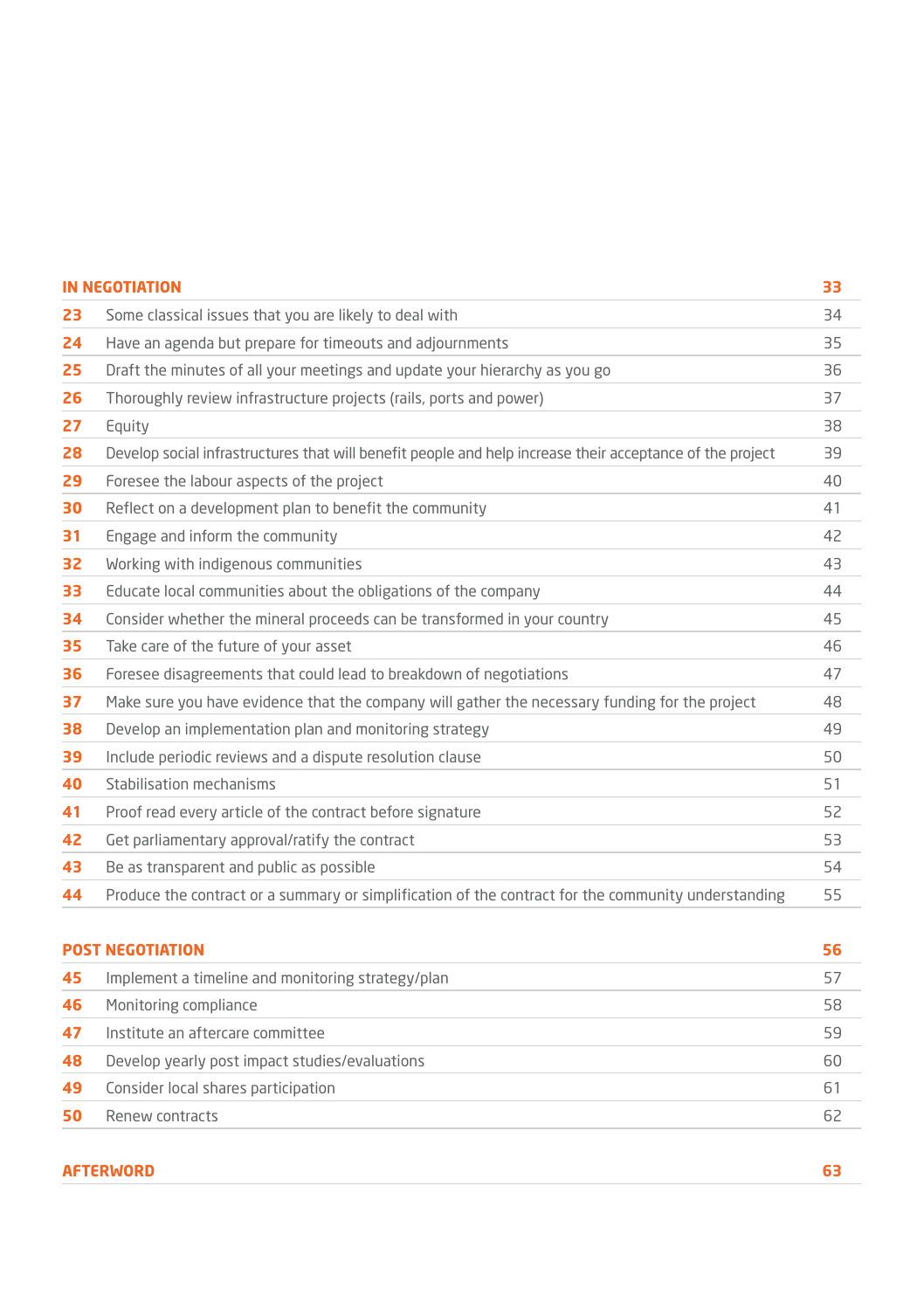#### Foreword

The governments of research rich countries have a responsibility to be well prepared and knowledgeable in contract negotiations for natural resource extraction and long-term land leases – not just for the sake of securing a balanced financial deal, but to promote high standards in labour and human rights, environmental protection, health, safety, transparency and fiscal management.

In this Handbook, we provide 50 pieces of advice to ensure good governance, capacity building and sustainable development for your country.

The basic tenets provided in this Handbook include:

- ▲ Be prepared
- **A** Ask questions
- **Seek assistance**
- $\blacktriangle$  Engage community
- ▲ Be as transparent as possible
- Look for added and shared value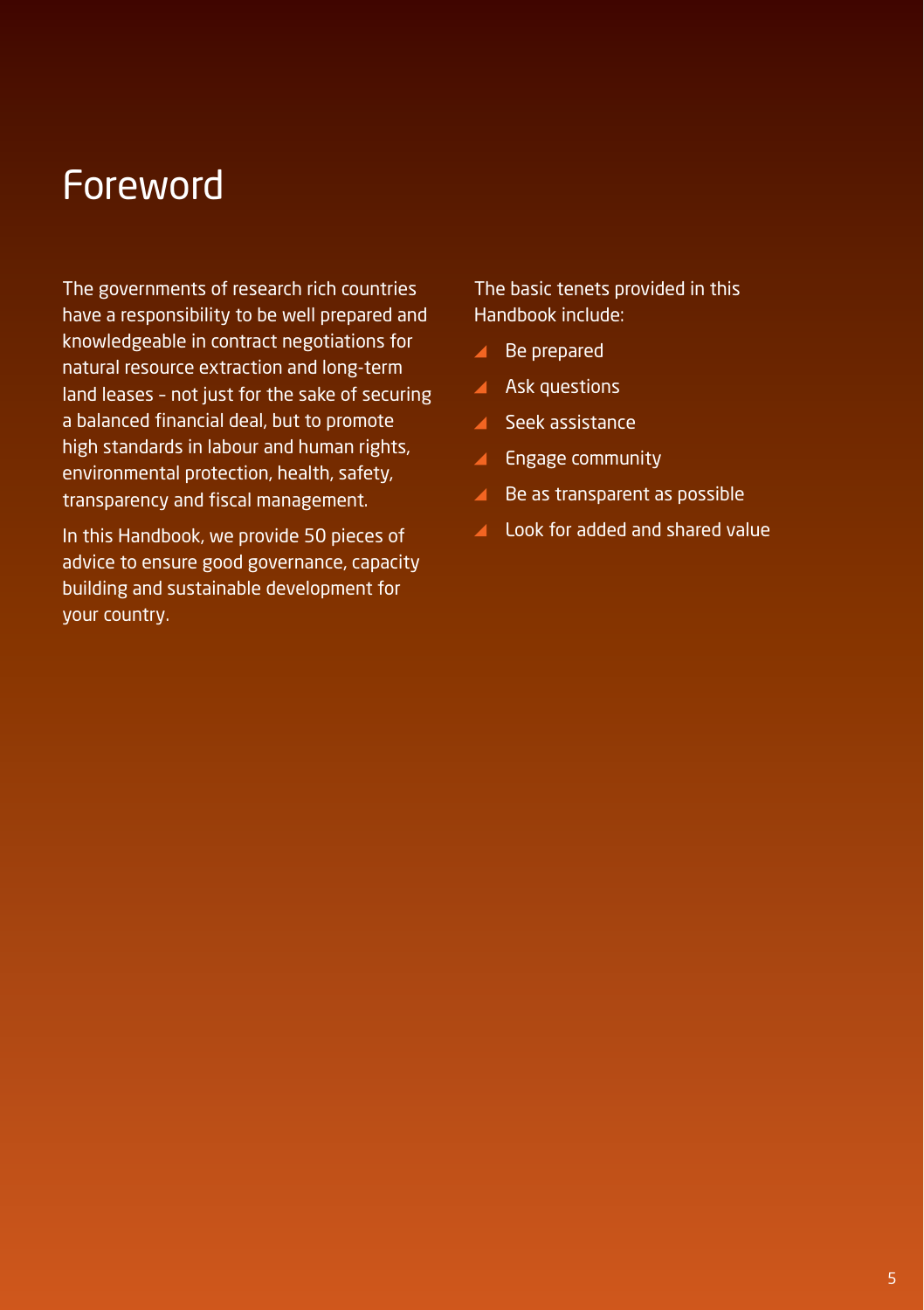#### **Preface**

Yaounde, August 6th, 2014.

- 1. The book the reader has in his hand has nothing to do with theory. Its aim is practical.
- 2. This Handbook originates from personal experience. A few years ago, I was appointed as Advisor to the Prime Minister of the Republic of Cameroon, and had little knowledge on the negotiation of mining contracts. Although some reports mentioned that Cameroon had substantial solid minerals, my country had not yet started exploiting them. The President of Cameroon, Paul Biya, decided that we should start the process of exploiting our iron ore in particular. Given the complexity and the transverse nature of the issue, Prime Minister Philemon Yang thought the file should be handled at his level.
- 3. I was asked to be one of the chief negotiators of the USD 10 billion Mbalam-Nabeba Iron Ore Project, which includes the construction of a 35 million ton per year operation, a 580 kilometre railway and a mineral terminal at the Kribi Port. I was acting under the supervision of the Minister, Secretary General at the Office of the Prime Minister, Louis Paul Motaze, who coordinates negotiations of mining contracts for the government of Cameroon.
- 4. At the technical level, together with my colleague Cyrus Ngo'o, we had to surmount the challenges and find a way to protect the interest of our country, especially in regard to working with experienced international companies. At the beginning of the adventure, Serges Yanic Nana, our current Financial Advisor, who, at that time, was not yet appointed to this position, helped us to a) know our asset and b) keep abreast with the international market. Fortunately, c) Cameroon already had a relevant mining code.
- 5. We d) set up a political committee and a technical team for the negotiation. e) A member of parliament from the area of the project represented the local community affected by the project on the technical team of negotiators. We then went into the delicate process of f) recruiting international legal, financial and mining advisors and g) drafted the positions in principle of the Government of Cameroon regarding the negotiations of the Mbalam-Nabeba Iron Ore project. Then the negotiations started.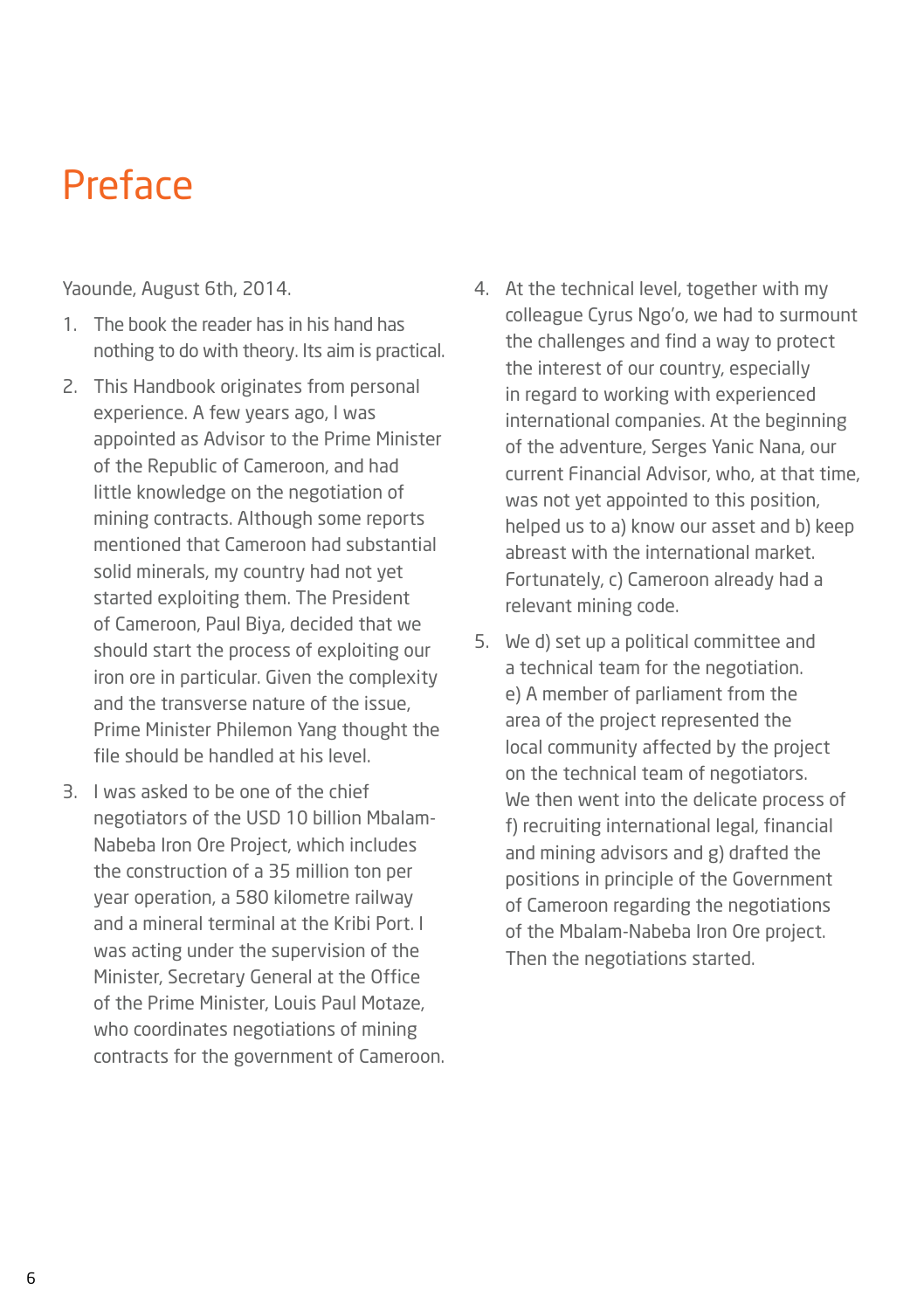- 6. After several months of discussions with the developing company, we were able to sign a mining agreement. The President of Cameroon decided that the team of negotiators involved in the Mbalam-Nabeba Iron Ore project should also deal with the USD 5.0 billion Bauxite to Alumina Project in the cities of Mini – Martap and Ngaoundal. Our involvement in this bauxite project was enlightened by the experience we gained from the negotiations related to the Mbalam-Nabeba Iron Ore project. Since then, I have been involved in several other negotiations concerning international mining contracts.
- 7. This handbook comprises some of the practical lessons learnt along the way. Its content addresses the tenets and processes enumerated above and more. It will provide an 'uninformed official' as I was then, with the necessary tools that will help him meet his country's expectations.
- 8. The rationale behind this Handbook is that, if well managed, the exploitation of minerals could improve the livelihoods of many people in countries around the world. In that regard, a good negotiation of the mining contract with the developing company is the key; however, it is common knowledge that many officials in developing countries will start negotiations of mining contracts with experienced international companies with good faith as their only too – which is not enough.
- 9. The Handbook is the result of a collective effort. Melvin Sheriff from the Minerals Investment Commission of Liberia and I started the job. In fact, I first raised the idea of a handbook during the first meeting of the African Resources Negotiation Network (ARNN) in Yaounde in July 2013. Melvin spontaneously supported it. Among others, lawyers, Michael Blakiston and Glen Ireland made useful comments on the manuscript. Wendy Treasure and my assistant, Solange Yijika, were instrumental members of the Handbook team. But the current Handbook would not have been published without the substantial input of my colleague Jill Howieson of The University of Western Australia: she finally did… everything. Ian Satchwell and the IM4DC team gave warm support for the project. However, Helen Langley deserves a particular note for editing this book with a special touch that brought some brightness to it.
- 10. Of course, I should be the only one to blame about errors contained in the document. That said, if ever this document is helpful to an official involved in the negotiation of mining contracts, then the goal we set out to achieve has been met. This handbook may not have been necessary. I hope it won't be useless<sup>1</sup>.

#### **Professor Fabien Nkot**

University of Yaounde II, Cameroon Senior Advisor to the Prime Minister of Cameroon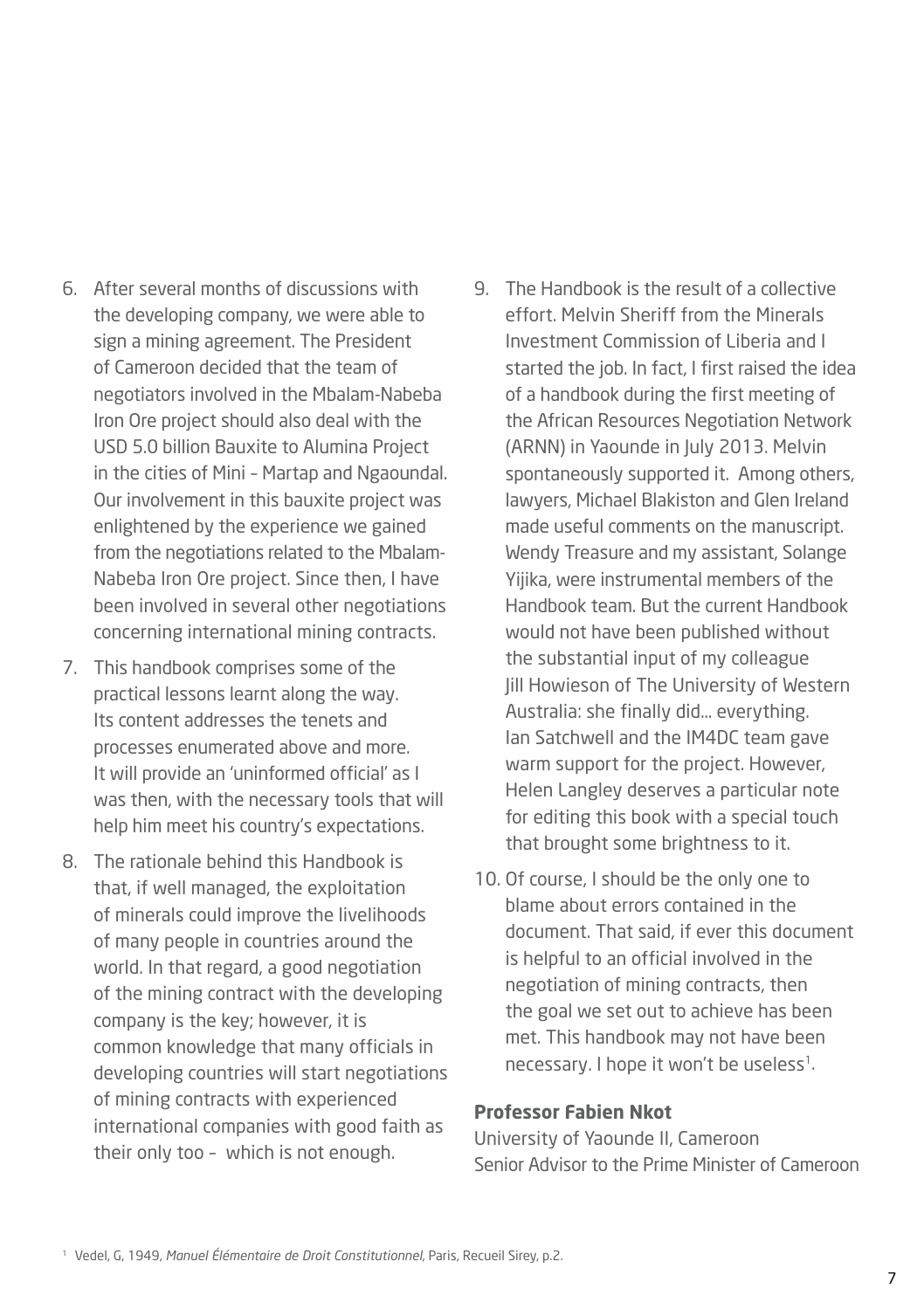# Pre-pre-negotiation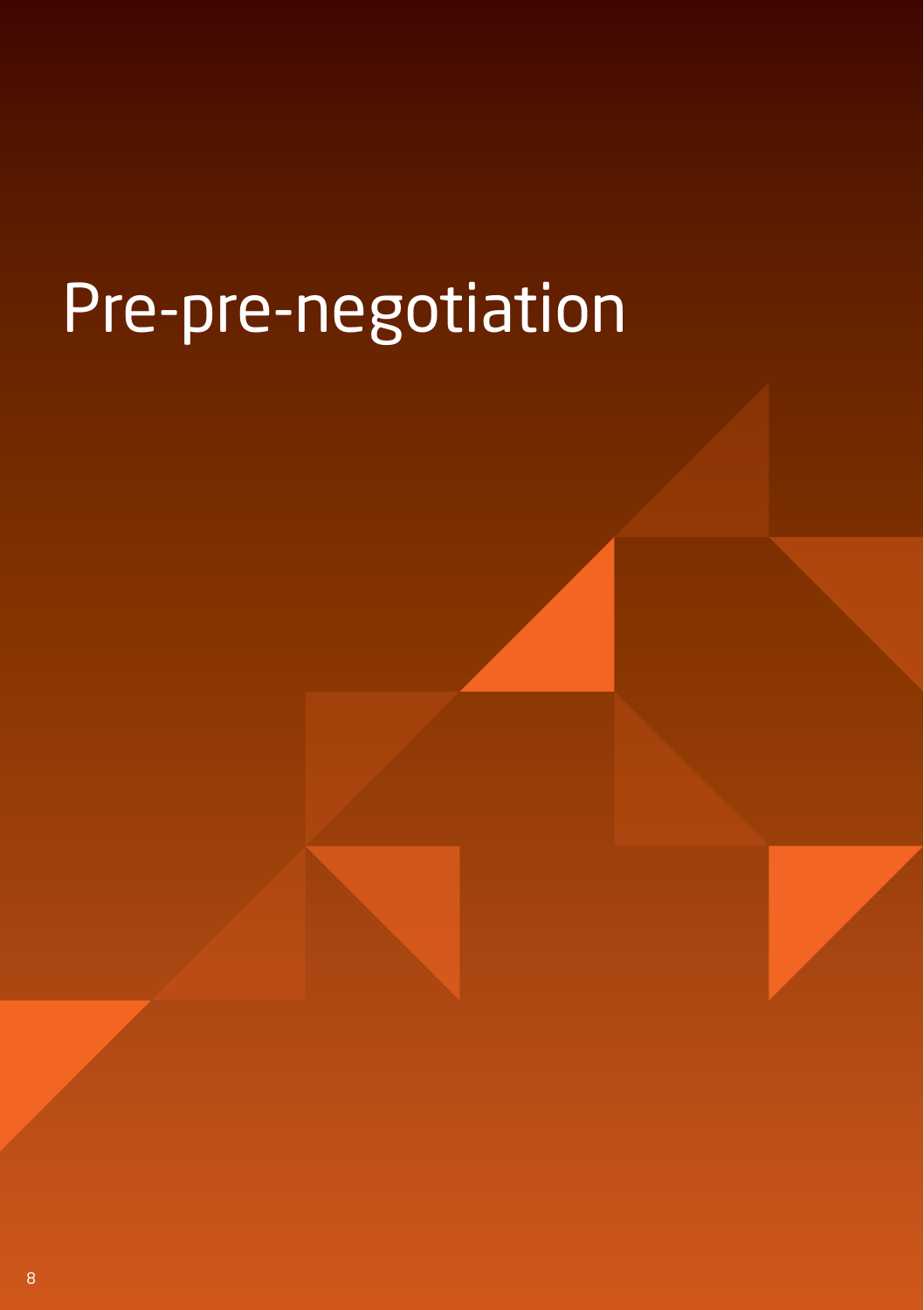#### Know your asset

Learn about your asset. The starting-point for the development of any mineral resource or mine is the estimation of the quantity, quality, continuity, and extent of the reserves and resources. It is upon this information that the mining plan and methods of extraction and processing are developed. Without an estimate of mineral resources and reserves, a mining operation is impossible. You will need a more detailed understanding as soon as the proposal is first raised and looks serious.

To this effect, ensure that you have a robust, transparent and accurate appraisal of the natural resources available for exploitation. You may need external expert assistance to ensure that you have this appraisal. If you engage experts to assist you in this endeavour, then ensure that you collaborate and build capacity in your country to the best of your ability. Aim to establish a comprehensive report on the asset that you can trust will provide the foundation from which you can negotiate well.

You can use this report to determine the projected economics of the asset. The report should also put your asset in context with other projects in your country, but also other projects in the world, which are either producing or are at similar stages of development.

Know the fair and accurate value of any land that may need to be acquired. Be mindful that land can be acquired (preferably) by agreement, but also by compulsory acquisition. Know where the company is coming from to create benefits for all. Have knowledge of the benefits from the developer's perspective, as this will give a realistic understanding for a mutually beneficial deal. If the company's projected rate of return is not met then the project will not go ahead. Factor in the rate of return, discount from risks (political, financial, security, environmental) and royalty rates.

This may all appear costly, yet it serves as an investment. It enables you to know and better appreciate your mineral resources as well as get a mutually beneficial deal that is sustainable for all parties when proper negotiations begin. This will hold your country in good stead for the future and will facilitate transparency.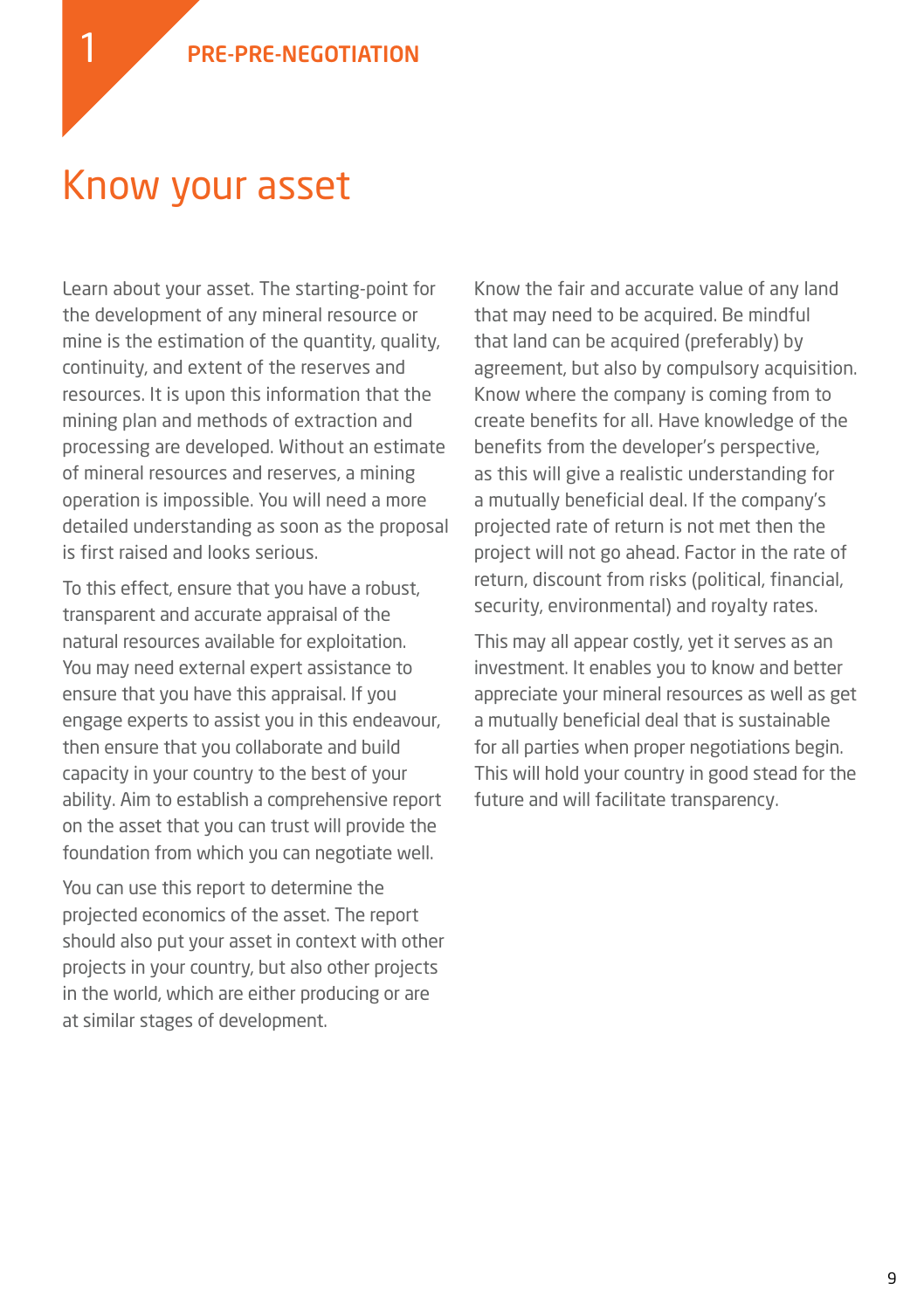#### Know what you earn

You should be able to decipher from the comprehensive report what the real worth of the asset is, and what your country should receive from the mining deal. This will help you to make sure that your country, as well as the local inhabitants of the asset area reaps a fair share of the benefits associated with the mining deal. It is risky to get to the negotiation table without a fixed idea of what your country has to offer in the deal and what you expect in return. You may give up too much or negotiate for too little.

You cannot rely on the initiating company to tell you what you have in stock. They may give you lesser figures in order to get maximum profit from the deal. Even with the best intentions, they may get the figures wrong. Two heads are better than one so that you can crosscheck each other. In the process of validating the figures, you can also build trust. Similarly, you cannot go to negotiations without understanding what the real value of the resource is, taking into account the costs of construction and operations, the cost of finance and a realistic view on the required returned to compensate for the risk.

The Extractive Industries Transparency Initiative (EITI) is a global coalition of governments, companies and civil society working together to improve openness of revenues from natural resources. You can refer to the EITI for reports on the revenues from extraction of the member countries' natural resources since 1999.

http://eiti.org/countries/reports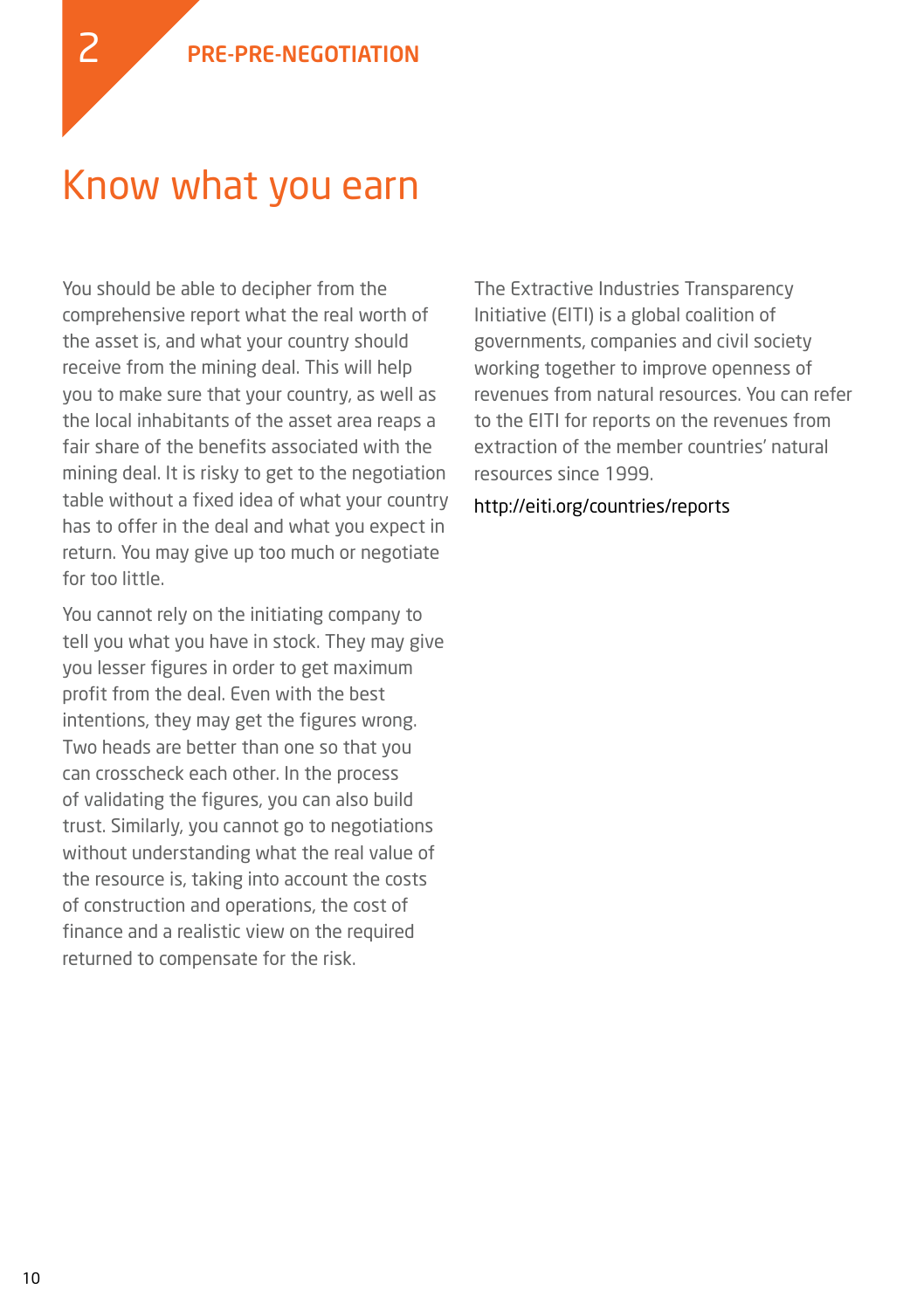## Keep abreast of the international market

Keeping abreast with the international market will help you prepare your sales approach well, focusing on product features rather than pricing. This means knowing factors such as the desired grades, future technological innovations, and changes in supply elsewhere. By constantly improving your knowledge of what is going on in the international market, you can gauge the rise and fall of prices in relation to product quality, and secure a longterm sustainable deal.

Be warned that not even experts can predict what will happen so it is best to stay 'alive' to the markets. You can do this by signing up to industry updates online and following media networks that target resources.

You can refer to the London Metal Exchange for the current trading prices for many metals (mostly non-ferrous).

#### www.lme.com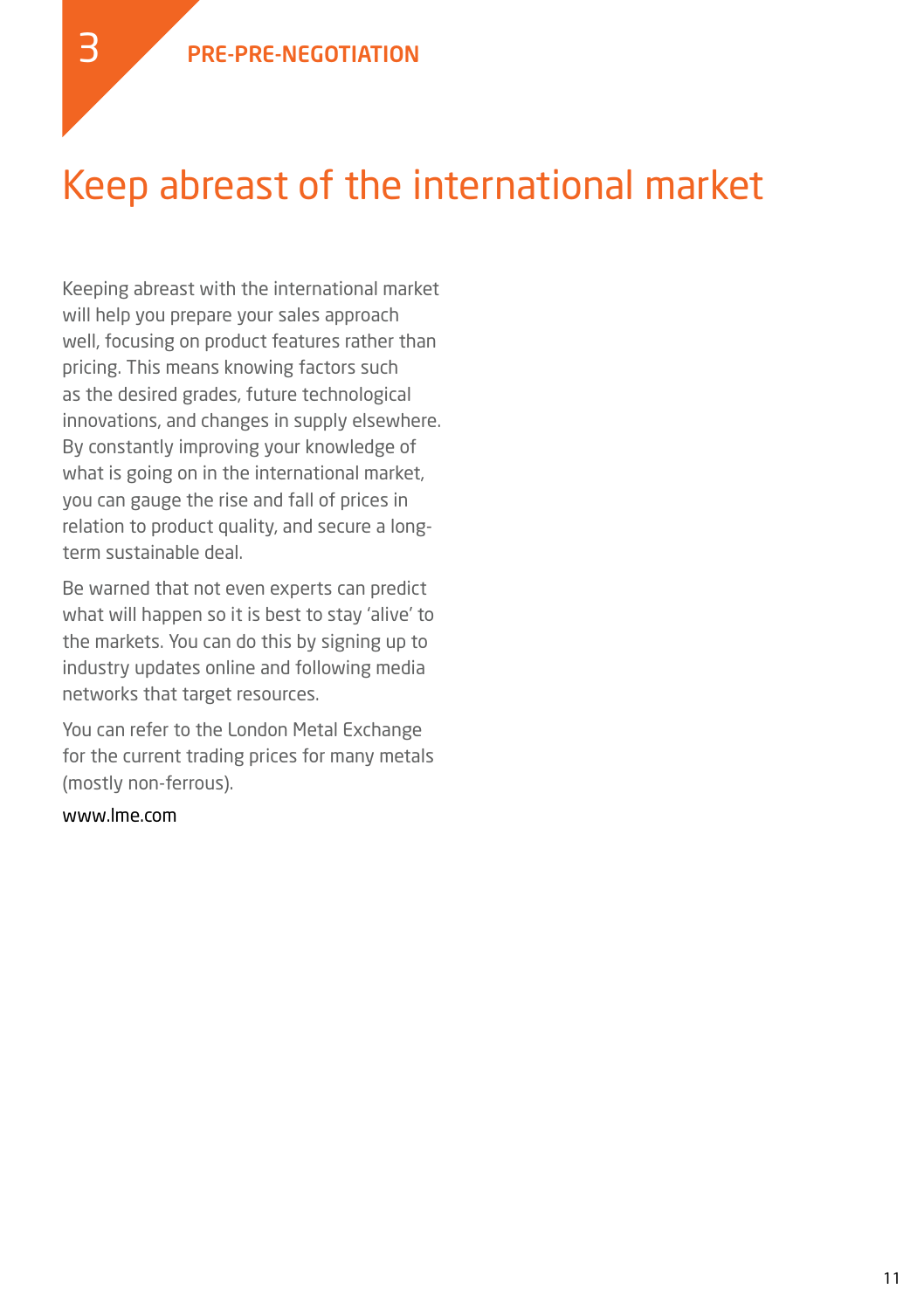### Know where your project sits on the costs curve

It is important that you understand the processing, logistics and costs associated with your project. You also need to understand what other competing projects there are in the world, and the relative strengths and weaknesses of your project in comparison.

You can commission specialist (negotiators) to provide you with specific and tailored assessments of the commodity market and the comparative projects.

This is an important part in preparing for the negotiation process. A periodic check of what is going on will keep you focused and help you to avoid being cheated. It will also enable you know what 'price tag'/royalty rate to place on your resources in due time. For instance, you can establish the following:

- • Short, long and medium term pricing
- • Projected market supply and demand for a commodity
- • Competitiveness of project relative to commodity supply.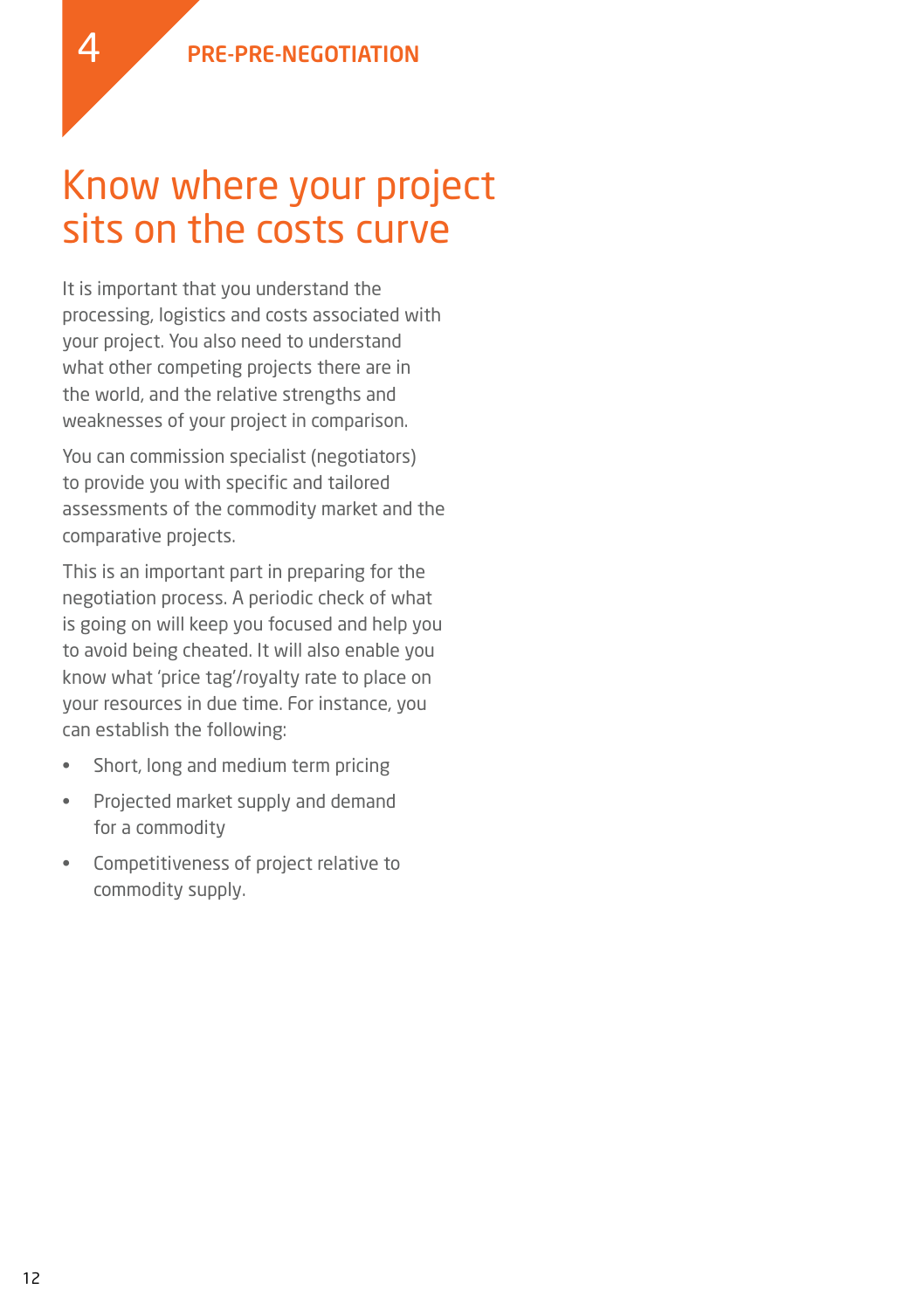### Make sure you have an appropriately crafted mining code

The Mining Code is the reference to be used in the process of negotiating the Mining Contract. This Mining Code should spell out what is expected from the company as well as from the host government.

If the existing Mining Code has flaws, or there is no Mining Code, you can look at successful mining codes used elsewhere in the world and how they have worked. Places such as Canada, Brazil, or Western Australia where they have iconic mining projects are a good place to start and then you can tailor the code to suit your own country's requirements. For instance, in Papua New Guinea, they commenced with the Western Australian mining code but are now drafting their own Mining Code.

If you do have to amend, or develop a Code, it is best to have wide consultation with a good mix of stakeholders to accommodate all the interests in the Mining Act being developed. In any event, a Mining Code should consider the following.

The company interested in mining activities in your country should be issued a mining research permit or exploration license. This sets out the location, size, duration and minimum spending on the exploration activity. It allows for regulation of the activity and gives your country preliminary information about the company. You can get some sense of how the company operates before the activity progresses to exploitation.

- • To have a mining exploitation permit, the company should produce a feasibility study. This may indicate how seriously they view the mining project and to which level of geological investigation they have access. It also gives your country an improved knowledge about your geological assets.
- Make sure you know from the beginning whether local or regional authorities are also able to apply taxes to the operation. Is that allowed for in the national mining or revenue code or does it conflict with the codes? If local authorities think they are not getting a benefit directly from the mine project, but will have to deal with the impact, they will expect to be compensated in other ways.
- Define how royalties will be calculated and shared. It is important that citizens and government all understand the amount that companies will pay in royalties and how that money is collected and used. Transparency is key to providing your citizens with a sense of collective benefit and preventing corruption.
- • In addition to the case-specific mining issues, it is also important for you to master the mining law and relevant mineral regulations of your country so that all agreements you arrive at will comply with the laws in force.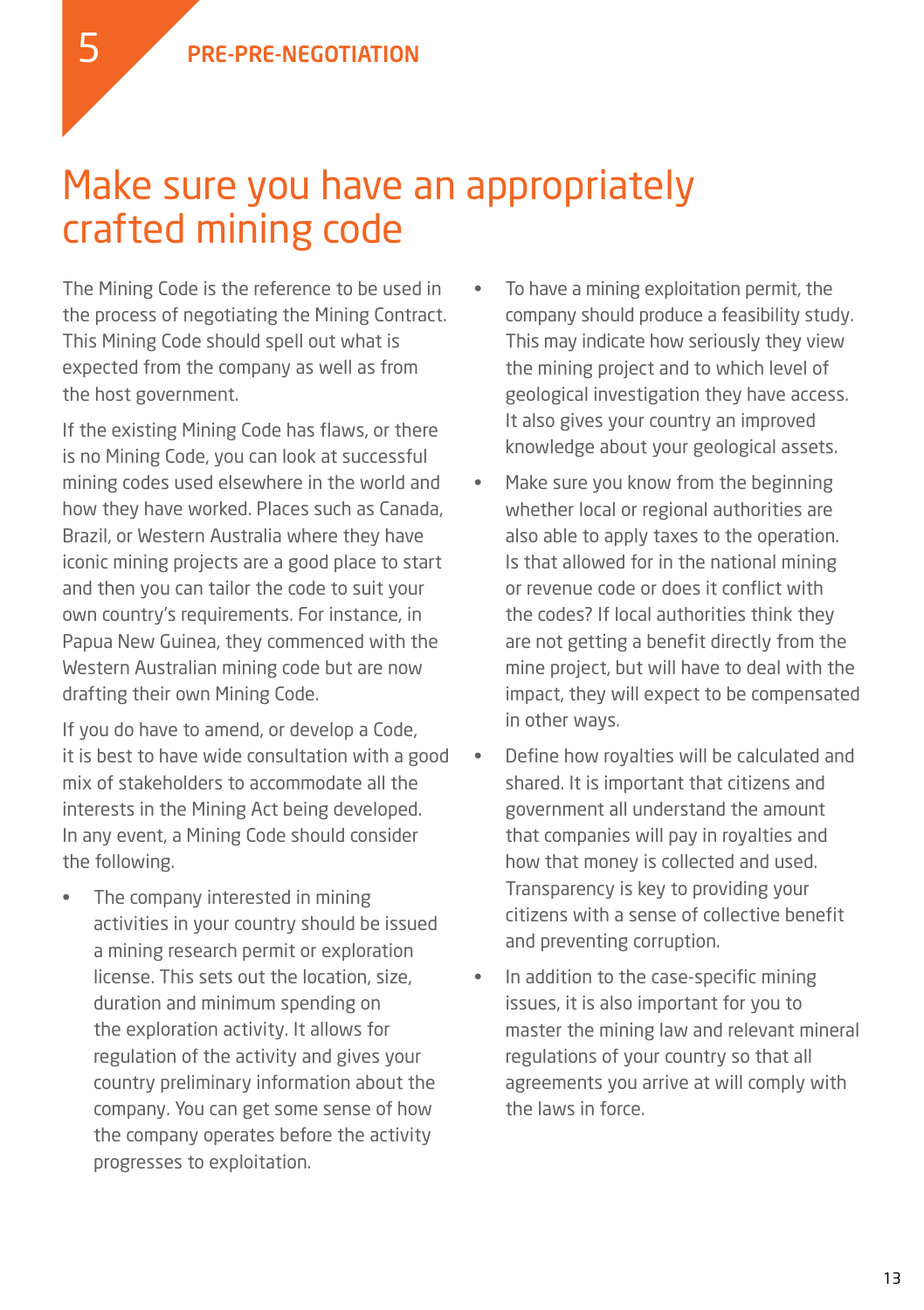### Develop a mineral title licencing system

#### **Granting the licence**

6

Countries with a high volume of legal mining mainly utilise a licencing system. The process for the allocation of mineral rights is based on either a non-competitive (free-entry licencing system) or a competitive (tender) process. Where less geological information is available to the government, the risk is greater and therefore the use of the non-competitive system is best.

One benefit of a non-competitive system is nondiscrimination—the regulatory framework applies equally to all applicants without fear or favour, whether local or foreign. Another is the certainty of knowing what will happen to a mineral title at all stages of the mining activity. Developers and investors will not spend the big amounts required for exploration without knowing they will be able to proceed to extraction.

A licencing system establishes:

- Security of tenure subiect to titleholder compliance with its statutory and contractual obligations:
- • Discoverer's rights exclusive right to any mineral (covered in the exploration right) discovered in the license area - titled holder apply and be granted an exploitation right
- Exclusivity of exploration/prospecting and exploitation titles - exploration and exploitation titles should be exclusive to a single titleholder in any given area. However, if minerals for which the titleholder is exploiting are not contained within the existing title, the titleholder must declare such mineral so that it is lawfully included in such title.

#### **Duration of exploration and exploitation titles**

It is important that the investor be given sufficient time to explore and exploit the mineral resources concerned, but also that the investor is precluded from hoarding mineral resources. In this regard, an exploration and exploitation title should be given a sufficiently long period and renewed.

It is not uncommon to have exploration rights granted for five years and renewed for further period of three years, whilst mining titles are granted for between 25 to 50 years and renewable once or several times, subject to compliance with investor's statutory and contractual obligations.

#### **Renewal of mineral rights**

The titleholder should be entitled to apply for, and be granted renewal of its mineral rights.

The Extractive Industries (EI) Source Book (Source Book) is a comprehensive resource to assist countries to make decisions about their natural resources – oil, gas and minerals. It covers information on sector policy and law, contract and regulation; sector organisation and administration; fiscal design; revenue management; transparency and accountability; and sustainability.

#### www.eisourcebook.org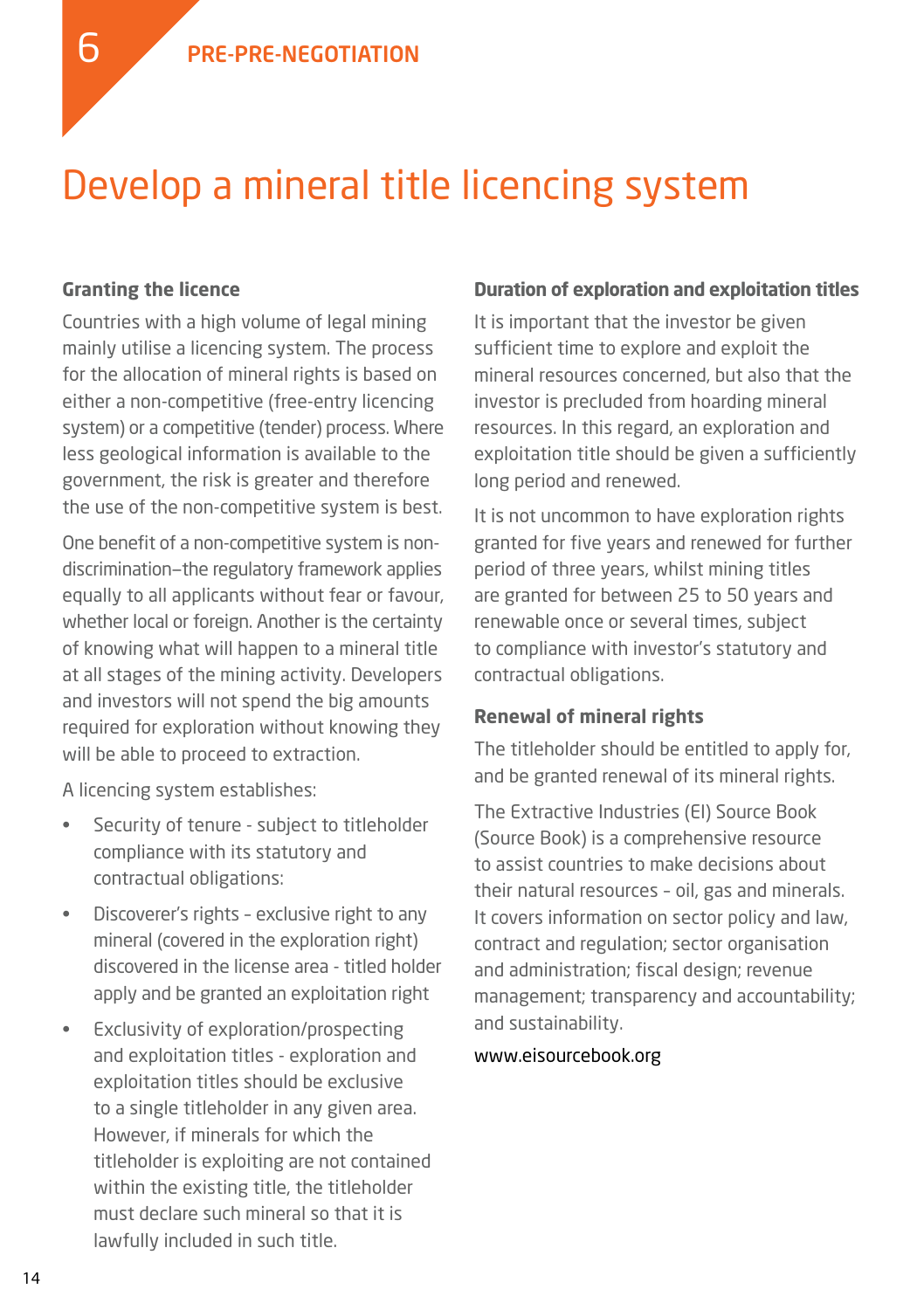

If your mining industry is not yet developed and you do not have any or many active mining operations, but you know the nature of the deposit, then the option of the bid evaluation process remains the best. In Africa, bids often happen because the Mining Code is not up to scratch or doesn't cover the issues. If the number of mining applications looks like increasing, an efficient licensing process will be a more streamlined and consistent method to introduce, rather than negotiate each concession. Tenders are different from concession negotiations. Bidders should bid against a comprehensive contractual and information package to reduce subjectivity there should be little, if any, negotiation.

To guarantee a beneficial bidding outcome, it will be important to start a bid evaluation process and set up a bid evaluation panel.

#### **The evaluation process**

As the representative of your government for the negotiations, you may have to make some key decisions, which will either bring you a lot of credit or a lot of criticism, depending on how wise you are in your decision-making. At the top of the list of decisions you will have to be careful about is the evaluation process. Try to be as objective and open as possible throughout.

First, be sure to launch an application to tender. Make sure the information gets to the wider public. Do as much media advertising of the tender as possible. Any suspicion of practicing selective exposure of this information could be very harmful to your country and to your career.

Second, establish the receiving point. Set up an accessible secretariat for interested persons or groups to forward their tender bid files, which are then recorded with an acknowledgement of receipt.

Make sure that the team in charge of collecting tender bid files does not indulge in any corrupt

practices. One of the ways to ensure this is by drafting a transparent procedures manual regulating the activities of the team. If there are any financial requirements in lodging tender bid files, make sure that these are clearly stated in the press release. If your subordinates collect money from interested persons illegally, the blame will end up falling squarely on you.

Finally, make sure that the period between the dateline for depositing files and the evaluation of files/publishing of the winner does not exceed three months. Any longer than this could indicate laxity on your part and by implication your government or a prevalence of influence peddling and corrupt practices in the selection process.

#### **Set up a bid evaluation panel**

Once the application to tender is launched for the mineral exploitation, there will normally be an avalanche of manifestations of interest nationally and internationally. There will therefore be a need for a selection mechanism to decipher which bidder is the best.

It is possible for you as the negotiating official to embark on the selection process singlehandedly, but this may have a lot of repercussions on you afterwards, such as suspicions of bribery, corruption and personal gain. This may have a negative effect on your country and career, whether true or false. In order to foster transparency and avoid all risks of incorrect perception, it is of primary importance for you to set up a bid evaluation panel. This panel will be in charge of assessing the files from the various bidders in order to determine the best bid proposal.

Members on this bid panel may range from economic experts, mining experts, environmentalists, etc. as well as representatives from any other relevant sector. It may be a good idea to include local authorities, community and civil society.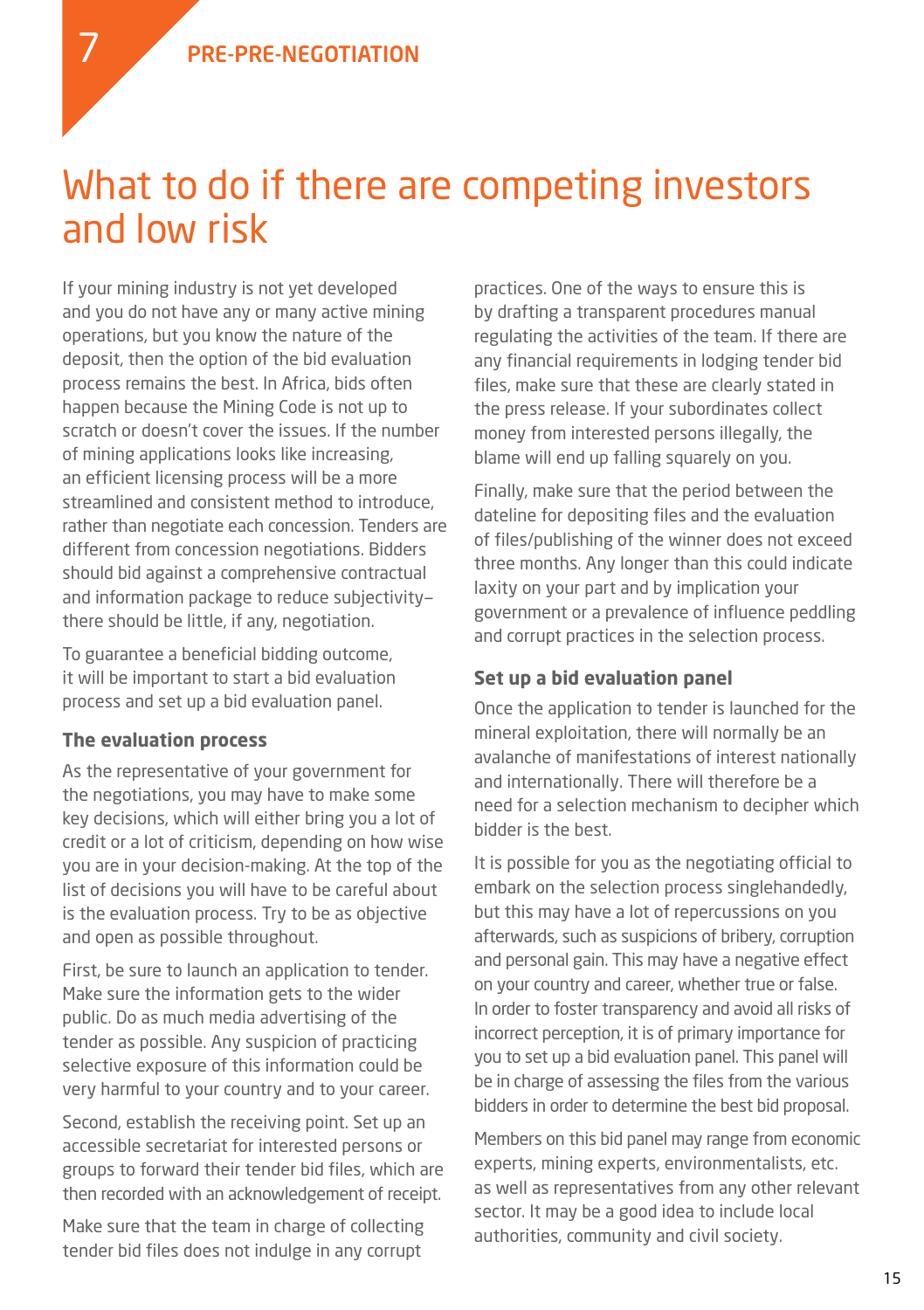## Exercise due diligence in the selection

To support improvements in transparency and accountability in granting of critical licenses and concessions, and with the aim of improving the quality of market entrants, it is important for you as the government official in charge of the tender process to do your research.

The first thing you will need to do is research the interested companies:

- • How long has the company been operating in the area?
- What problems has the company faced in any other country?
- Who are the people who own the company and what are their corporate ethics?
- • How has the company engaged with local communities at other mine sites?
- • What is the rate of accidents and other mishaps registered by the company in recent years?
- What level of social responsibility has the company manifested towards the communities and economies it has worked in?

Once you have the information you will be in a better position to determine if the company is a good corporate citizen with whom you want to contract on behalf of your population.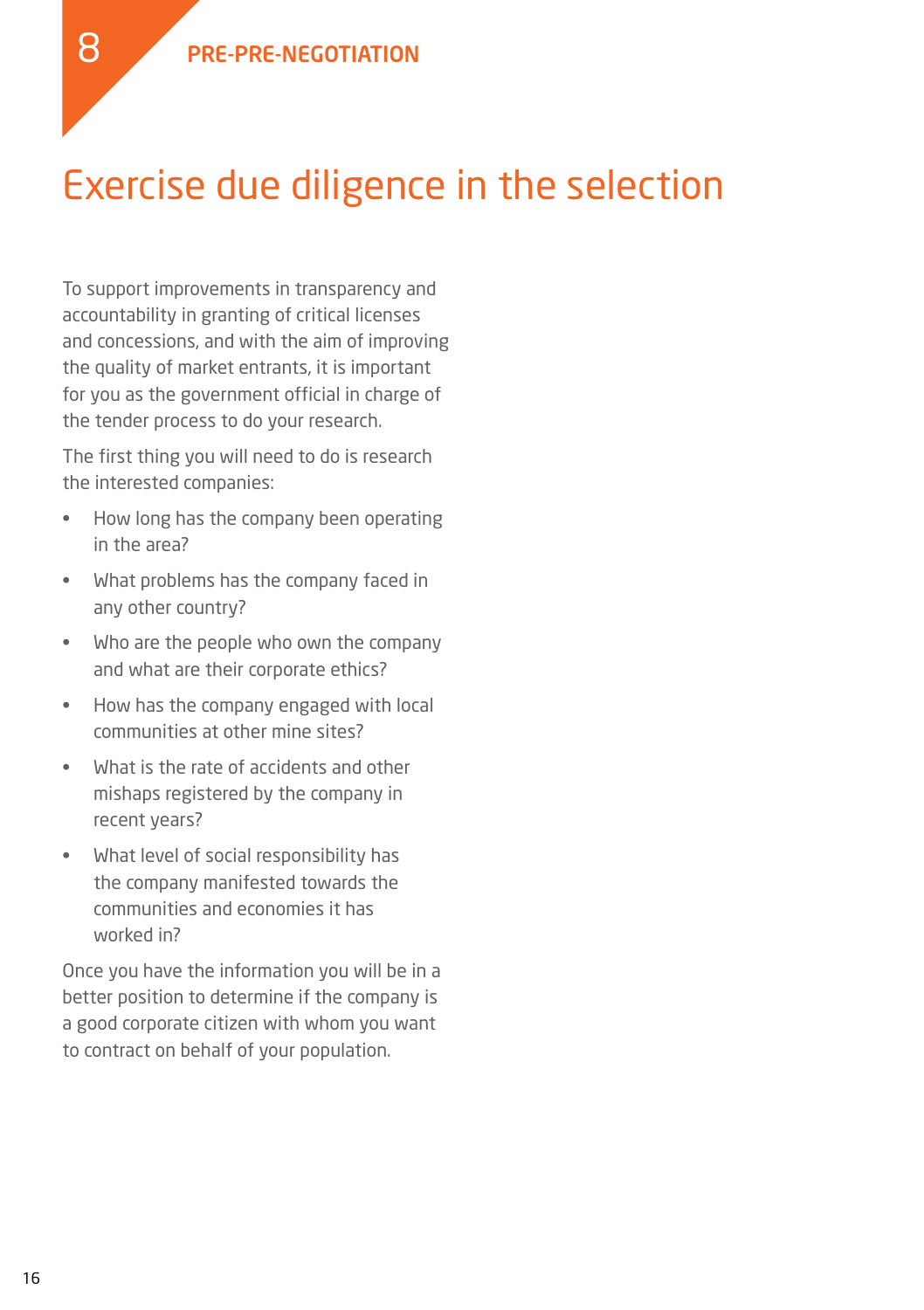## Choosing the right company

The research described in Advice 8 above is used to rate the quality of the companies who are tendering.

If it is a tender scenario then there will most likely be a technical bid followed by a financial bid. If the company satisfies you on the technical issues, then it will come down to the money. Remember, the financial bid includes credit worthiness.

After the panel selects the bid winner using the above considerations, make sure you announce the winner on national television and radio, and publish in the official gazette and major newspapers. The announcement should also include the judgment criteria to clarify public opinion on the transparency involved in the selection process.

You need to be very clear about the initial terms on which the bid was launched and the terms used to appraise the bid as if they are not consistent then you could open the government for international criticism and at worst, legal action.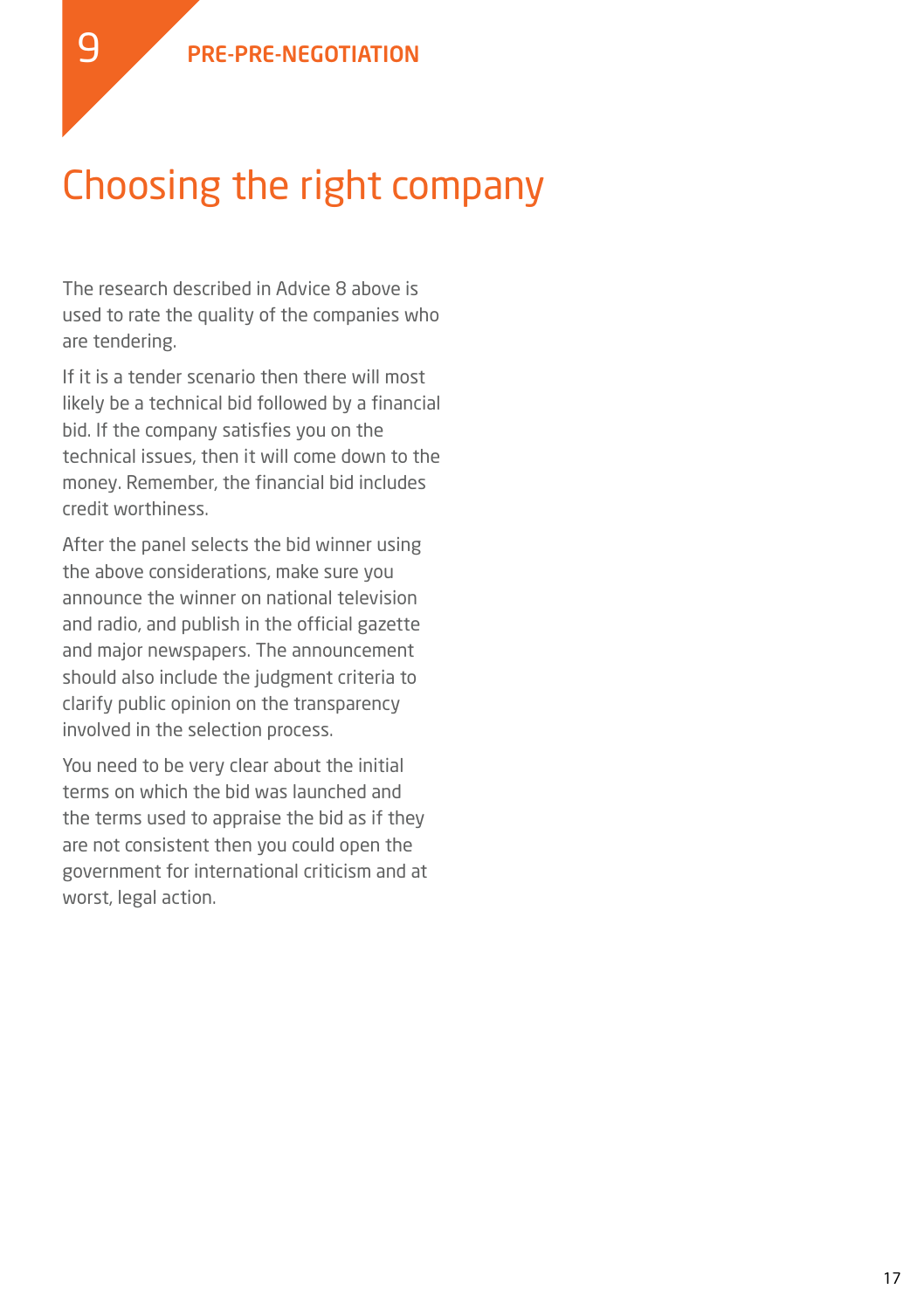

Sometimes investors are in a country for duplicitous reasons. You need to look at their record of accomplishment (or not) and focus on whether there are any signs of corrupt activity and whether these investors are 'fake'.

Some of the indicators of 'fake' investors include the following.

- • 'Fake' investors usually enter the country from the top; that is, through the highest authorities and not through the technical ministries involved.
- Their falseness is often further portrayed by the fact that they usually look for ways of getting money paid into their escrow accounts or receiving sovereign guarantees.
- • They are usually impatient before and during negotiations. This is because they usually do not want to spend too much time in negotiations and give you the chance to discover their duplicity.
- • Their profiles are often characterized by some form of material misrepresentation for example, misstating revenue figures on the application by the business owner, stealing the identification details of a known business or business owner in order to open credit in the victim's name.
- • Spruikers who have a history of acquiring assets, doing little work on them and then on-selling the assets for a premium.

These are just some of the known ways that fake investors work. Be sure to do a proper background check on potential investors before getting into business with them.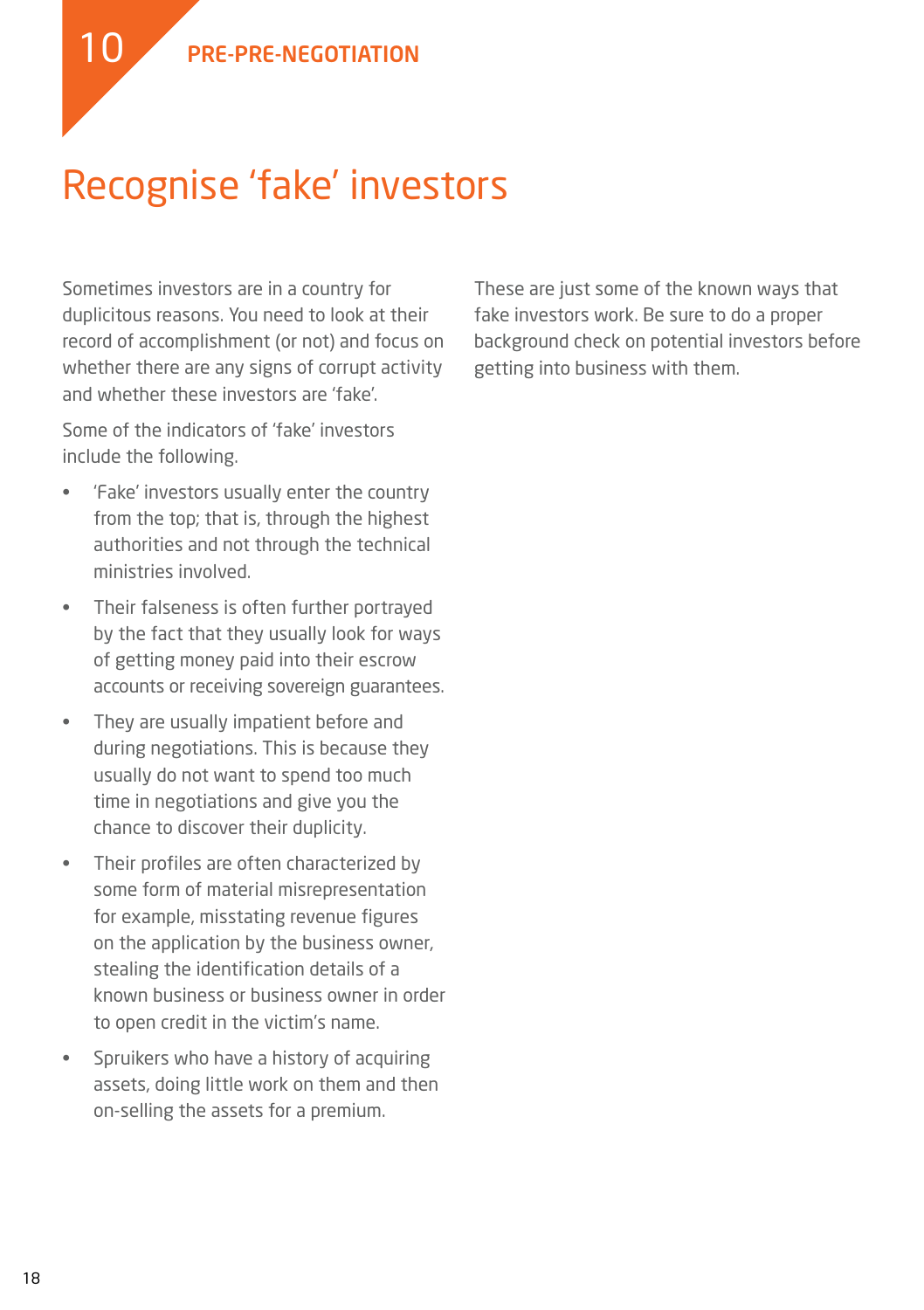# Pre-negotiation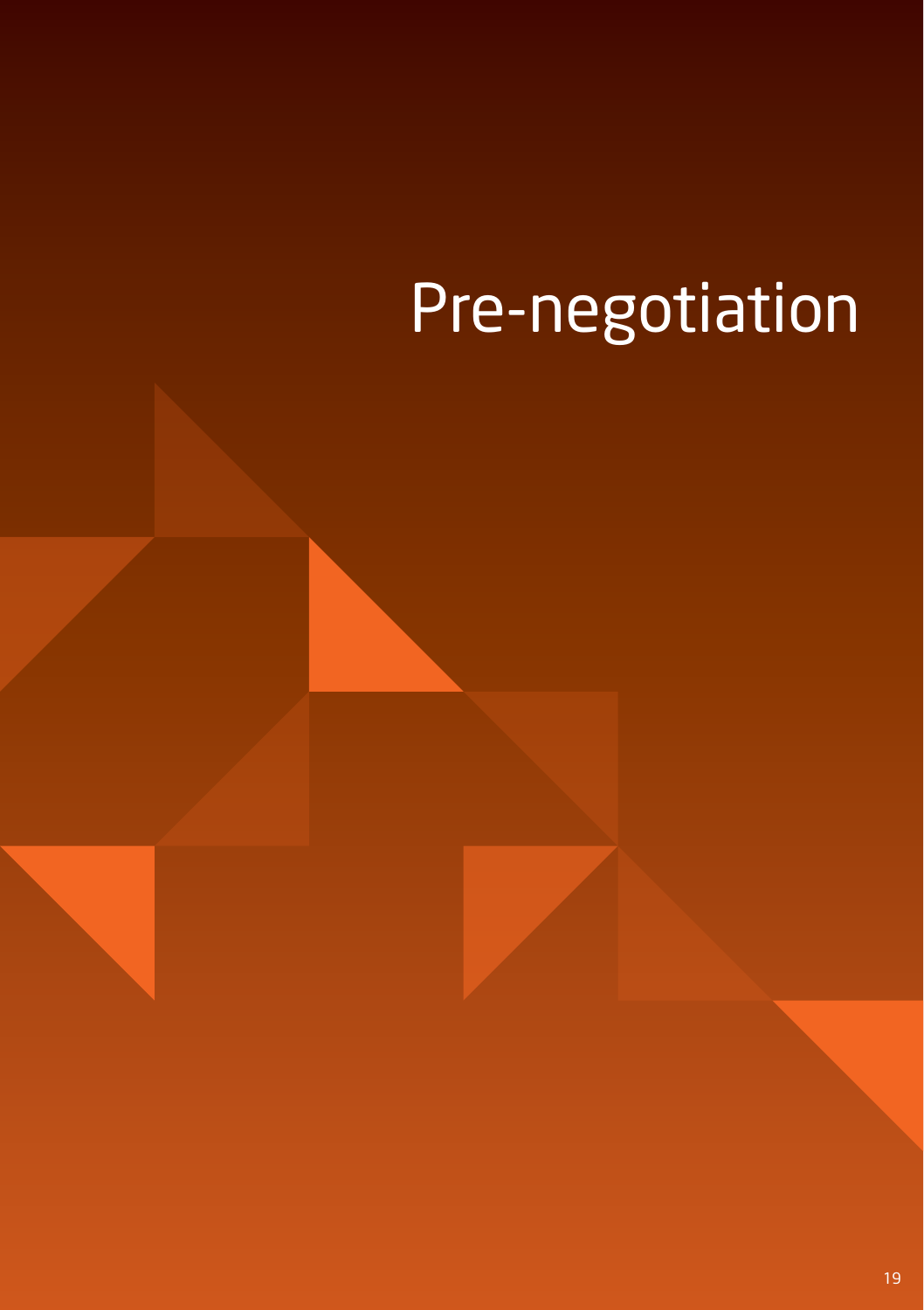11

#### Be clear on why it is necessary to negotiate what you will be negotiating

**Keep preparing. You are now in the pre-negotiation phase and your preparation is vital before you head into the negotiations proper.** 

Be clear on why it is necessary to negotiate and about what you will be negotiating.

If there is already a Mining Code/Act in place then perhaps you will not need to negotiate licencing arrangements or rules (see Advice 6). If the Mining Code is not yet finalised or has limitations, then perhaps you will need to negotiate all stages of the mining project from the exploration phase onwards. If there has been a tender process then you will probably be negotiating the terms of a mining contract/convention<sup>2</sup>. Will this override any existing laws? Be clear on what is negotiable and what is mandatory.

Further, know what your government's key negotiating objectives are, and know what the needs of the other party are. Be prepared by having a thorough understanding of the financial implications of every issue for both parties.

<sup>2</sup> Different names are used in different countries - contract, agreement, convention, etc.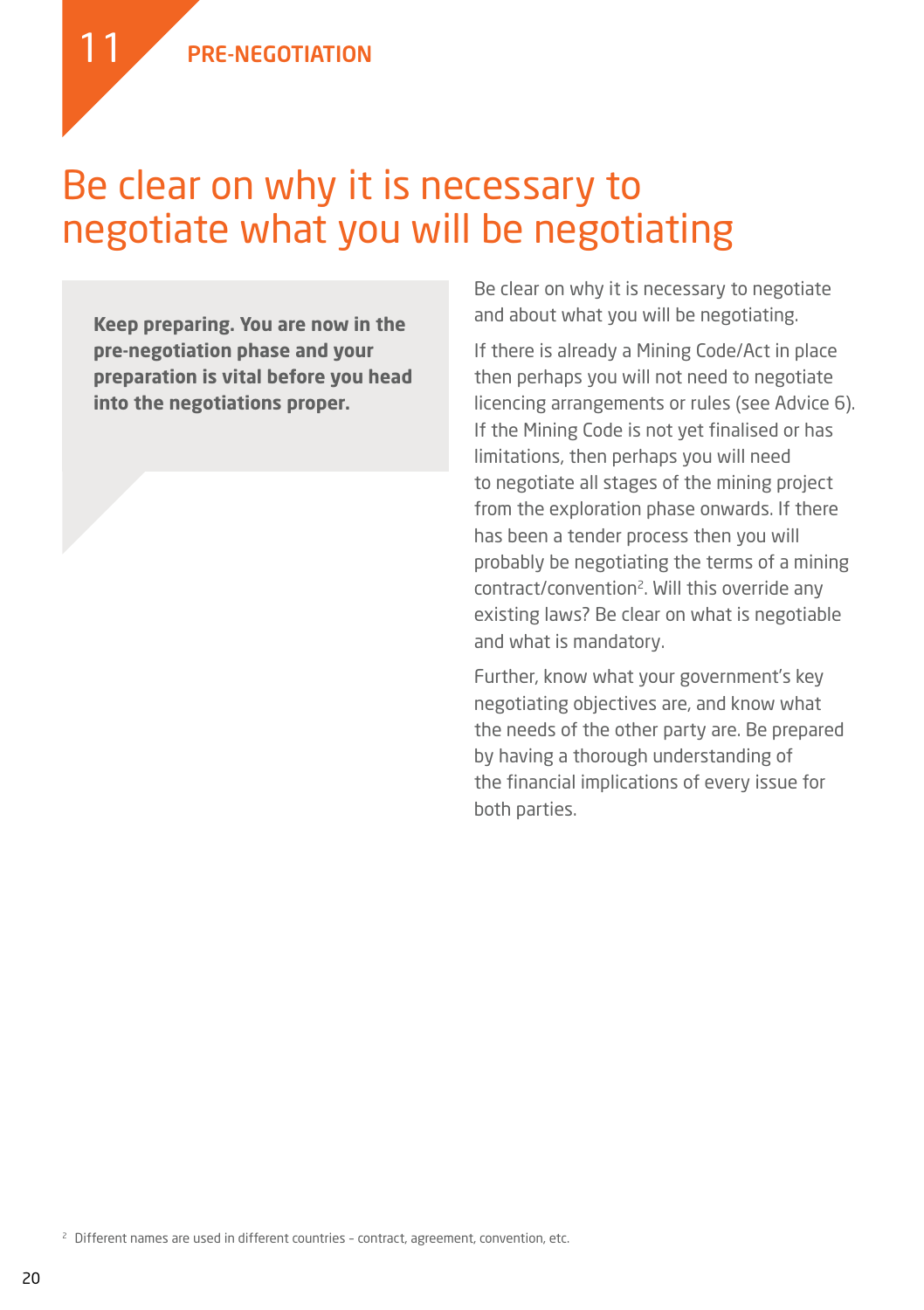12

### Set up a negotiating team

Setting up a negotiating team is important. This team will usually consist of a political committee and a technical panel, which will generally include all the different stakeholders in the project. It might also include a conflict resolution and communication team. Ensure the different arms of the negotiation team are co-ordinated and that there is a constant dialogue between them.

At every given stage, make sure your chain of command approves of the composition of the negotiating team. This will boost your confidence to go ahead, as well as that of the members of the team. It will also reduce your portion of blame in case the negotiations are not successful. Further, ensure that the relevant minister or technical people are present at meetings when they are needed.

#### **The Inter-Ministerial (political) Committee**

In case you do not have a permanent body in charge of mining regulations, make sure this committee is placed at the level of the President of the Republic or the Prime Minister. Key Ministries include Mines / Land Development; Environmental Protection; Economy and Finance; Labour; Social Security; Trade and Industrial Development. Representatives from all the ministries should be on the committee.

Generally, the Minister of Mines will most likely have to call on his or her colleagues for meetings. The Minister of Mines may face difficulties with some more powerful Ministers who may be reluctant to respond to orders. These difficulties could be more acute if there is a conflict of interest between the Minister of Mines and other Ministers. Setting the coordination of the project at the

highest levels of authority in the government will make the different Ministers involved obliged to respond faster and more promptly to planning meetings thus enabling the project to proceed smoothly. Furthermore, involving the President or the Prime Minister at the helm of the project gives the project more weight in the eyes of the investors and puts the emphasis on the importance of the project to your government. This factor will strengthen your bargaining power and force the investors to consider their proposals carefully and to give greater respect to your country's interests in the mining project. In addition, these higher authorities are also in position to make strategic decisions.

#### **Set up a Technical Panel**

The technical panel should be composed of experts in all of the different aspects of the project, from the various ministries involved. The technical panel plays a pivotal role in reviewing, analysing and evaluating the concession agreements as well as handling day-to-day details relating to the project.

#### **Communication and conflict resolution team members**

It is often a good idea to have team members whose role is to provide the communication and conflict resolution expertise. This can consist of one or more members whose responsibility is to ensure that the communication channels are always open within the negotiation team and between the negotiating parties. These team members will possess excellent conflict resolution skills (active listening, open questioning, etc.) to ensure that the negotiations stay polite, respectful and dignified and that all the parties are heard and their interests acknowledged.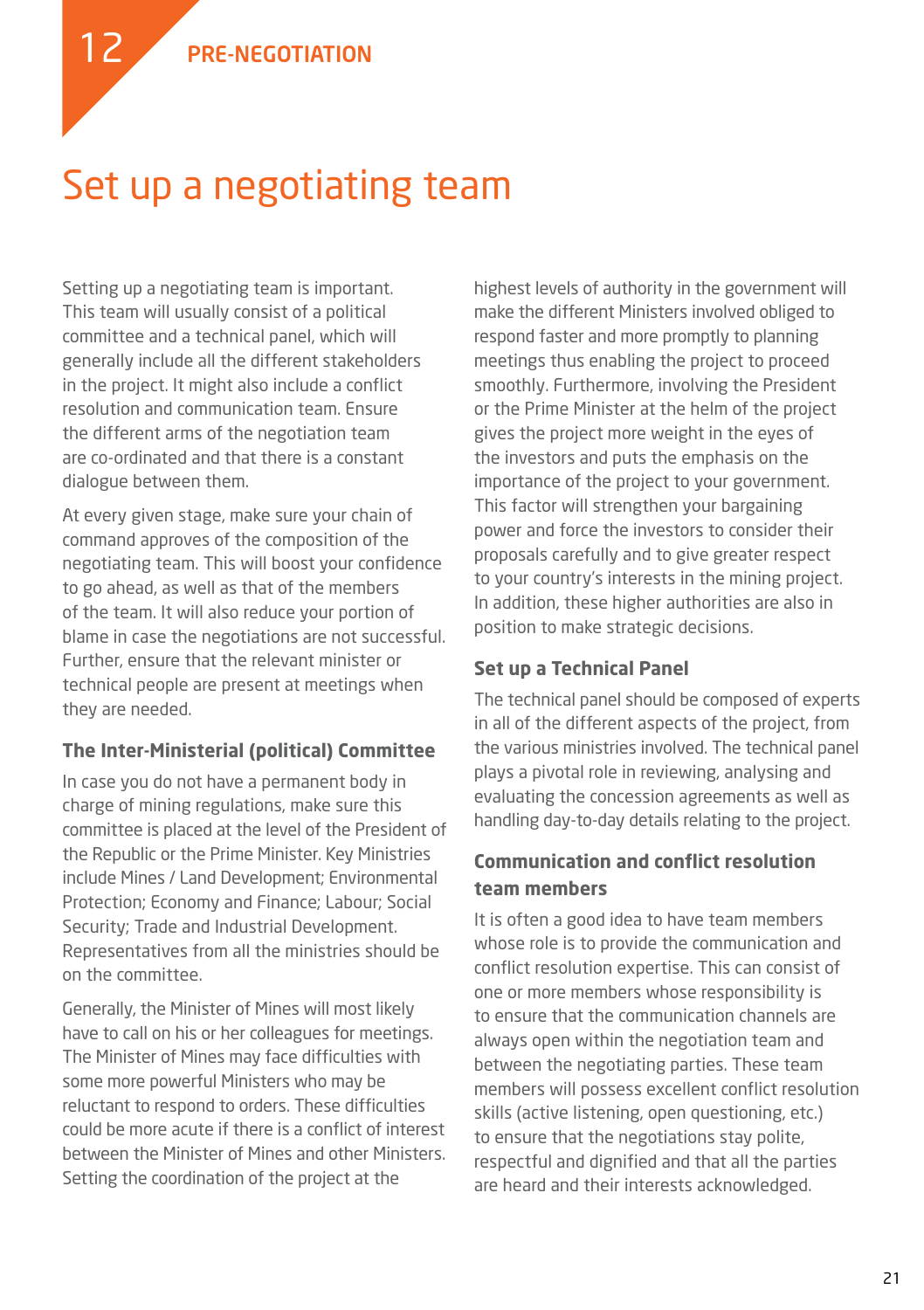### Consider contracting international/external experts

Apart from the local experts, also consider contracting external advisors. Government negotiation teams rarely have in-house experts on all of the skills necessary for the negotiation of these agreements. International experts can assist and guide you towards making informed decisions that will satisfy all the different aspects of the project. Generally, they could include technical, legal, economic and/or financial advisors.

#### **Identify the gaps**

13

Most governments recognize the need to contract external advisers to fill the gaps and are willing to use government funds to pay for the outside expertise. However, it is important for you to identify the gaps in the skills of the members of the negotiation team. The members themselves cannot be relied upon to admit where their skills may be deficient, or may not know that their skills are deficient. International experts can be engaged to fill these gaps.

#### **Be careful**

Please be careful when contracting experts. Take into account the geo-strategic factors, the colonial history of your country and ensure that there is absolutely no conflict of interest when contracting an external advisor.

#### **Finding your expert: do your due diligence**

Some professional associations such as the International Bar Association will probably not provide legal advice directly, but could provide references to help you find qualified legal specialists (but probably not other specialists). However, you need to be cautious when you source referral advice as the referring body could have an agenda, which may not align with the interests of the government or with the industry at large. You will need to complete your relevant due diligences.

If you do not thoroughly check out your expert, instead of being part of the solution, the expert may become part of the problem. For instance, some of the facts about the project may be confidential and foreign experts might leak sensitive information about the project to the wrong people, or the expert might not have the appropriate inter-personal skills for the negotiation.

You will need to find sources to verify the credibility and suitability of the expert. You could Google, look at some specialised publications, or refer to the CCSI Portal below. You could also find trustworthy connections in other governments and ask them whom they have used in the past.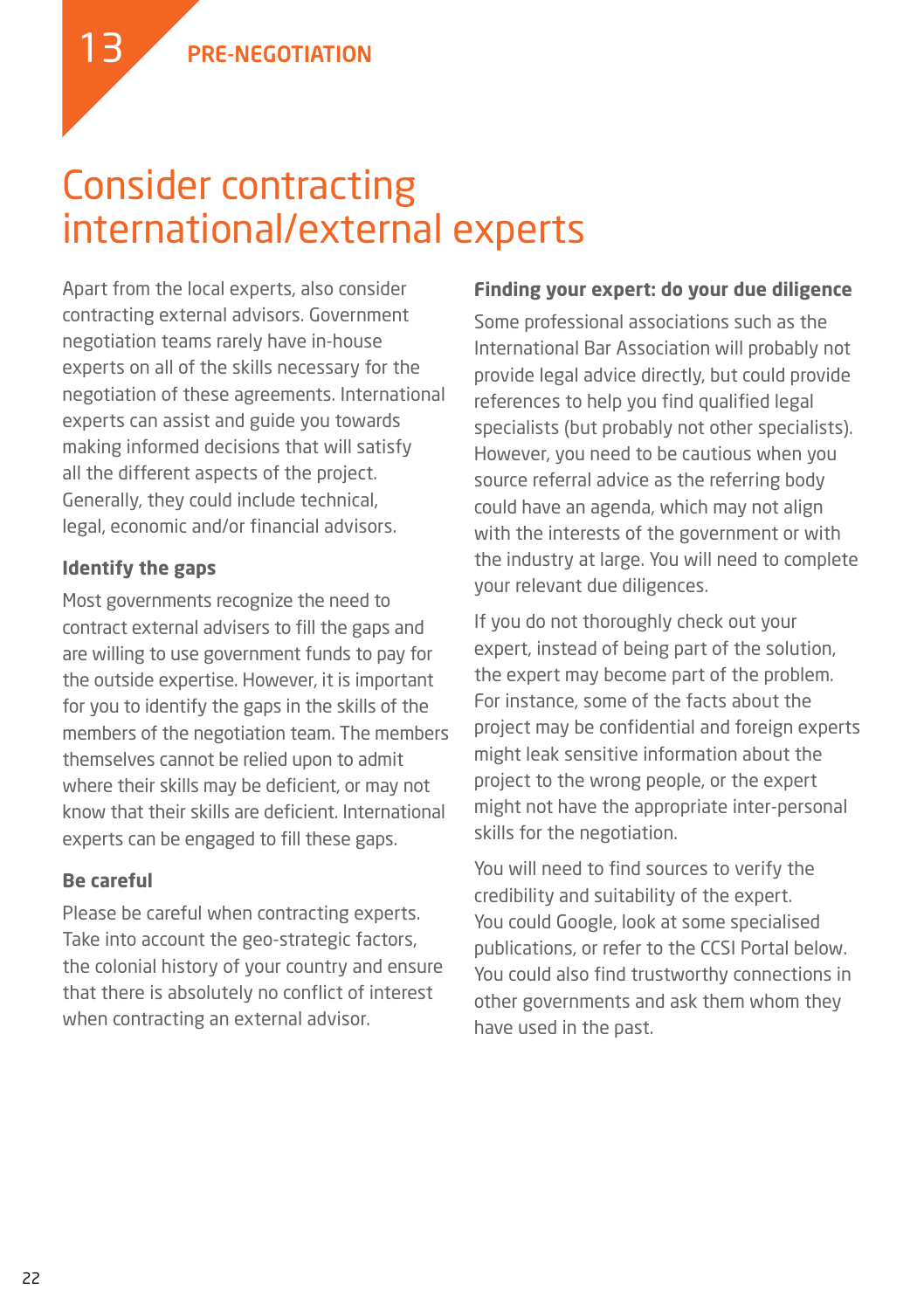#### **Paying for your expert**

It is better to pay well for good advisors than get bad ones on the cheap and it is better if your government pays for the external experts itself. If you cannot afford the best, then you might want to look at other sources of support including non-governmental organisations such as Revenue Watch Institute or the International Senior Lawyers Project. You could also approach some international organisations, such as the World Bank, Regional Development Banks (such as the Africa Legal Support Facility of the African Development Bank), United Nations Development Program, International Monetary Fund, European Commission, and others. These organisations will often pay for external (mostly legal) expertise.

However, you do not always want to get a grant from an AID organisation for legal advice funding as the organisation could have its own agenda. They also might put the call for technical assistance out to tender, which might mean that you will not get the best advisor, as the lowest bidder tends to win the tenders to provide services.

#### **Building capacity**

When there are international experts (financial, legal and technical), make sure that your local experts are also specialised in the same fields. The international experts should be employed for terms of sufficient length to enable experience to develop in the local experts and to build national capacity. Recognize that international experts will deal with many different types of contracts on a very regular basis – that is why they are so skilled and why you want them.

The Columbia Center on Sustainable Investment (CCSI) has developed a web-based portal, the Portal, which provides a matrix of available tools & resources and technical support available to assist host governments planning, preparing for, negotiating, monitoring, and implementing large-scale investment projects in the extractive industry, land & agriculture and infrastructure sectors.

#### www.negotiationsupport.org/matrix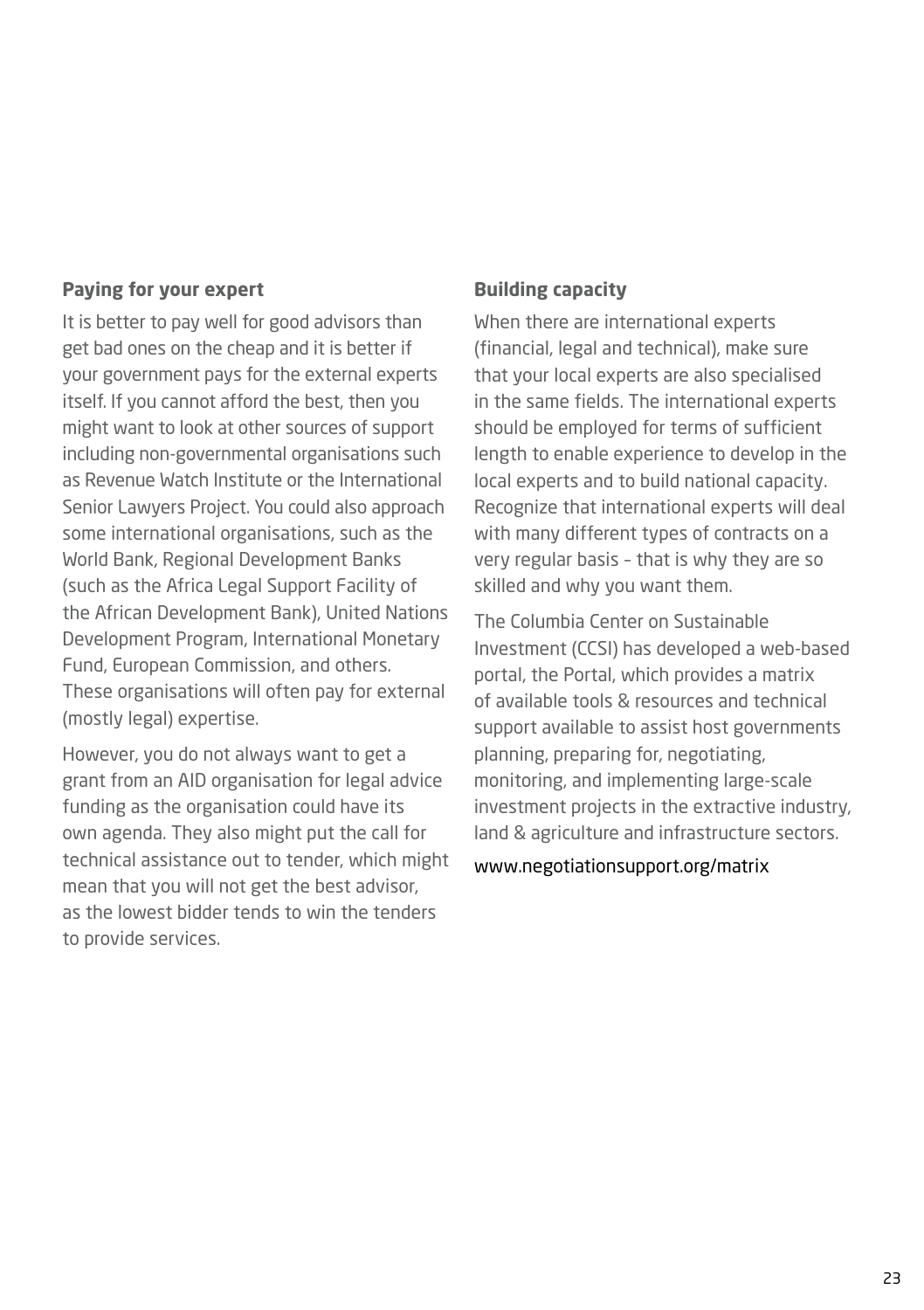14



It is imperative that the local community has a say in the negotiations. Adding members of parliament or the mayors of the mining locality into the negotiating team can ensure this. The advantage here is that the local representatives will have a better mastery of the geography, social history and the aspirations of the inhabitants of the area. They will therefore be able to provide to the rest of the team insights on how best to ensure collaboration from the local community concerned, as well as how to meet their interests. These local representatives will also be able to help the team to overcome language barriers, especially when it comes to communicating with the local inhabitants and authorities.

Furthermore, the presence of local representatives in the team reassures the local community that the project will be carried out with their interests in mind, since these representatives are there to ensure that their rights are respected during the execution phase of the project.

This said, great care is needed to ensure that the local representative does not leak information or promote a position, which is so focused on the local issues that it does not acknowledge the complexities of a multimilliondollar project. Further, the local representative needs to be realistic and not raise local expectations to a level, which is unattainable.

Red thread: Marginalising the community can lead to major conflict. See advice 33 below for more on this.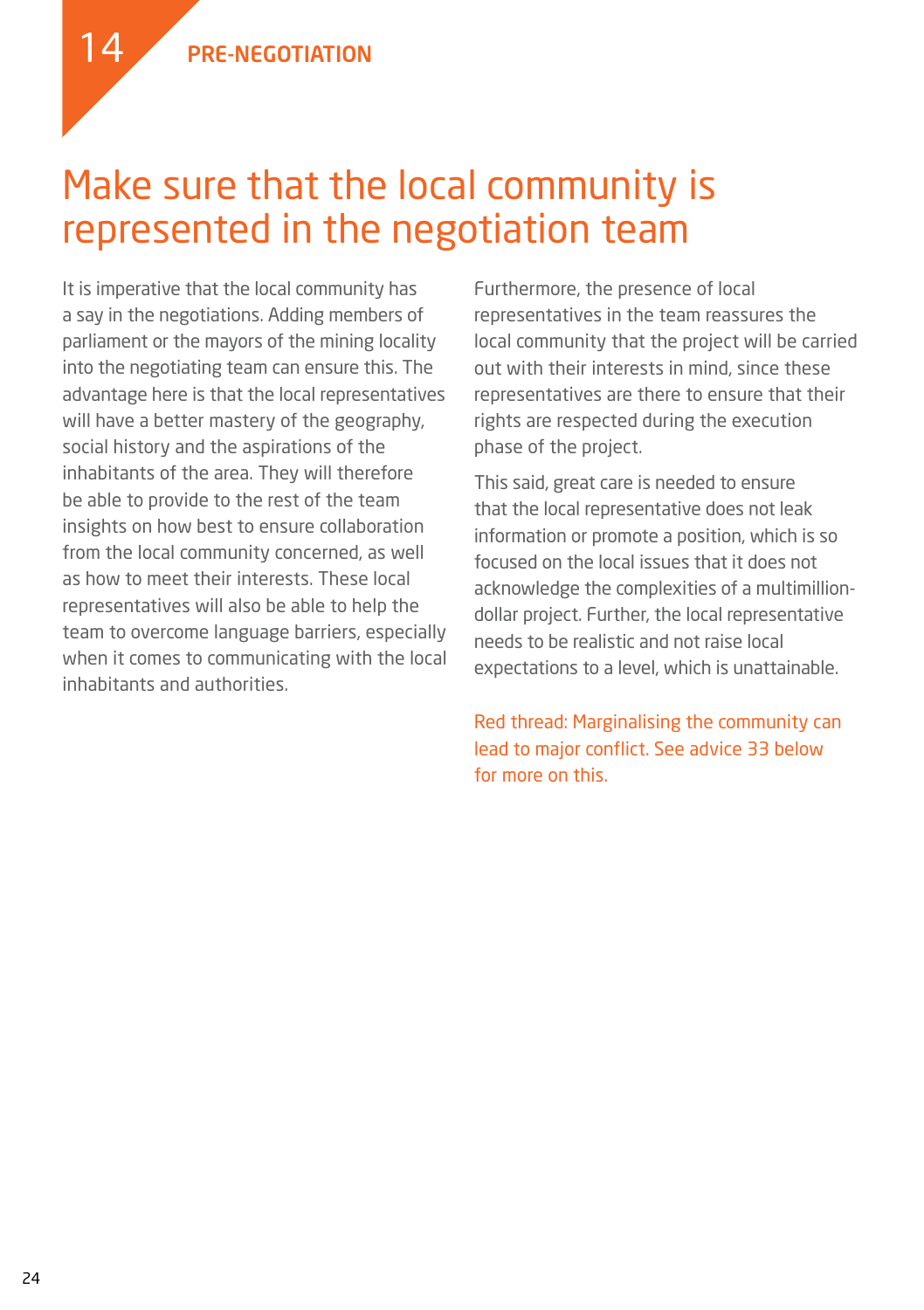### Draft your government's positions-in-principle paper

Ask the various ministries involved in the local team to provide you with the positions of the government related to their areas of activities. Gather these different positions in a document and take care of the strategic and political implications of each of these. After that, present these as a 'positions in-principle' paper to the international experts for them to advise on how they compare with the practice in the international mining sector and as against international standards.

When you receive the input of the international experts on the paper, assess it carefully and draft a final document taking in to account the relevant advice of your international experts. The document should set out your government's view in relation to the main issues to be negotiated. This will be an important tool to use during negotiations.

You can also develop a term sheet with Agreed Points relating to the mineral concession. Interpretative letters are another tool that you can use to summarise and clarify what might be discussed and what has been discussed. Many companies use this tool, so there is no reason why governments shouldn't also use these and be proactive.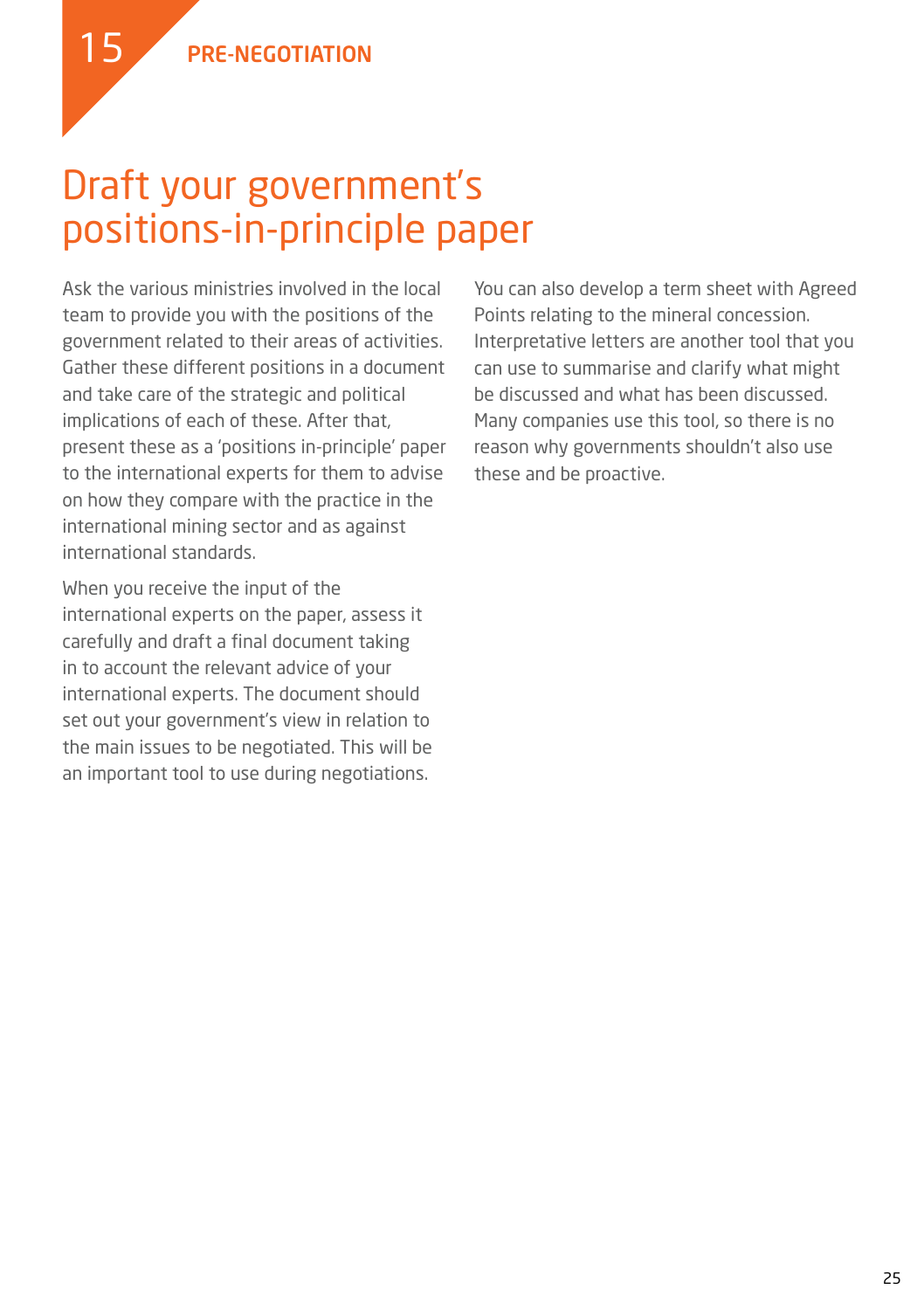### Make sure that everyone in the negotiations can understand each other

It is important that everyone involved in the negotiations can understand each other. It might be a good idea to ensure that most of the members of your negotiating team can communicate in English, because it is likely that most investors will speak English. It is awkward to have to translate every stage of the negotiations.

If you have team members or local representatives who do not speak English or the host language, ensure that they have a skilled translator with them at all times. You do not want to exclude valuable and knowledgeable people from the negotiations simply because they do not speak the same language.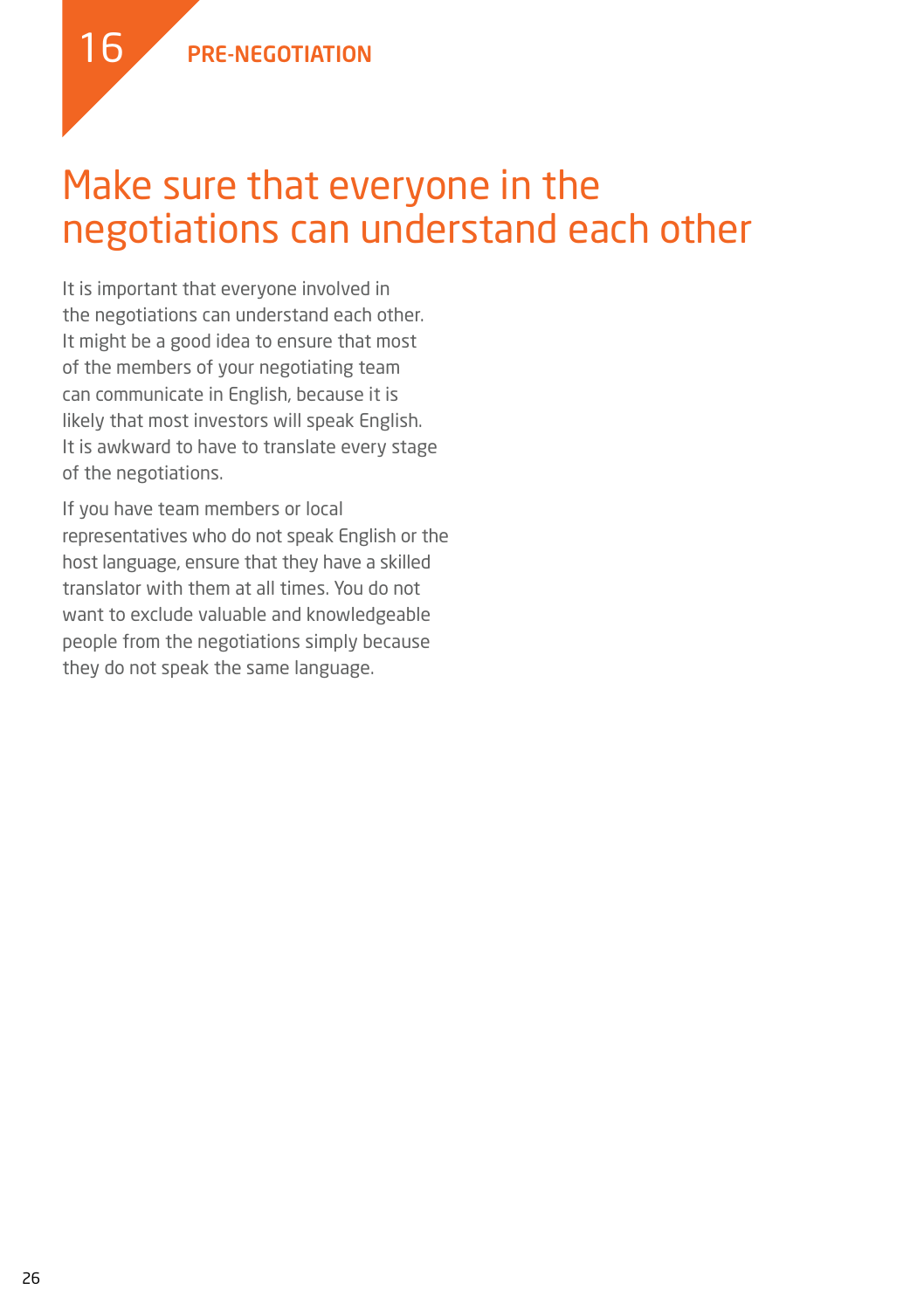### Know what is negotiable and what is not

Before you get to the negotiation table, you will need to discuss with your hierarchy the terms and conditions of the contract that are considered open to negotiations and those that are not —for instance, there may be some issues around which the government has 'drawn a red line' (see Advice No 11). This means that the company might open up debates and negotiations on other points but will simply have to abide to those specific terms of non-negotiable items or withdraw.

Further, knowing what your alternatives are can help you to frame the negotiation in a way that allows you to get to where you need to go quickly. For instance, if a royalty rate is more than 5% then the project is not likely to happen, and you should have a better alternative waiting for you in the wings. This feeds back to Advice No 1, which states that you should know what is politically palatable and what is not.

**You do not want to be locked-in, so make sure that you remain flexible by knowing your resource and knowing your alternatives – other options that you can turn to if the current negotiations are not going the way that you would like them to.**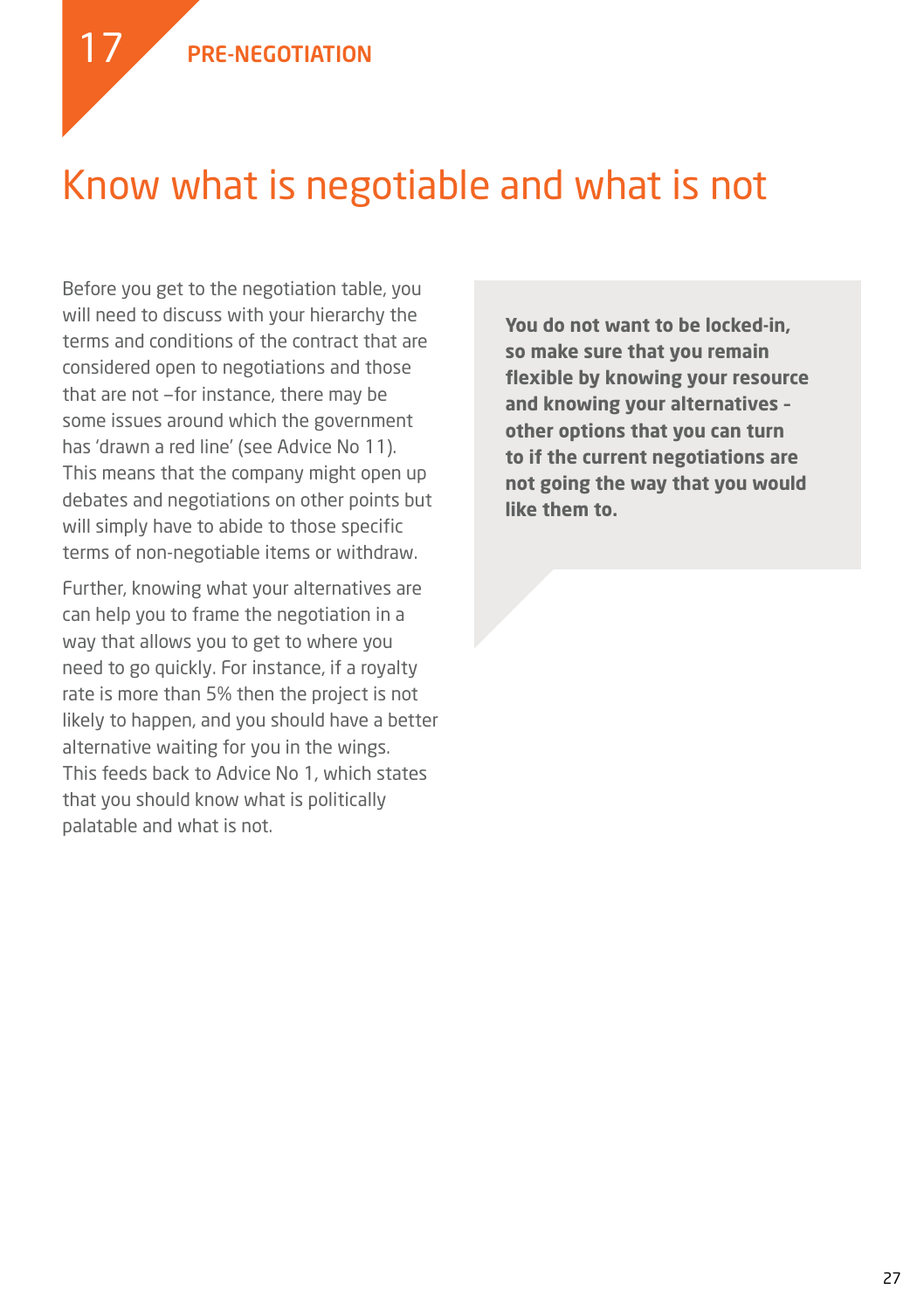

#### Ensure you have the necessary funds for the negotiations

Negotiations can be a very expensive process. You will need to make sure that the funds are in place before negotiations begin. To do this you will need to budget the appropriate funding for the negotiation.

Try to avoid the need to receive or request money to fund the negotiations from the company with whom you are negotiating. Rather, foresee development costs for the project and have the project developer to pay for these in a very transparent manner. This cost could also cover the expenses for the international experts that you are hiring as discussed in Advice 13 above.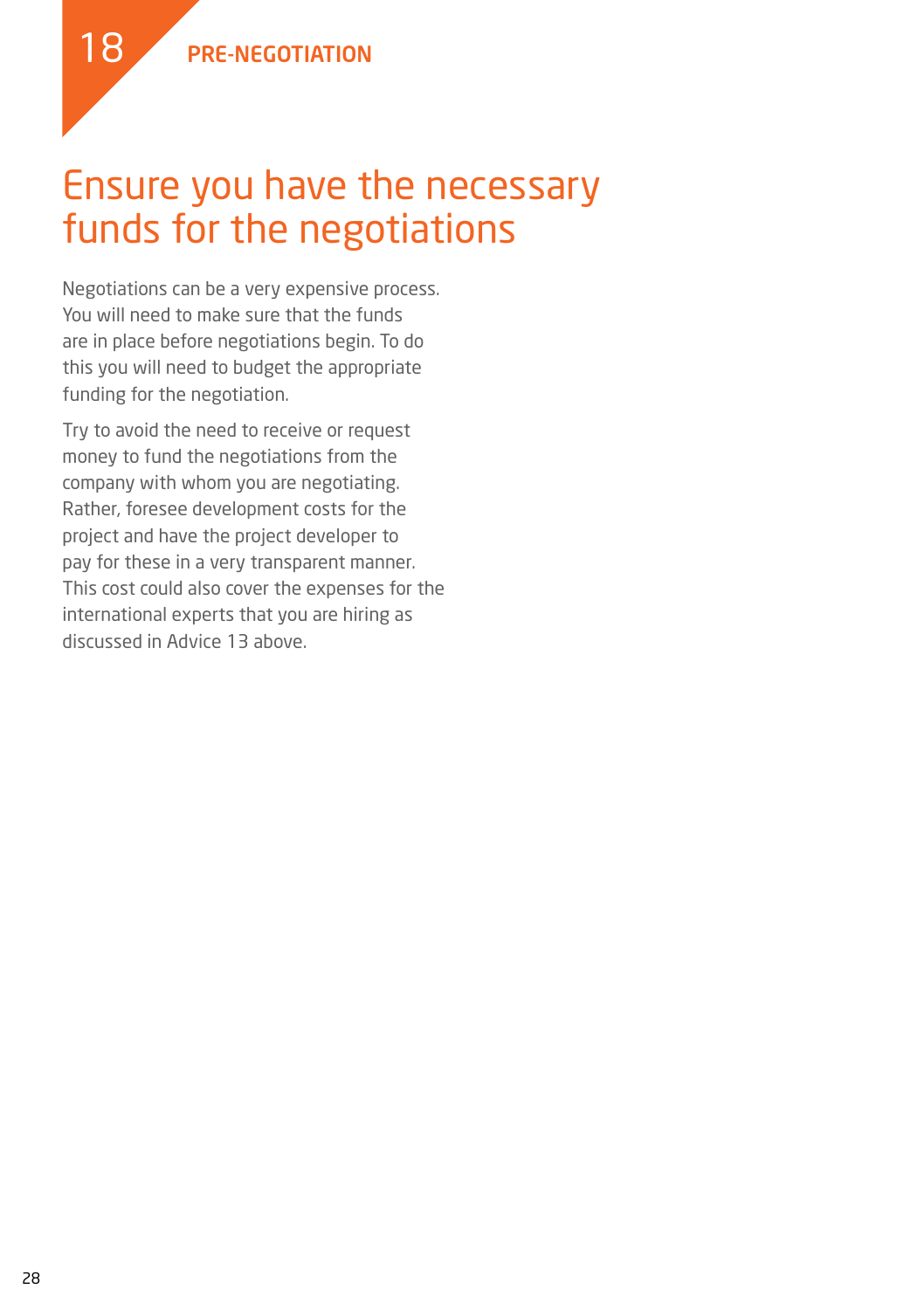

## Acquire strategic skills

At the negotiation table, your team will need to have strategic skills. If your team doesn't possess these, then seek out experts who do. These strategic skills usually involve the skill to listen carefully, ask good questions, steer the negotiations in the right direction and manage the difficult conversations.

Managing emotions is also a strategic skill. You need to be prepared for people to have some strong emotions in the negotiation. Everyone is human and can get nervous, uptight, annoyed, frustrated, angry etc. in the heat of the moment. You will need to prepare to manage emotions—yours and theirs.

Without necessarily striving to be an expert, you should also consider revising your notes on economic and financial trends, as well as the technical, legal and diplomatic basics related to the project. Being clear on the basics will help you to be strategic.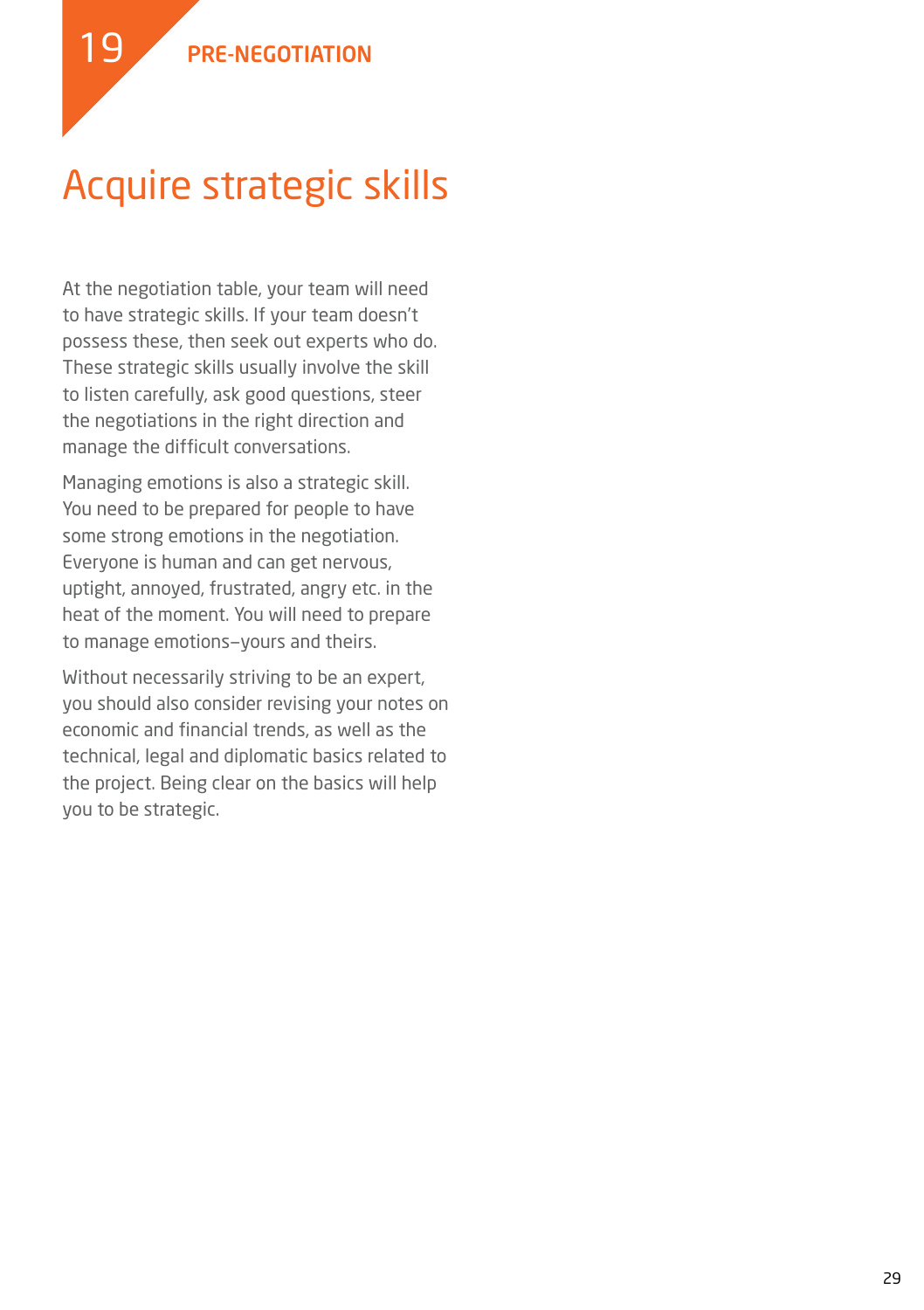

#### Look behind the positions to the interests

In the negotiations, you will have to understand that what the other party is not saying could be more important than what they say. In other words, you will need to read their proposals between the lines for hidden intentions. In order to be prepared for this, you will need to consider what the other party's interests are.

Interests are the motivators and drivers of positions, so dig behind the positions to see what the real driving interests are.

Interest-based negotiation involves exploring and satisfying interests rather than arguing and competing over positions, or who is right or wrong. A person's position is what a person says he or she wants—a demand. A person's interest is why the person wants something the need, desire, fears and concerns behind the demand. Whereas positional negotiation starts with negotiators making demands and bargaining over those demands, interest-based negotiation involves firstly exploring what the person's interests are and then looking for different ways to satisfy them. Where the goal of positional negotiation is to achieve one's own solution, the goal of interest-based negotiation is to create a sustainable solution that meets more of the interests of all the negotiating parties<sup>3</sup>.

**Follow the advice of respected negotiators elsewhere by paying more attention to the interests (the needs, fears, concerns, ambitions) of the company rather than to its position.**

<sup>3</sup> Alexander, N & Howieson, J, 2010, *Negotiation: Strategy Style Skills* , 2nd edn. LexisNexis Butterworths, ch.3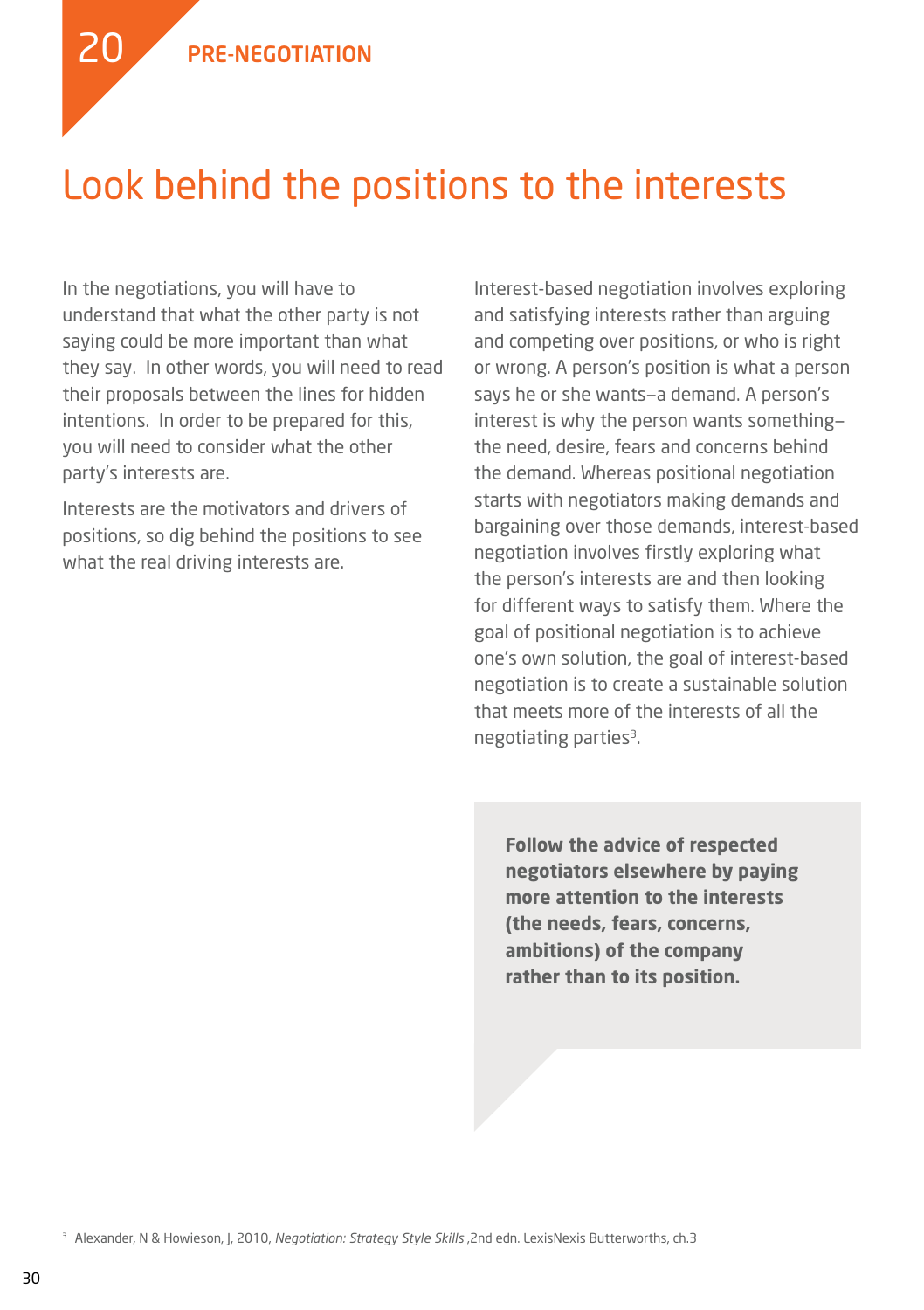

### Prepare for the forthcoming negotiations with your team

Before starting the formal negotiations with the company, please gather all the members of your negotiating team and make sure everyone understands the 'rules of the game'. This will include who will lead your team negotiations; what roles the other team members will play and how to react to the arguments of the other party. This could also include agreeing who will not speak, if necessary.

To this effect, conduct a meeting/workshop with your team members before the negotiations to map out specificities on the conduct and approach of your team during the negotiations. You could even consider mini-rehearsals so that everyone is clear on their role.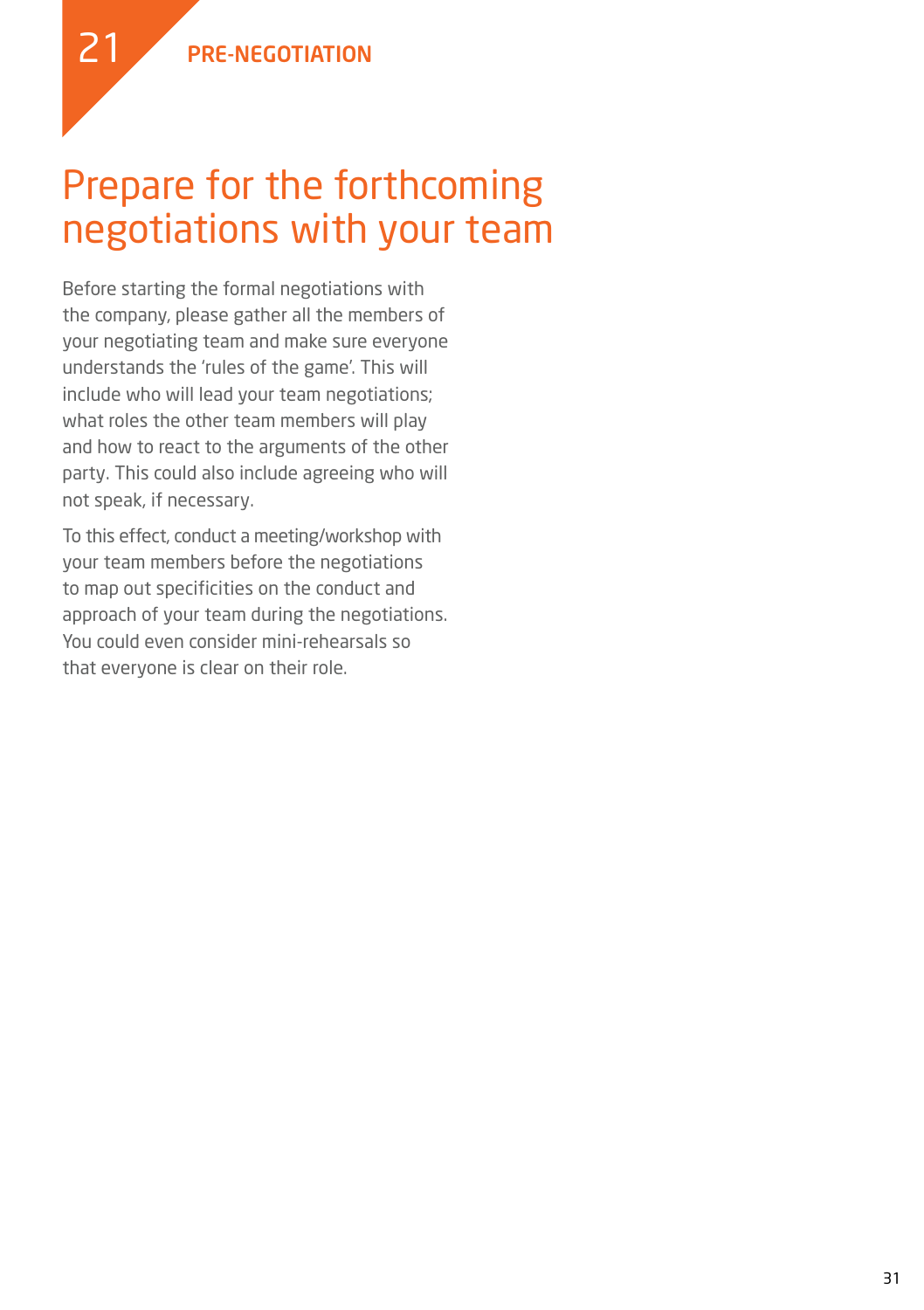

### Select the location and venue for negotiation

**The location and venue of the negotiations is important for setting the tone of the negotiations and for assisting the negotiations to run smoothly.**

#### **Location**

The location depends upon the level of discussions. If the negotiations are between the CEO and the Head of State, then it may need to be in country. If the negotiations do not need to be in country then both parties can agree on the location for the negotiations (in terms of the city where the negotiations will take place).

It is often a good idea to choose somewhere midway between the headquarters of the company and the capital of your country. Midway helps you to get in the mood of negotiations, since each party is giving something to the other in terms of agreeing to go somewhere that is neutral.

However, wherever you agree to hold the negotiations, you will need to be flexible and foresee the need for visa requirements, travel access, internet, printing and other logistical support. At the documentary closeout stage it is more important to have proper office logistics.

#### **Venue**

The venue should be chosen taking into consideration the number of negotiators on each side. The hall should have enough room to accommodate everybody around the negotiation table and the table must be wide enough to allow both sides to sit distinctly at opposite sides of the table to confer with each other briefly without being overheard. This detail, if neglected, may make negotiations frustrating or even painful, especially if team members feel compelled to withdraw themselves each time they need to confer with each other out of earshot.

Also, the venue should be quiet. The most convenient type of venue will be a conference centre or a good resort that is withdrawn from the urban centre, with coffee and other facilities readily available. Having food and drink readily available can smooth the way for the 'informal' negotiations that take place in and around the formal negotiation, so it is important there is the appropriate level of catering.

It is also good for the venue to have breakout areas and be close to the accommodation to ensure prompt starts and for the convenience of getting to and from the venue.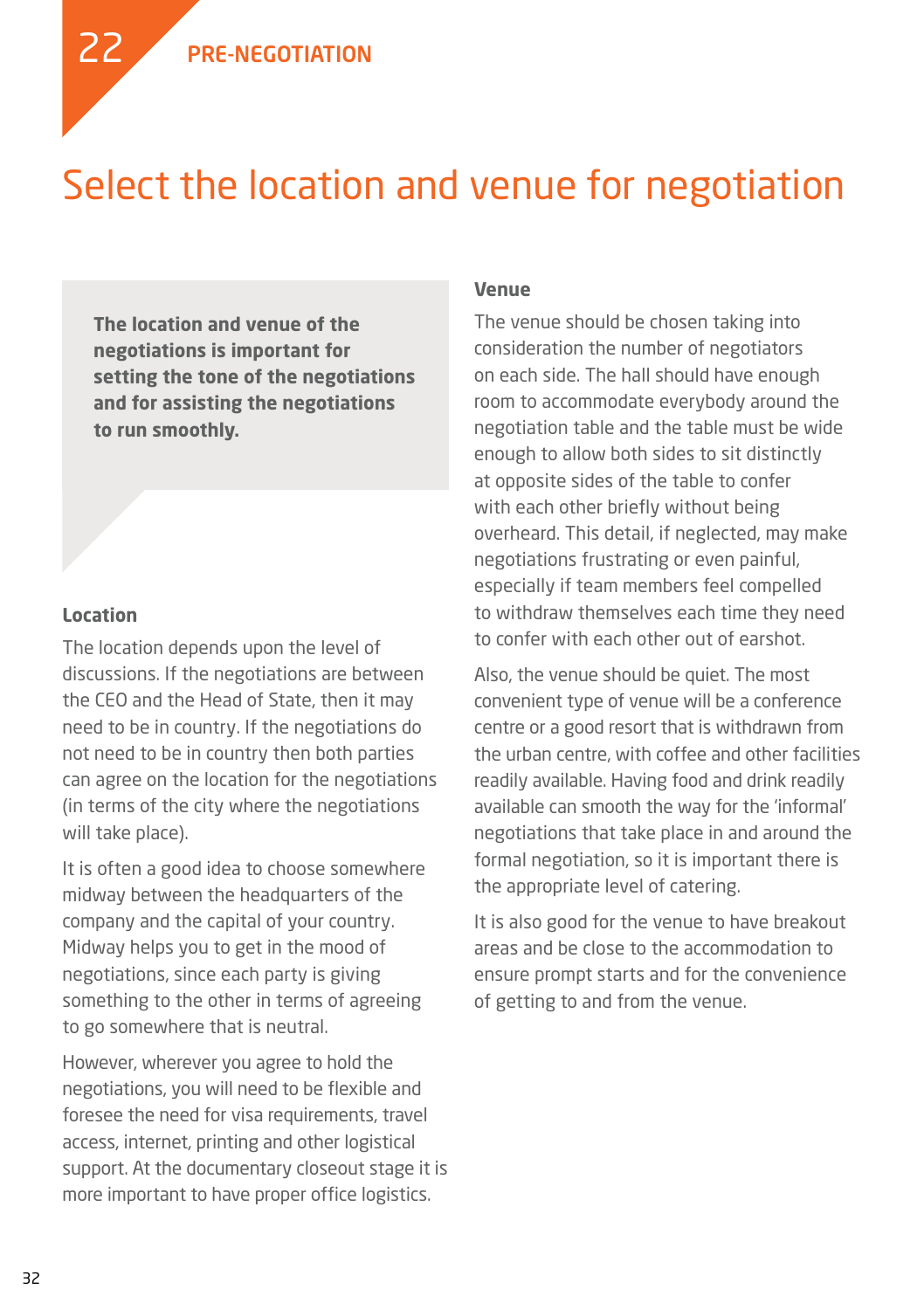# In negotiation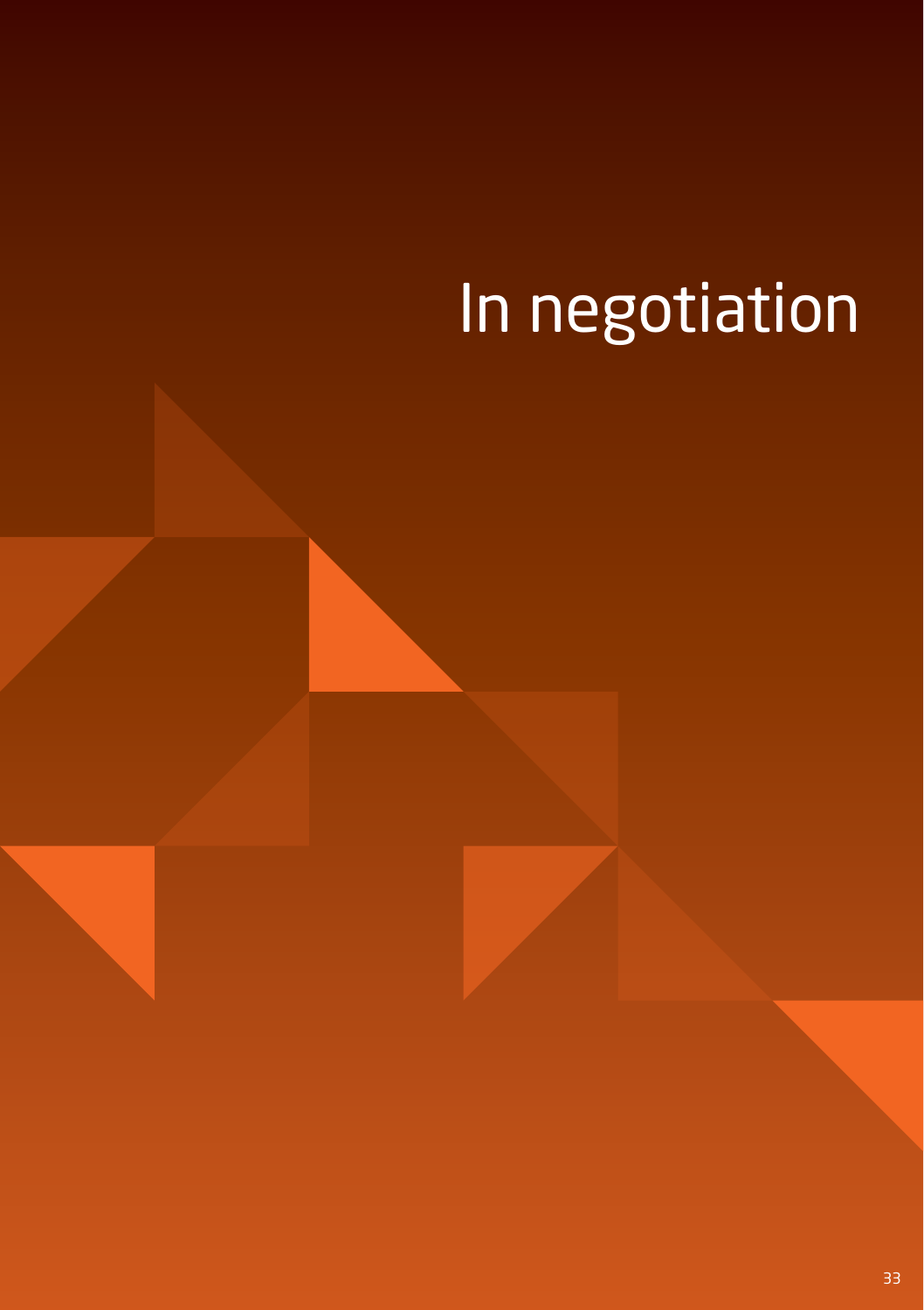### Some classical issues that you are likely to deal with

Some problematic issues are classical in the framework of negotiating mining contracts and you will want to do your homework to decide how to deal with these. They include:

- • mining terms (e.g. 25yrs fixed renewable)
- • fiscal terms (tax law)

23

- • environmental concerns
- • corporate responsibilities
- • benefits to local communities
- • ownership of infrastructure
- • revenue percentages for the state
- • percentages for local communities
- • compliance with applicable regulations
- • performance on project
- • employment and training of locals
- • inclusion of local vendors/suppliers
- community involvement, etc.

There are some resources that might be helpful such as the Model Mining Development Agreement (MMDA), which sets out a model way of doing things. However, you need to be very careful when using model agreements as every project is different and using a standard clause might stifle value creation in the particular deal.

#### www.mmdaproject.org

Remember though, that with any pro forma document you need to look at in context of the region's political and economic framework and be realistic about the investor's perceptions about your host state. You do not want to rely on a standard clause if it is not appropriate for your country's circumstances.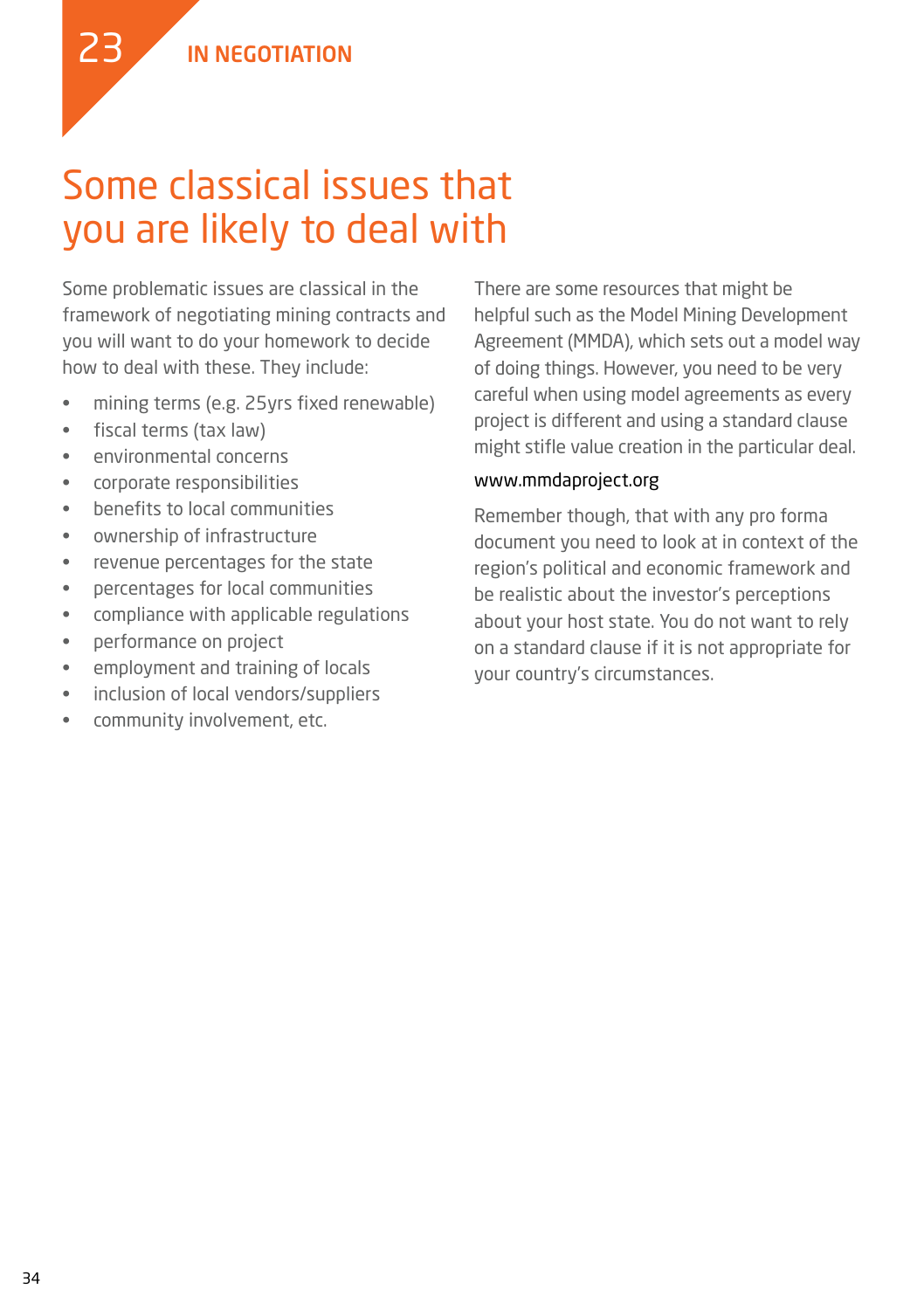24

### Have an agenda but prepare for timeouts and adjournments

It is a good idea to have a clear and agreed agenda for each meeting so that everyone is prepared and the timing is planned. However, during negotiations, do not hesitate to call for a time out if you feel that you need to confer with your team members on any issues. The opposite delegation will also be calling for time outs during the negotiations, so you will need to consider these time outs in the overall time budgeting of the negotiations so that the negotiations do not last later into the night than previewed.

In some circumstances, you may want to ask for an adjournment during the negotiations. This may occur, for instance, when you want to update your hierarchy on the progress of the negotiations or to get further instructions and advice from them or it might occur if the negotiations get heated or stall. It is critical that you adjourn the proceedings and give everyone the opportunity to let the tension go so that it does not affect the rest of the project or the negotiations.

**Adjourning the proceedings is a normal part of negotiating. Do not hesitate.**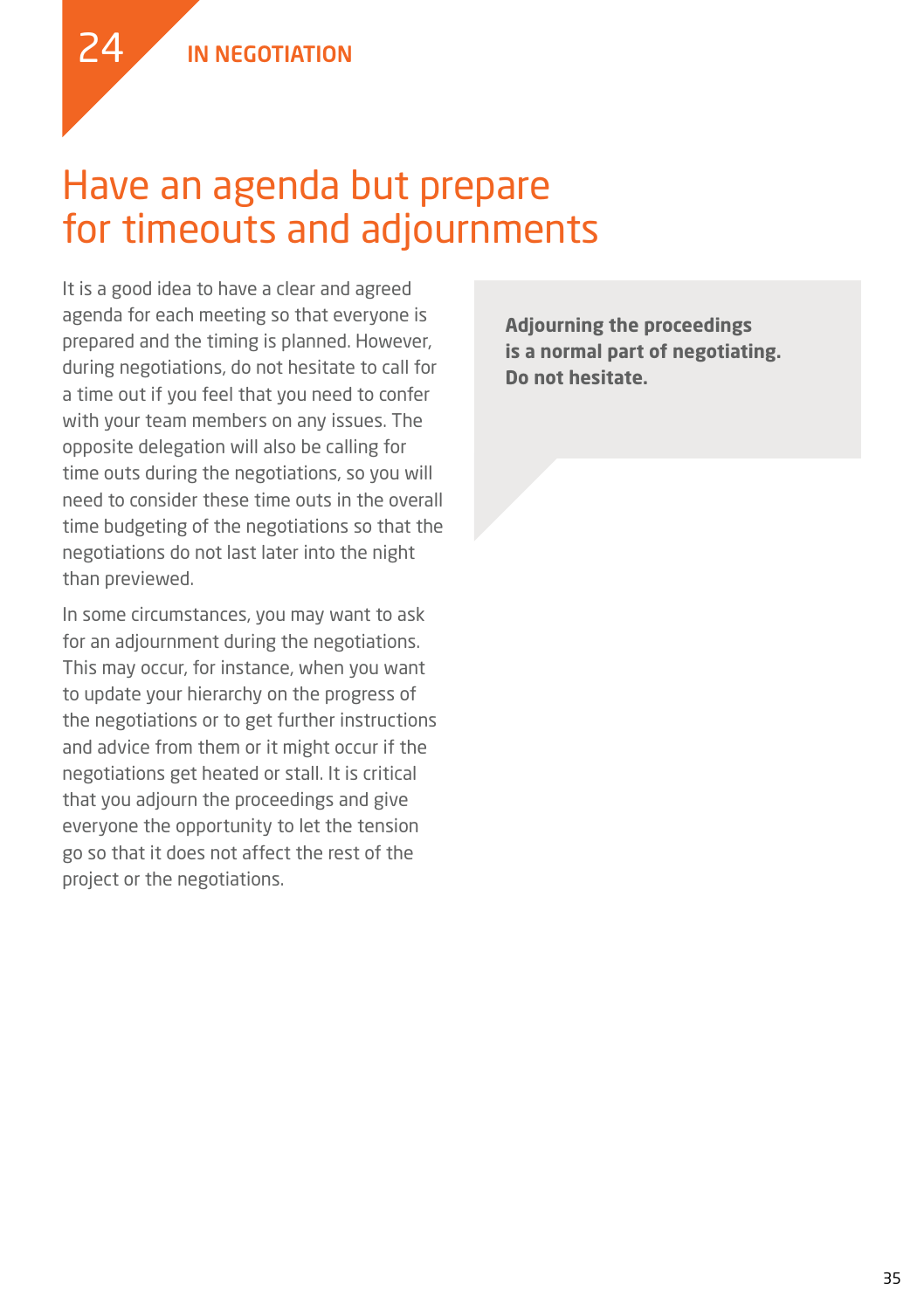

### Draft the minutes of all your meetings and update your hierarchy as you go

It is a good idea to keep your hierarchy, or chain of command, fully informed as the negotiations proceed. For instance, while negotiating for the necessary fiscal package, make sure that the Minister of Finance is duly updated. In general, report to the relevant higher authorities of your country at each step of the negotiation. This will give your superiors the opportunity to evaluate the trend of the negotiations and advise you on the best options to take. This will also help you to avoid decisions that will displease your superiors or are ill-informed or that you are making under duress.

#### **Minutes**

It is also useful to make sure that the minutes of all meetings are drafted and signed by authorized representatives of the parties at the end of each day. This will provide the hierarchy with a written document of what was discussed and what was agreed. This is also important because sometimes the parties may disagree on what were the outcomes of the day. When drafted, the minutes of a meeting provides evidence of the agreed discussion points and outcomes.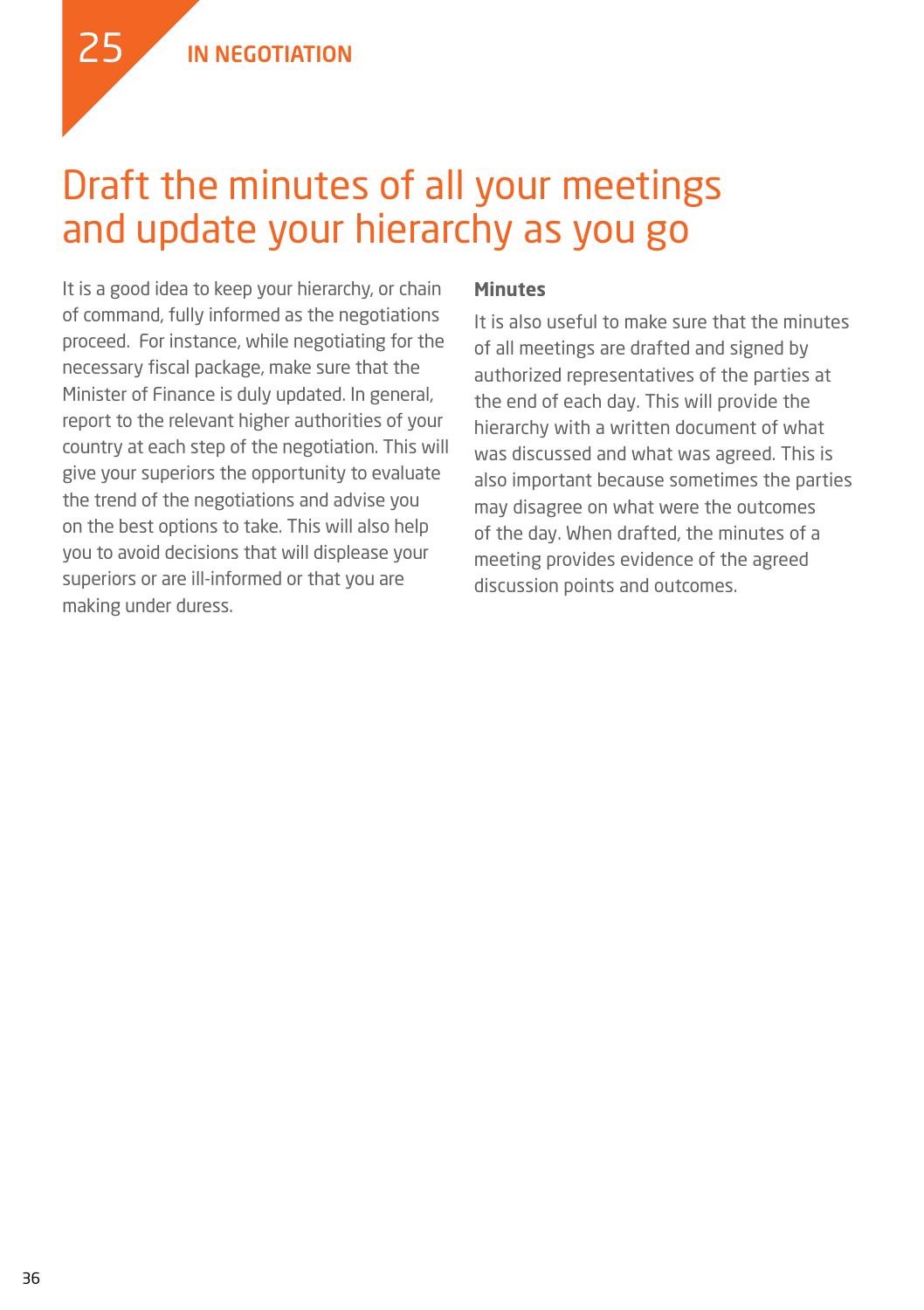

Infrastructure is a critical issue that is often overlooked or dealt with badly. Mineral and petroleum resources are often located in remote and hostile environments and the infrastructure required often presents its own peculiar challenges. Greenfield projects can also have high costs, which can be compounded by issues of personal safety, political instability and doubts over the reliability of the legal system. The infrastructure issues should be thoroughly reviewed and discussed during the negotiations.

If the company is to build the infrastructure then the following have to be discussed at the negotiation table.

- What is needed to secure finance for the development? Will the capital and operating costs be taken into account in the economic and financial analysis of the project?
- Who owns the infrastructure and will the company or State operate it?
- Is the infrastructure included in the project area definition or not? If yes, does it benefit from the same guarantees and obligations under the mining investment agreement? If no, how it will it benefit from the mining investment agreement?
- Will the infrastructure be for the exclusive use of the project or will there be the opportunity for multi user capacity?
- Will the infrastructure be restricted to a specific commodity or will it have a public service capacity?

If the government provides some of the infrastructure then a number of considerations need to be discussed in the negotiations.

How will the government satisfy the company's requirements for timely delivery of the service

on a cost efficient basis? What guarantees can the government provide and what should the penalties be in case of default?

- How will the user charges be calculated?
- Be clear on when roads and rail tracks can be closed or monopolized by the company. Consider access undertakings.

If the government builds the infrastructure especially for the company then you will need to agree on how it will recover its investment cost.

- Highlight the responsibilities of the government and the private parties.
- • In addition to the mining investment agreement, discuss on separate agreements, such as usage, tolling charges, take or pay contracts, if necessary.
- Determine what will become of the infrastructure when operations cease, and who will bear the cost and liabilities for eventual shut down, dismantling, clean up and rehabilitation.

The opportunity that exists in getting the infrastructure issues right is immense, so it needs special attention. Take your time on these issues and do your homework by looking at how countries have created considerable value with infrastructure.

Red thread: Just as the opportunity exists in getting the infrastructure right, getting it wrong can result in conflict, issues of personal safety and political instability. Plan the infrastructure projects carefully: consider all the potential risks and opportunities.

The Africa Mining Vision is a pathway, formulated by African nations, that puts the continent's long term and broad development objectives at the heart of all policy making concerned with mineral extraction. The African Mining Vision sets out how mining can be used to drive continental development. www.africaminingvision.org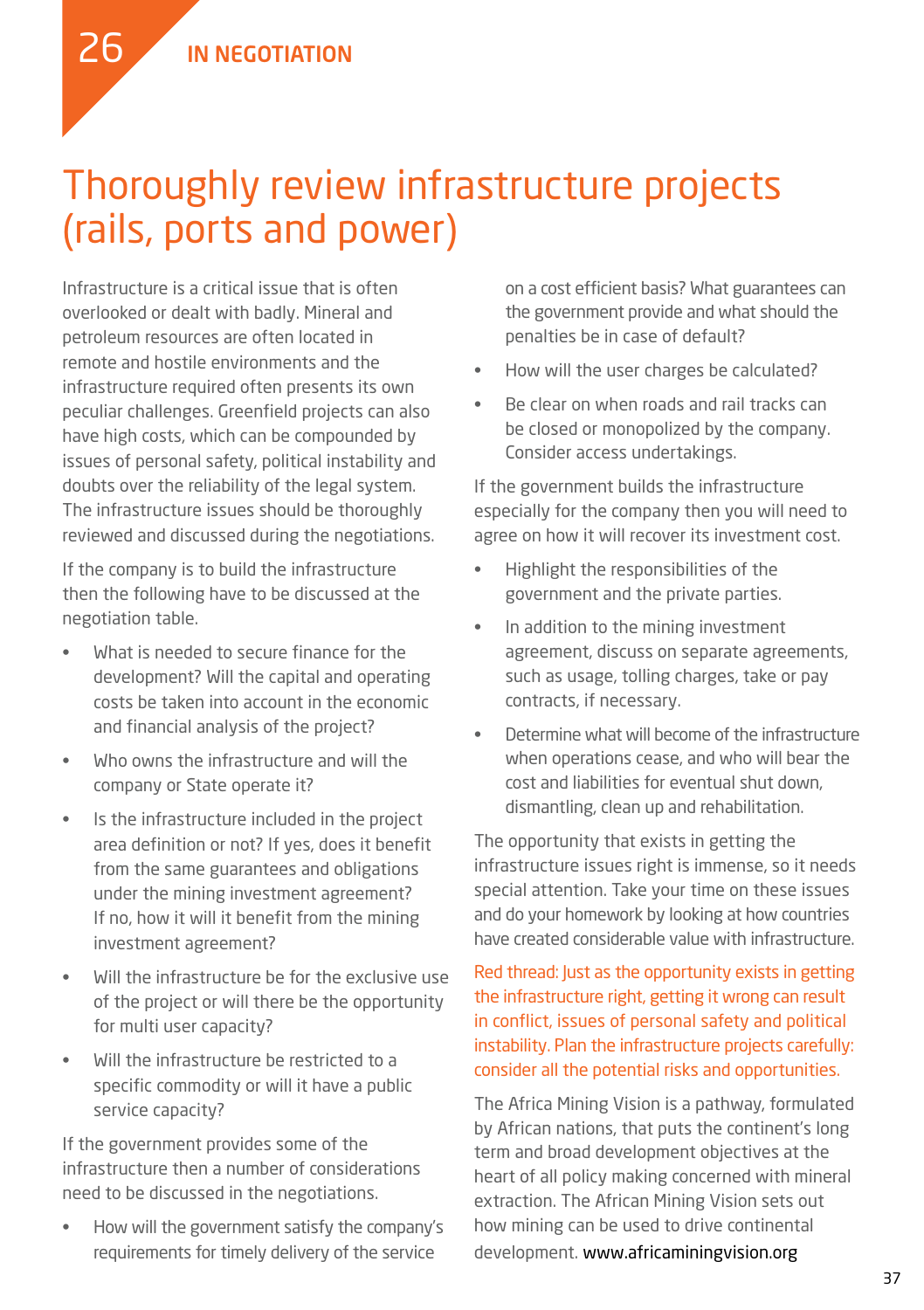In NEGOTIATION

## Equity

27

When dealing with a mining company to develop a mining project, states are often interested in having a high-level equity share in the project. This is normal, but should be handled carefully.

For example, if your country is offered a 40% equity share in a company that is developing the mine, you may think that this is a beneficial arrangement. However, foreign companies sometimes exploit this arrangement and manage their business in order to bring evidence at the end of the year that there were no benefits and that there is nothing to share among shareholders (which includes your country).

If you are dealing with bulk commodities and there is a company to be created for the management of railway infrastructure, it may be wise to focus on what your country will gain each time the train transporting the bulk commodity uses the railway, rather than looking for high level shares within that company.

Host states really need to think about what that means throughout the life of the project. Would it be better to take a royalty at the end rather than merely assuming an equity interest? It is important to consider that sometimes states who have an equity share often want veto rights over costs and if they get a royalty then they do not focus so much on costs; this can create problems for the mining company. Also, the level of equity will be affected by whether it is free carried, loan carried or contributing. The creation of free carry and loan carry equity can have a substantial impact on both the financial viability and economics of the project. Therefore, it is important to consider how the government will fund its equity share if it decides to go that way, and whether any financial support is needed from sponsor.

**The most important thing here is that the government focuses on its revenue stream and ensures that it is stable to ensure long term social and physical infrastructure.**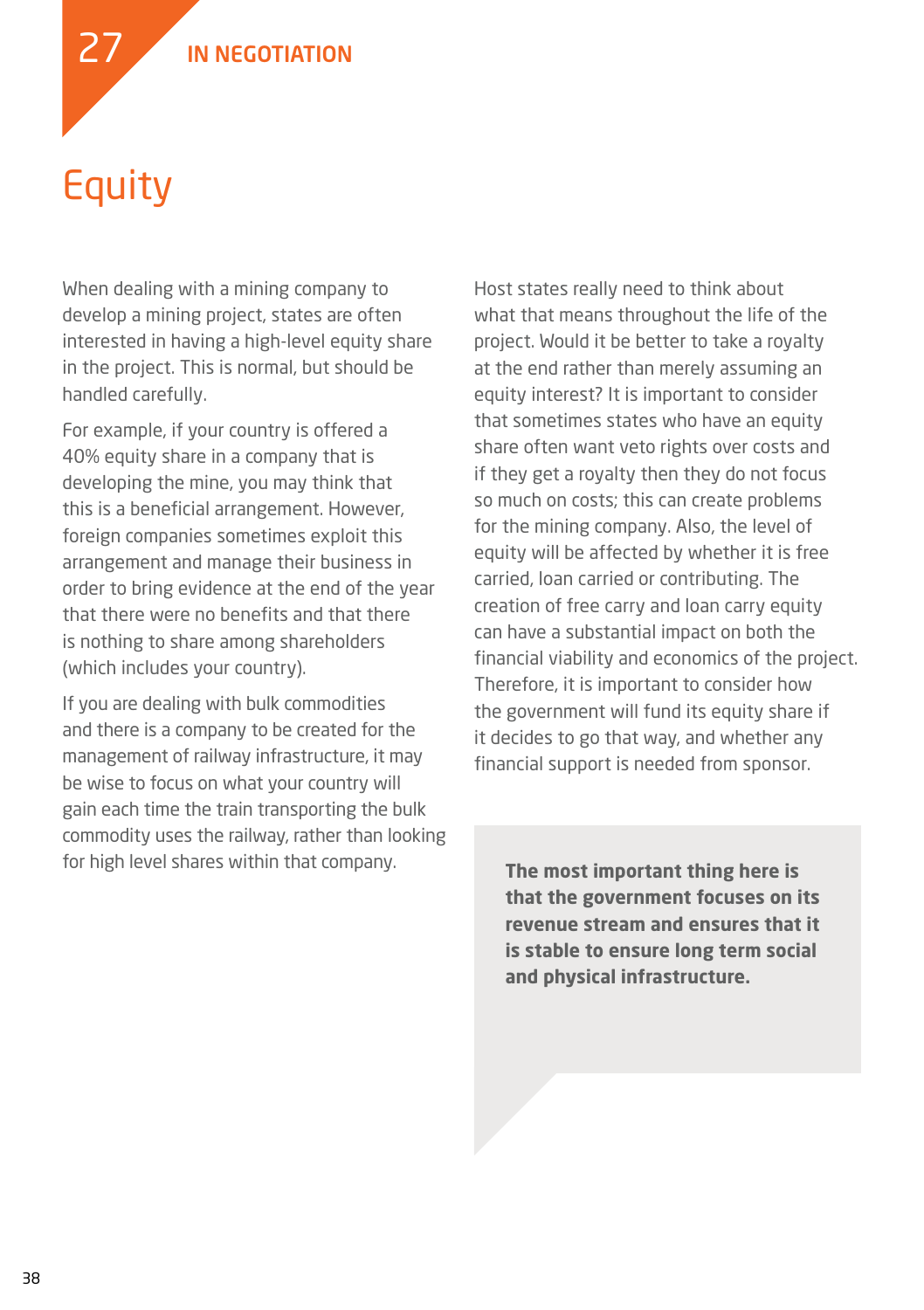### Develop social infrastructures that will benefit people and help increase their acceptance of the project

If you have to build a railway infrastructure and if it is dedicated to the mineral transportation, foresee a tarred road from the mining site to the port area. Explain to the developer of the project that this will definitely work for their company in public opinion and will be seen as a legacy of this company in the country.

This move will also benefit your government in that it will improve its image at the level of the inhabitants of the area. This is a win-win situation for the interests of all stakeholders.

The Mbalam-Nabeba Iron Ore project in Cameroon and the Congo has more than 80 per cent of the capital expenditure allocated to finance infrastructure. See also Advice 30.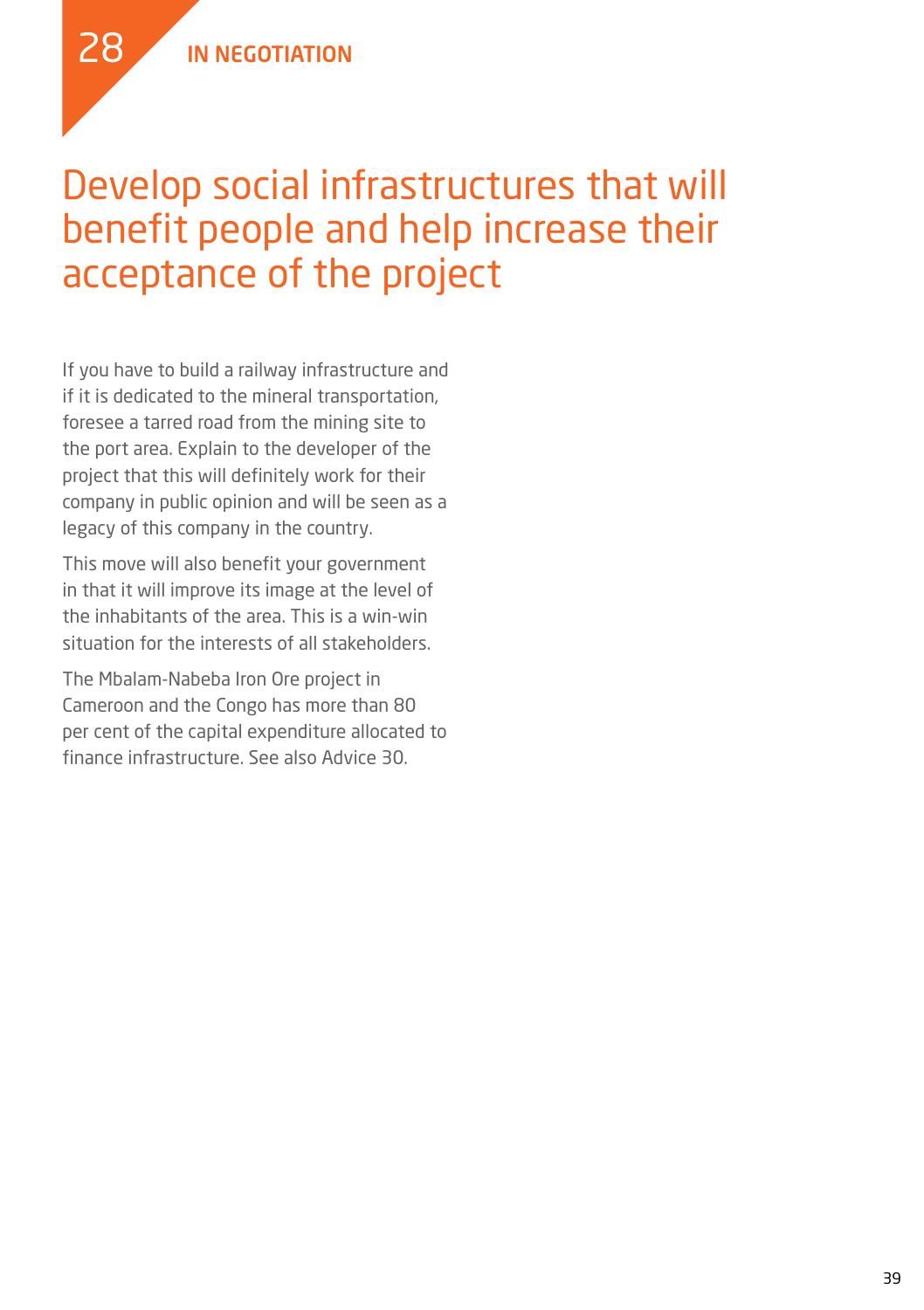29

### Foresee the labour aspects of the project

There are likely to be trade unions that protect the interests of workers in the different domains of a mining project. You will need to get the relevant ministries involved so that they agree on the labour conditions of the development of the project. This is particularly important because trade unions could easily unite to stifle the project through non-supply of labour if they are not comfortable with the working regulations or conditions of the project.

It is key to understand what the international practices are for the proposed project so that the project in your country can be seen as being competitive with international practice. Often a country's labour practices do not reflect what is required to run a 24-hour per day, 7 days per week, and 52 weeks per year operation, which has a high capital investment. **It is important here that you involve representatives of the worker's syndicates, communities (from where the labour will come), the relevant ministries and the company in discussions about labour. If parties have a say in the negotiations then they are more likely to stick to the terms included.** 

Red thread: There are many examples of where the labour movements have disrupted activities and led to conflict and tragedy. Remember though that unions are made up of individuals, and it is important to analyse where the conflict is coming from and who the influential individuals and agitators are. See the Marikana Incident for an example of a tragic example of failure to fully understand and engage the labour movements and labourers.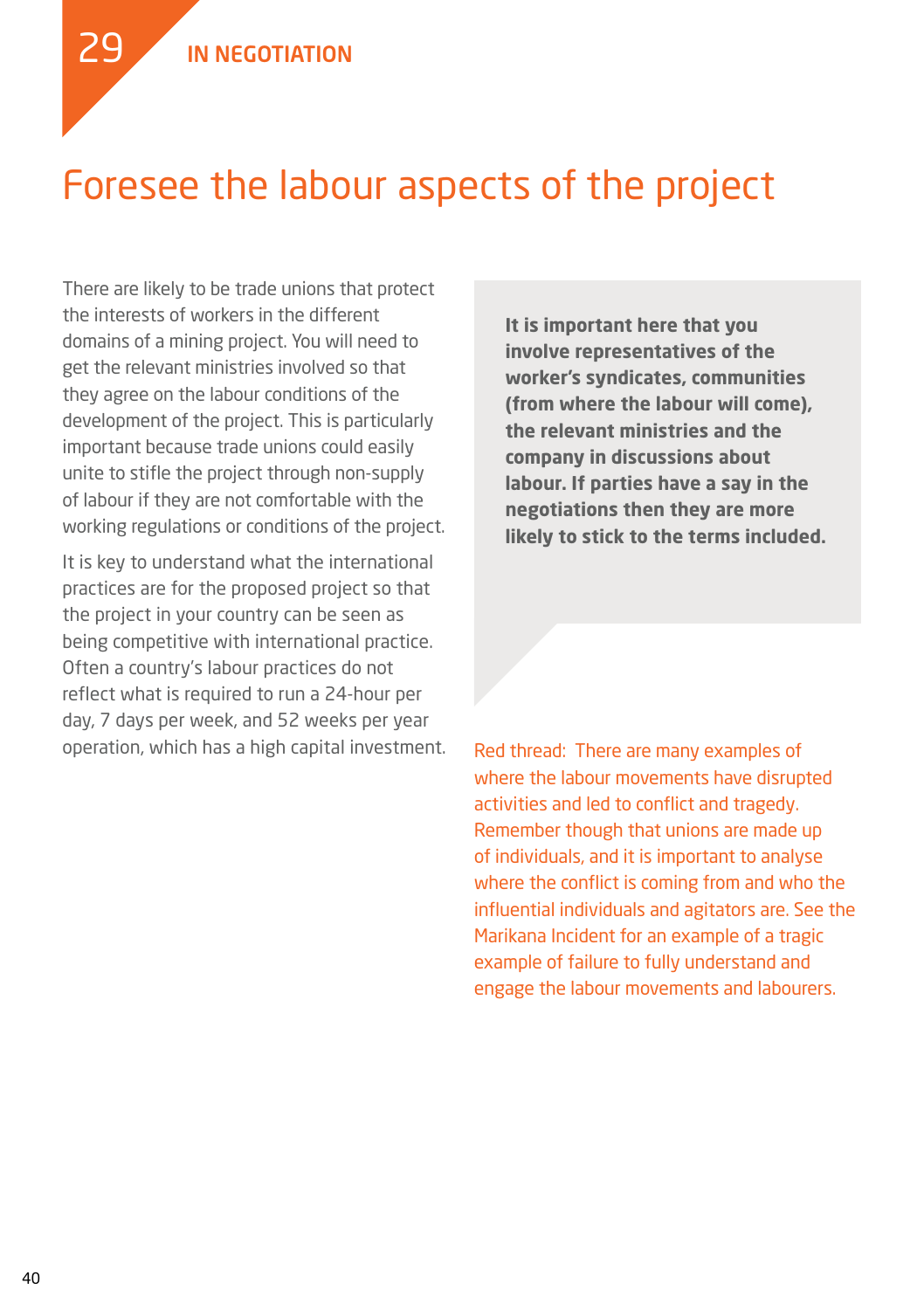### Reflect on a development plan to benefit the community

Foresee a development plan for the region where the mine site is located. This will help the local community to accept the project and will meet international developmental indicators.

It is imperative that the company understands and agrees that development projects are useful to ensure harmony and stability with the locals. However, the development plan must match the needs of the particular community or else it could lead to disharmony and instability. Some things that the community could benefit from might include: schools, hospitals, health clinics, roads, markets, potable water, electricity and leisure centres.

**Consult with the community to develop the plan that will bring the best benefits to the region.**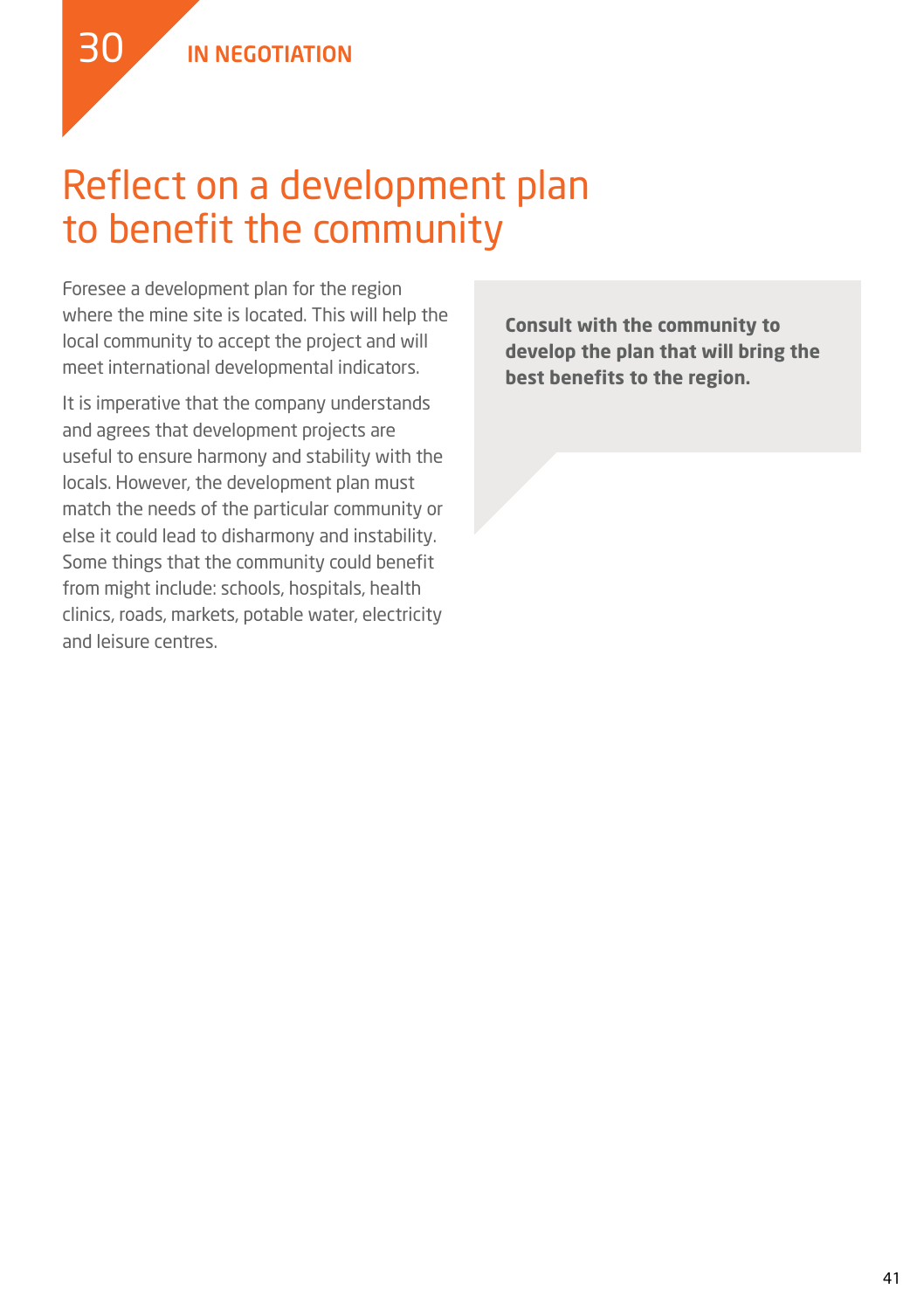### Engage and inform the community

**The skill to engage and inform the community in a realistic and satisfactory way is essential.** 

Natural resource contracts must recognise and incorporate measures to effectively implement the principle of free, prior and informed consent in relation to actions that will affect community lands, territories, and natural resources. It is essential that landowners understand how much they should be compensated and what the true costs of resettlement entail.

Stakeholder/community meetings that are properly facilitated by respected and independent advisors specialising in community engagement are required to ensure that the community has a full understanding of all of the issues. Preferably, the advisors are in-country people with good local relationships. If local people are not available, then there are foreign organisations that will assist the local partners to conduct these meetings.

This engagement must be publicly supported and properly funded. Otherwise, there will be social and political unrest and the mining operation may be delayed or forcibly stopped by your country men and women. In these instances, the government loses revenue, the company reduces profit/incurs costs, workers lose income – and all will blame you for not getting it right!

In the stakeholder meetings, it is important that the government or company is realistic in its promises. You should carefully consider who should pay for the programs and who will manage these going forward. You should also make sure that outcomes from the meetings include a local content plan, an employment plan and other developmental agendas from the company. The timelines for this must be workable for all the stakeholders, including the company.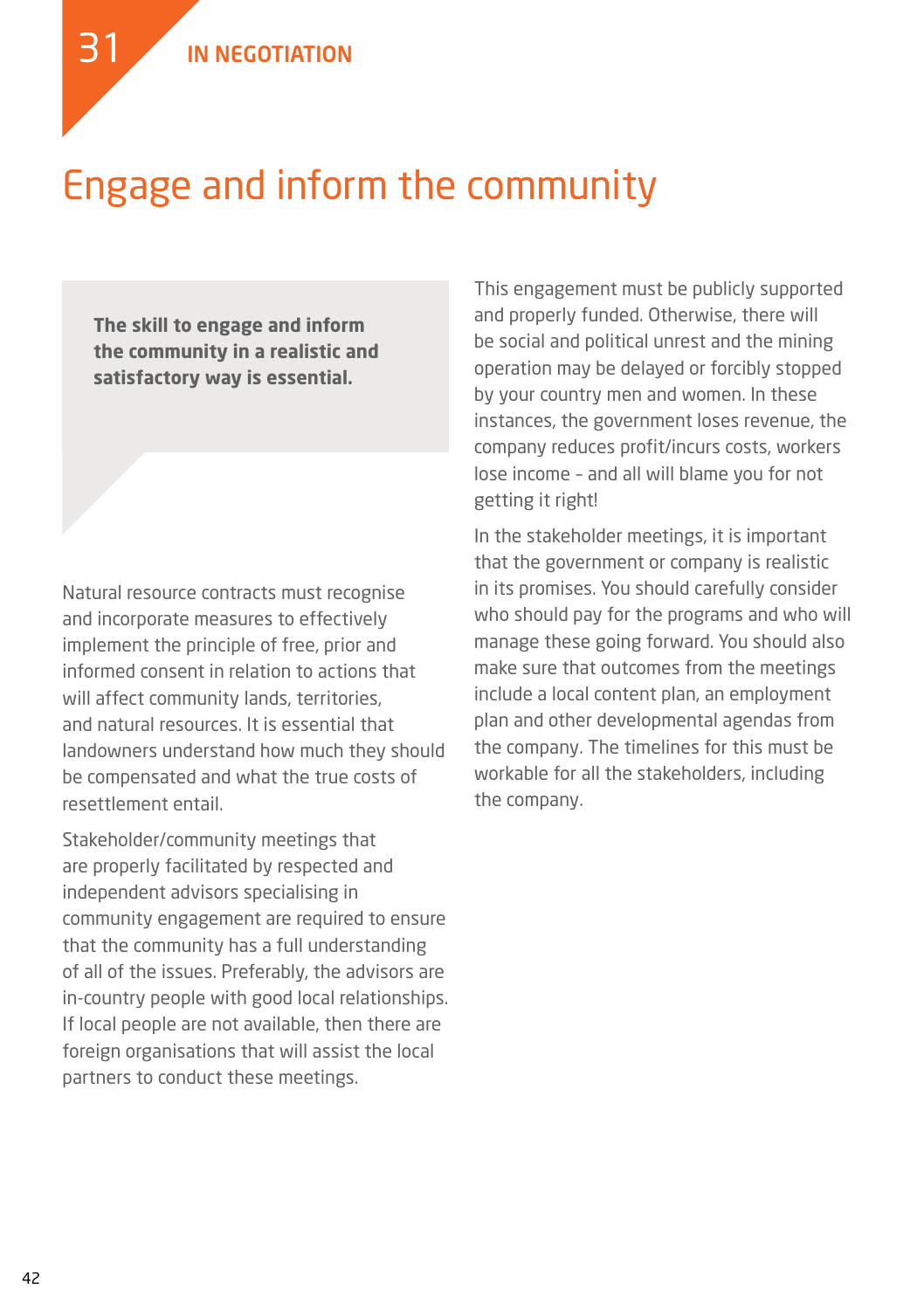

### Working with indigenous communities

Compliance with local ownership, land rights and indigenous heritage legislation brings considerable challenges to miners and explorers, as well as indigenous and local parties. You will need to be constantly aware of the fact that some companies have had poor past relationships with local populations, as a number of communities were not comfortable with the methods, attitudes and approaches of the mining companies. This might have left a sour taste in the mouth of some of the local communities.

Again it is important to have properly facilitated meetings with the indigenous communities, either separately or as part of the larger community. This will enable all the parties to have the opportunity to air their concerns and become clear on each other's needs and interests. You can engage third party experts to facilitate stakeholder meetings to ensure that everyone is informed.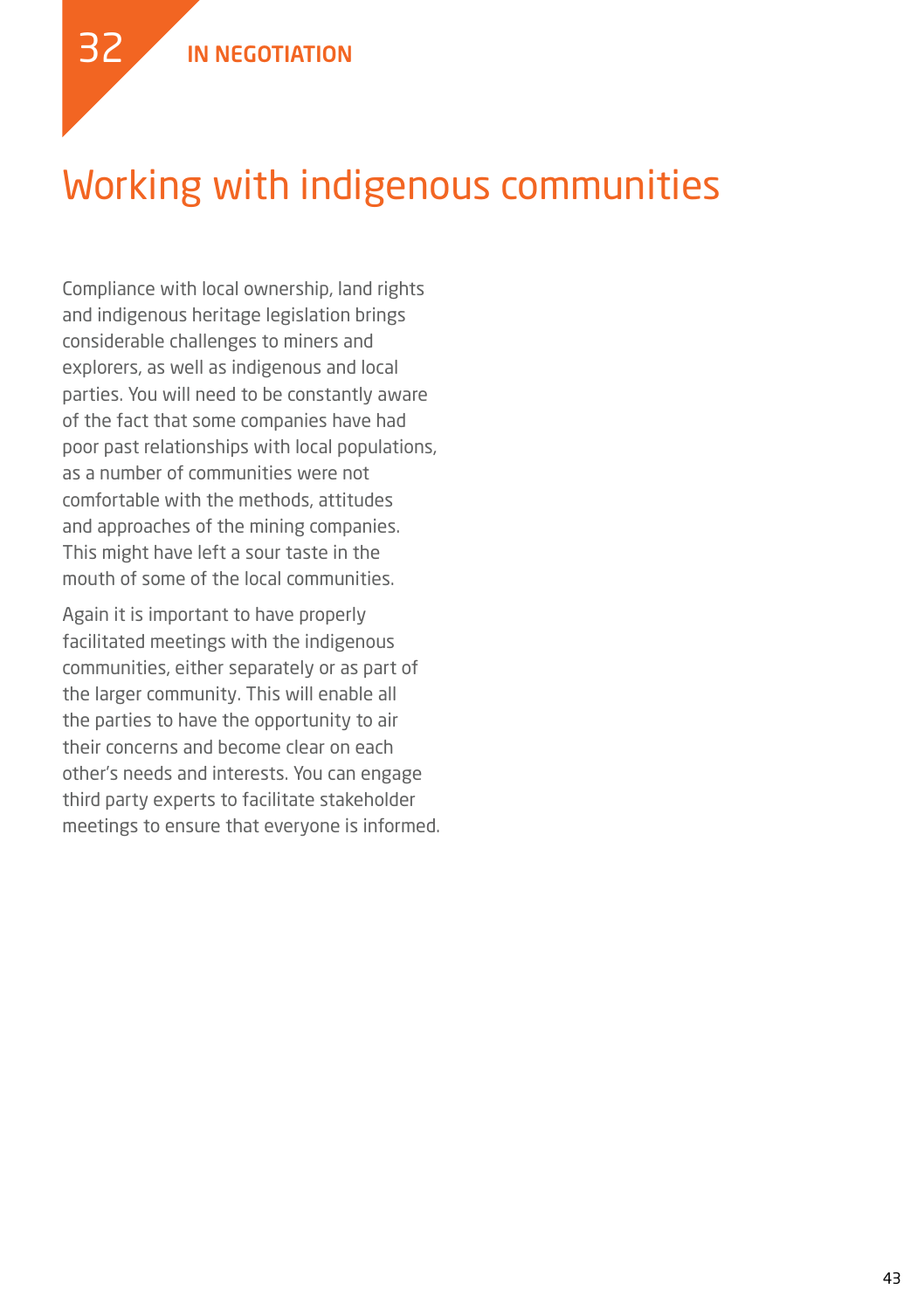### Educate local communities about the obligations of the company

You will also have to sensitise the local authorities about the benefits (and risks) of the contract to their communities, especially in terms of infrastructures to be constructed and social amenities, as well as taxes that the company will have to pay to them. This will allow the communities to see the project as theirs, and also help you ensure that the company respects its obligations.

Establish a pre-care supervisory committee that will be the link between the local communities and the company. Include government representatives if they add to the communication. An informed local community will also reduce the work of the supervisory committee, as the local authorities will be quick to point out where their interests are not met as previewed in the contract.

After the contract is negotiated and signed, an aftercare committee will replace the precare supervisory committee. These may be the same people or different. The important thing is that the local communities are made aware of their own obligations and those of the company before the company commences operations. This will help to ensure that all parties are aware of their roles and responsibilities and can help to reduce conflict.

Red thread: Mining can lead to conflict. Conflict can come from the:

- lack of sufficient consultation and community engagement
- lack of accurate information on mining impacts
- • differing expectations of social and economic benefits
- environmental concerns
- disputes over land use and economic compensation
- • artisanal and small scale mining activities
- • migration to mining areas, and
- and differing acceptance of large-scale mining.

You need to ensure that everything is clear. Engage the community early in the decisionmaking, provide lots of information before, during and after the mining operations and manage the expectations of all stakeholders.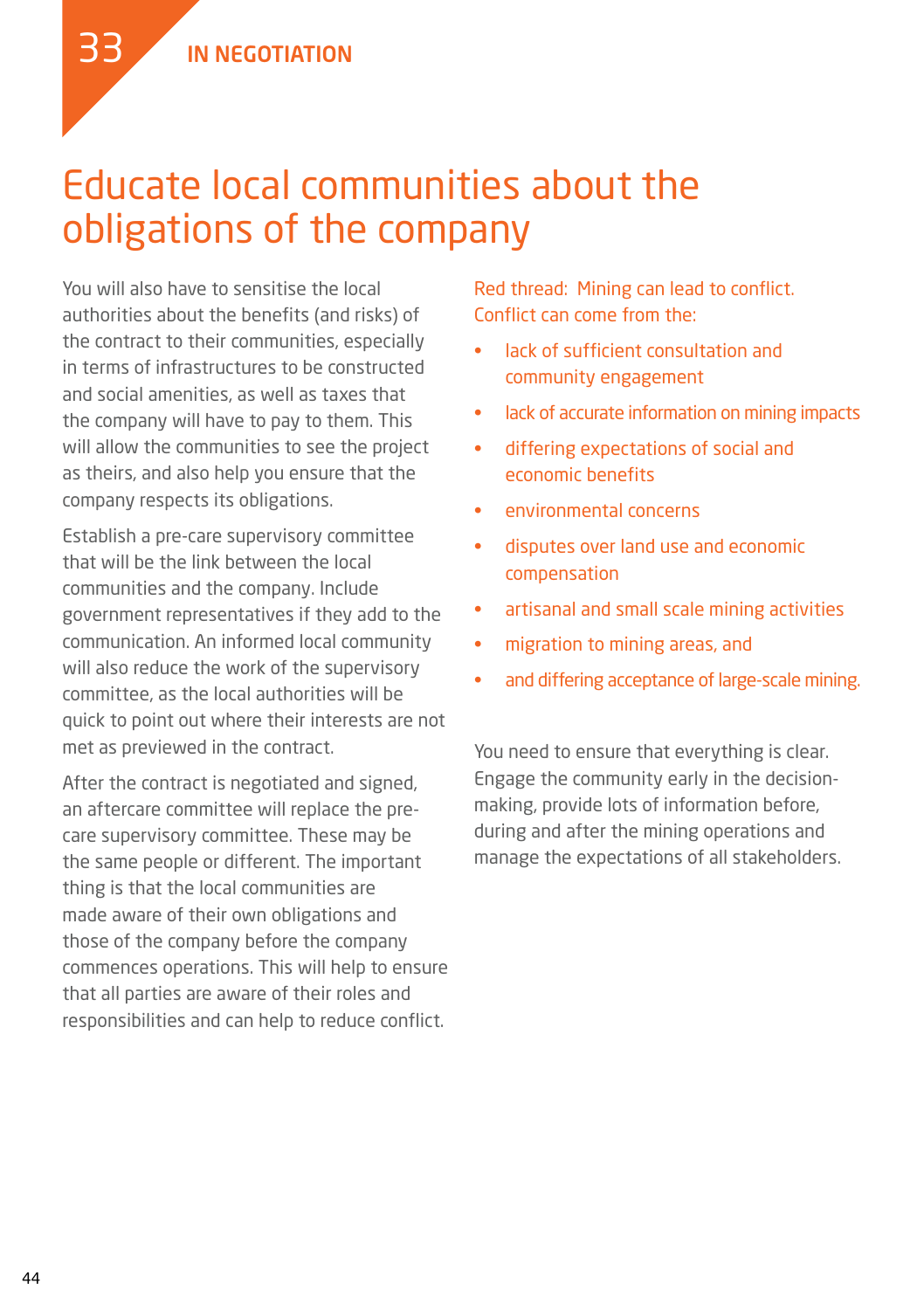

### Consider whether the mineral proceeds can be transformed in your country

To boost and encourage the industrialisation of your country, it is a good idea to consider resource transformation. Resource transformation means creating industries to convert the mineral proceeds into tangibles rather than simply sending the raw resource material elsewhere. For instance, you can create steel refineries in your country to refine the iron ore rather than exporting the raw resource, or you can require that a certain quantity of iron ore or other resources (gold, nickel etc.) in your country be provided to local buyers for local industries to process.

This is not always a good idea or practical and should be considered on a case-bycase basis. If it is possible and practical, resource transformation can increase job opportunities for the locals and can help in building capacities or transfer of knowledge in the technical areas. It can also help the local experts and scientists to benefit from the knowhow and expertise of the foreign experts, so that in the long- run, you will not need the foreign experts anymore.

The local communities often applaud these initiatives yet resource transformation is not always the answer. There may be other ways of achieving the same benefits. There are examples of where this has worked well, but also warnings of where it has failed. For instance, you can see Indonesia's new mining code that requires in country transformation and see how this has reduced investment. Also, in Western Australia, BHP Billiton and Rio Tinto attempted to upgrade their iron ore in country but this attempt failed miserably.

This aspirational view is totally dependent on the commodity, the availability of inputs e.g. cheap power, and the risk profile of the host country. Problems can occur when there are no refineries or local customers able to buy the resource and process it. The law can certainly contemplate resource transformation, but the point may be a moot one if there is not anyone local to exercise it.

Before considering resource transformation, some good financial modelling and commercial viability testing should be conducted. Refer to the pre-pre-negotiation section and the issues that you need to consider before you begin to negotiate.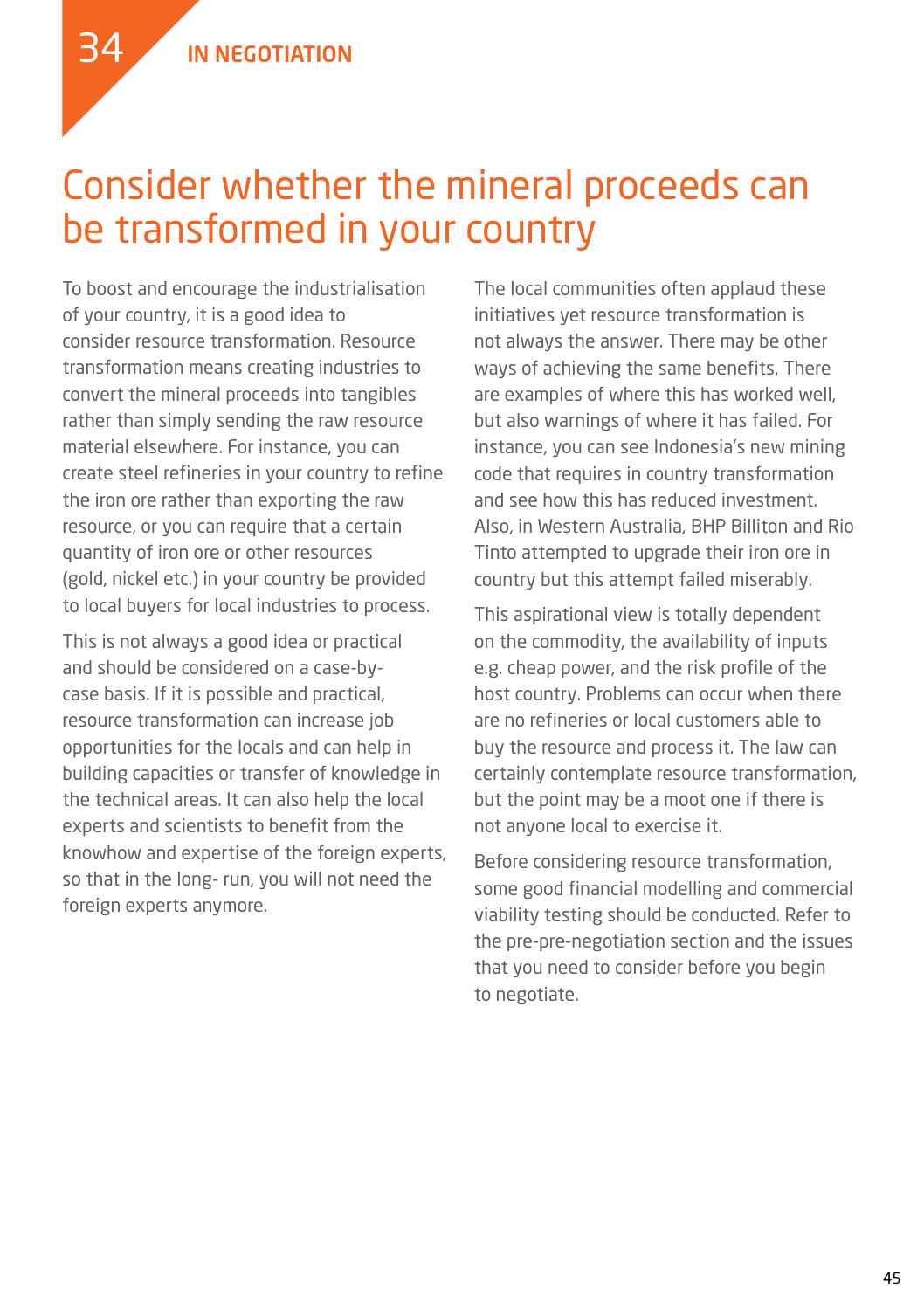35

### Take care of the future of your asset

**Think into the future. What will happen when the demand for your commodity drops and the price collapses? This is a normal part of the commodity cycle and must be factored in to your thinking.**

If your asset is iron ore, you may face a situation where you have high-grade as well as lowgrade iron ore. If this is the case, bear in mind that your high-grade iron ore could run out soon. This could have a substantial impact on communities and royalties. Therefore, you need to think about the future of your iron ore. You could for instance foresee a beneficiation unit whose aim is to process the low-grade iron ore and make it to become high-grade iron ore. But be aware that this idea has not worked in other countries. You need to be pragmatic about whether the time and cost of beneficiation is worth the effort—or whether alternative investments will deliver better outcomes.

If your asset is gold, there will always be a demand but the price is linked to global financial insecurity. If your asset is coal then be aware of environmental opposition to its use. Be aware what technology is being developed for cleaner, more efficient use.

The main message here is that you need to think into the future and contemplate good times and bad times for your commodity.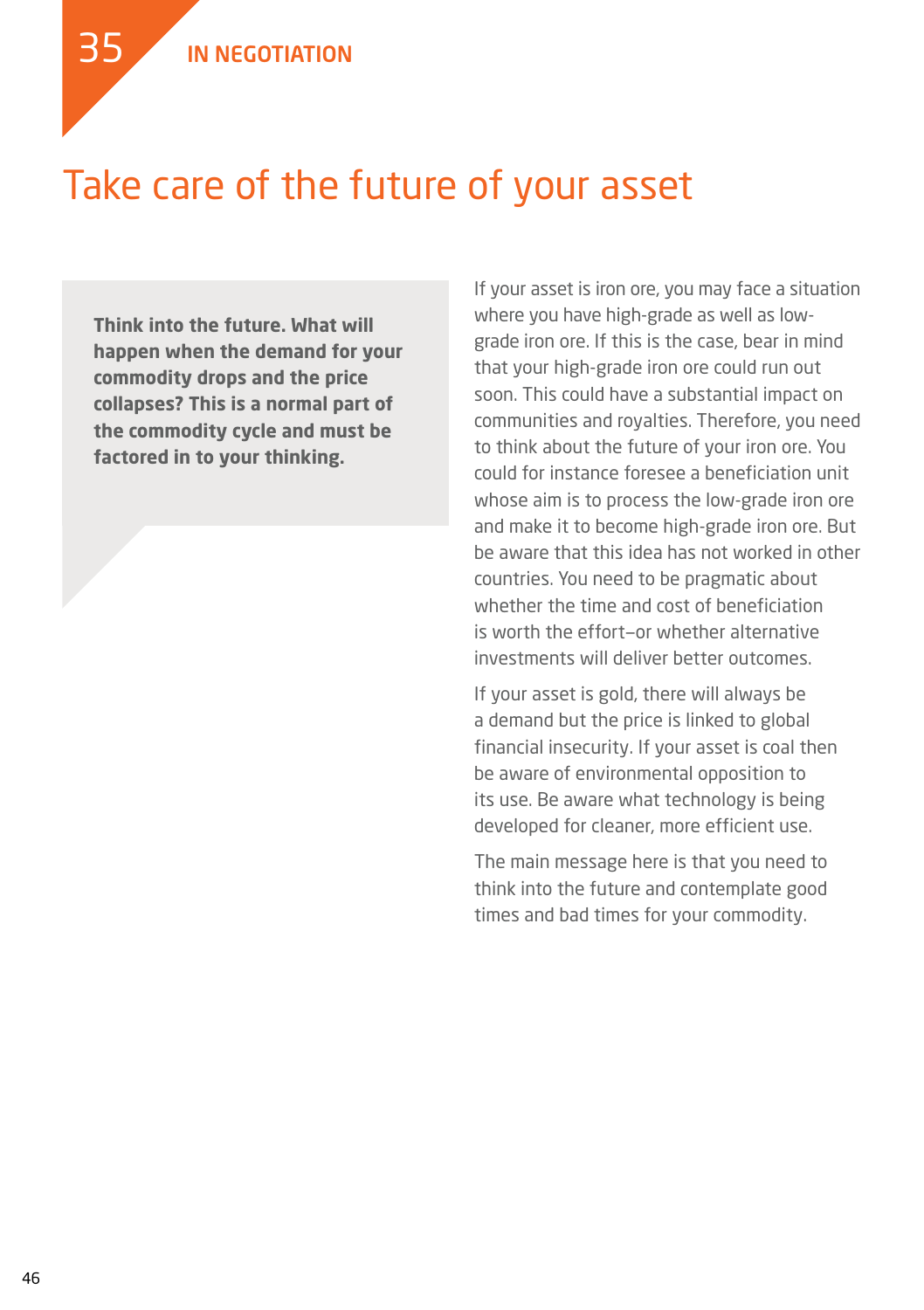### Foresee disagreements that could lead to breakdown of negotiations

Possibilities always exist for the negotiating company to disagree with the terms of the contract as put forth by your government. However, do not lose sight of the fact that your objective is to reach a fair deal. You should be flexible and facilitate a wise agreement making sure that the negotiations do not break down through misunderstandings. If there is an impasse and you think that the company is reluctant to agree to your terms for some reason, you need to test your assumptions and continue to explore each other's interests.

Some other tips for breaking impasse:

- Stop and really, really listen. Too often commercial people argue but are not really listening. They do not stop and clarify what the issues and interests really are. This is particularly the case in deadlock situations when people dig in their heels.
- Effective negotiators will stop and look at the issue from the other person's perspective—put themselves in the other party's shoes so to speak. This will help you to identify what their issues and interests are and what might be getting in the way.
- Don't let your own ego get in the way. (We can all let our egos get in the way of getting a good deal. Learn how to keep your own ego in check and learn how to deal with those people who may not be humble).

In an extreme case, if there is a breakdown of the negotiations, there are still some things that you can do:

- You could check with your Bid Assessment Bench and perhaps contemplate opening up negotiations with the next company in line —if there is a next company in line.
- You can abandon the negotiations and walk away.

**Know your alternatives. Before beginning negotiations, it is always a good idea to know what your alternatives are—namely, what other options are available to you if these negotiations break down. Knowing your alternatives can help you get clear on what you need to achieve in your negotiations and what to do in times of irretrievable impasse.**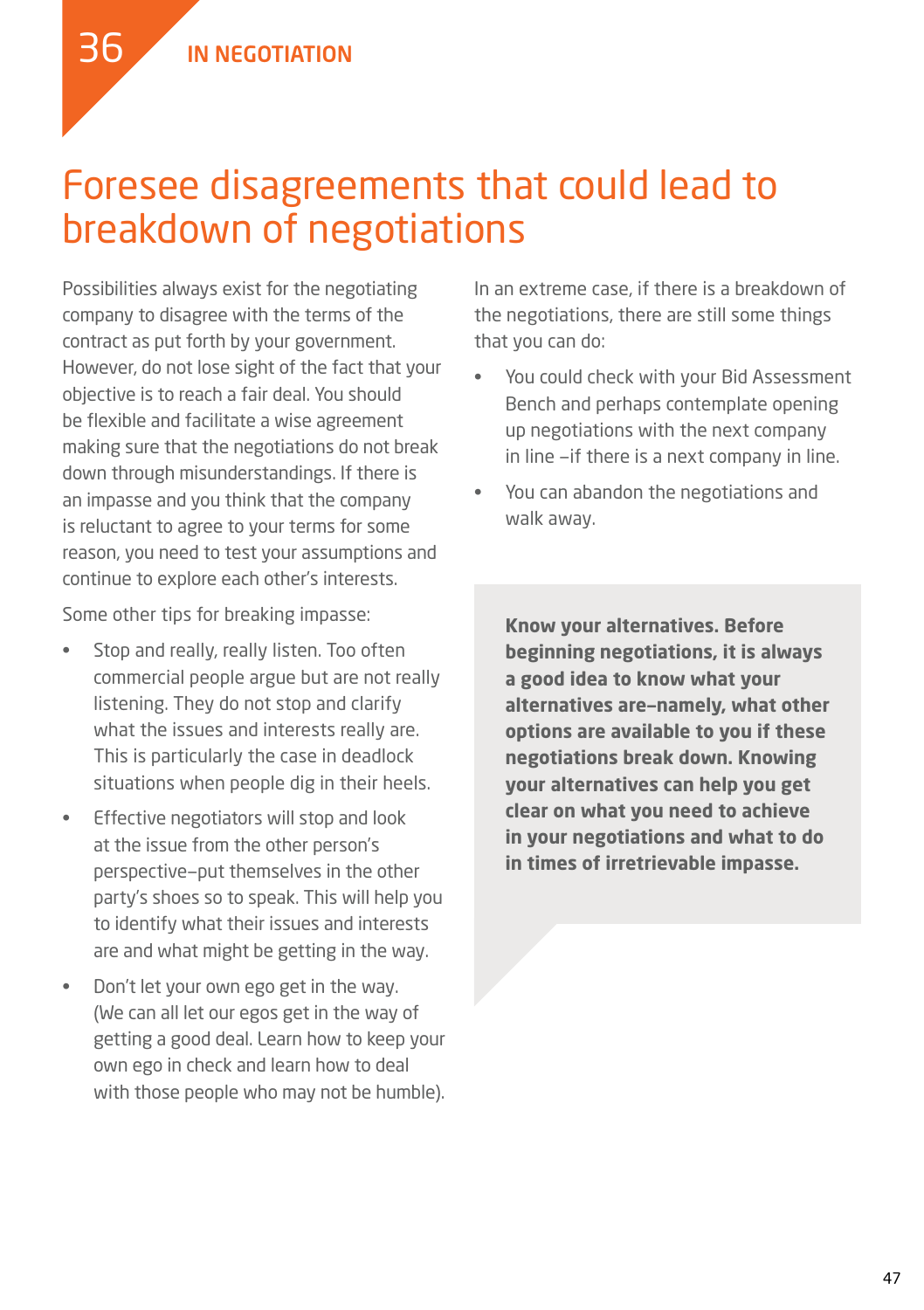37

### Make sure you have evidence that the company will gather the necessary funding for the project

Many countries have experienced issues with companies that come and sign contracts, are awarded mining permits but do not implement the project. To safeguard against this eventuality, firstly, you should have done your homework and checked the financial viability and bona fides of the company (i.e. checked whether you are contracting with the parent company or the subsidiary, and the company's history etc.).

However, sometimes things happen beyond the company's control: for instance, a global economic crisis or a movement by foreign banks to withdraw money from developing regions might occur. You need to prepare for these possibilities and remain flexible enough to recognise that sometimes things occur outside the company's control and you will need to deal with them.

You could consider including a clause in the contract that states that after a certain period, if the company is not bringing evidence of the necessary funding for the project, then the contract is null and void. However, being too rigid with funding periods sometimes does not result in the best outcomes. Anything that locks in funding needs to be done with some flexibility to cater for external circumstances. It is therefore a good idea to draft these clauses so that they are hard on the bona fides of the company but soft enough to recognise that sometimes, unforeseen things happen that can affect funding flows.

For examples of clauses that you might want to include in the contract, see the Model Mining Development Agreement (MMDA). Remember though that these examples are provided for illustrative and comparison purposes only and caution should be used when drafting an appropriate clause for your circumstances.

www.mmdaproject.org/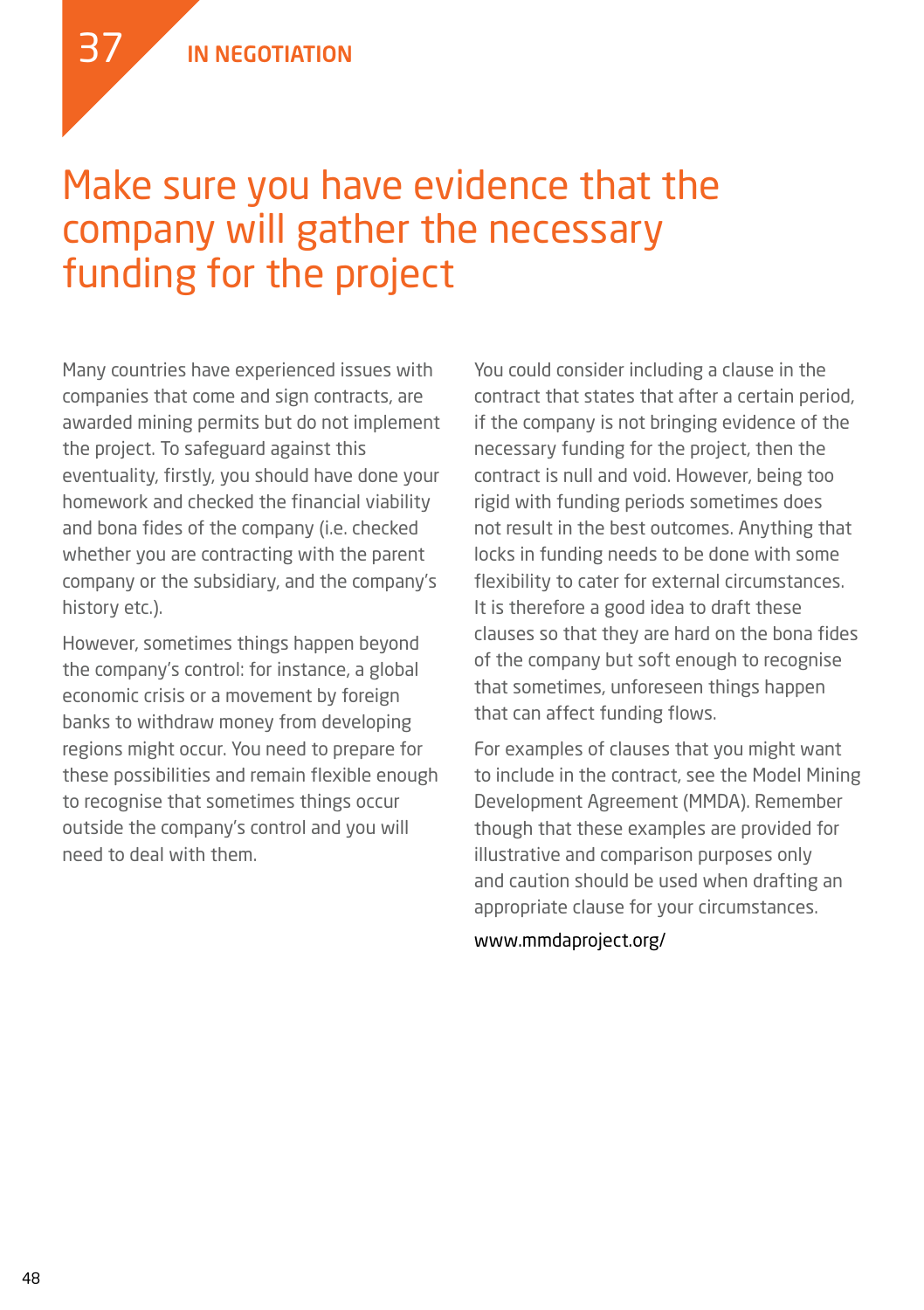

### Develop an implementation plan and monitoring strategy

Before negotiations are concluded, you will need to establish an activity timeline for the implementation of the project.

You will need to understand what documentation and approvals are required so that you can define the timelines and limits for the activities of the company and the state. You will also have to request for a local content plan, an employment plan and other development agenda from the company.

Also, make sure you have discussed how the project will be monitored and who will do what. It is very important to ensure that the conditions and benefits that are agreed are followed. It keeps all parties responsible for their agreed duties and gives confidence that the project is being well managed.

**Note:** There will need to be appropriately flexible Force Majeure terms in the contract that provides for extensions. Also, you will need to remain flexible on timelines, which affect funding provisions (as per Advice 37 above).

See the MMDA Force Majeure clause examples at www.mmdaproject.org/?p=1678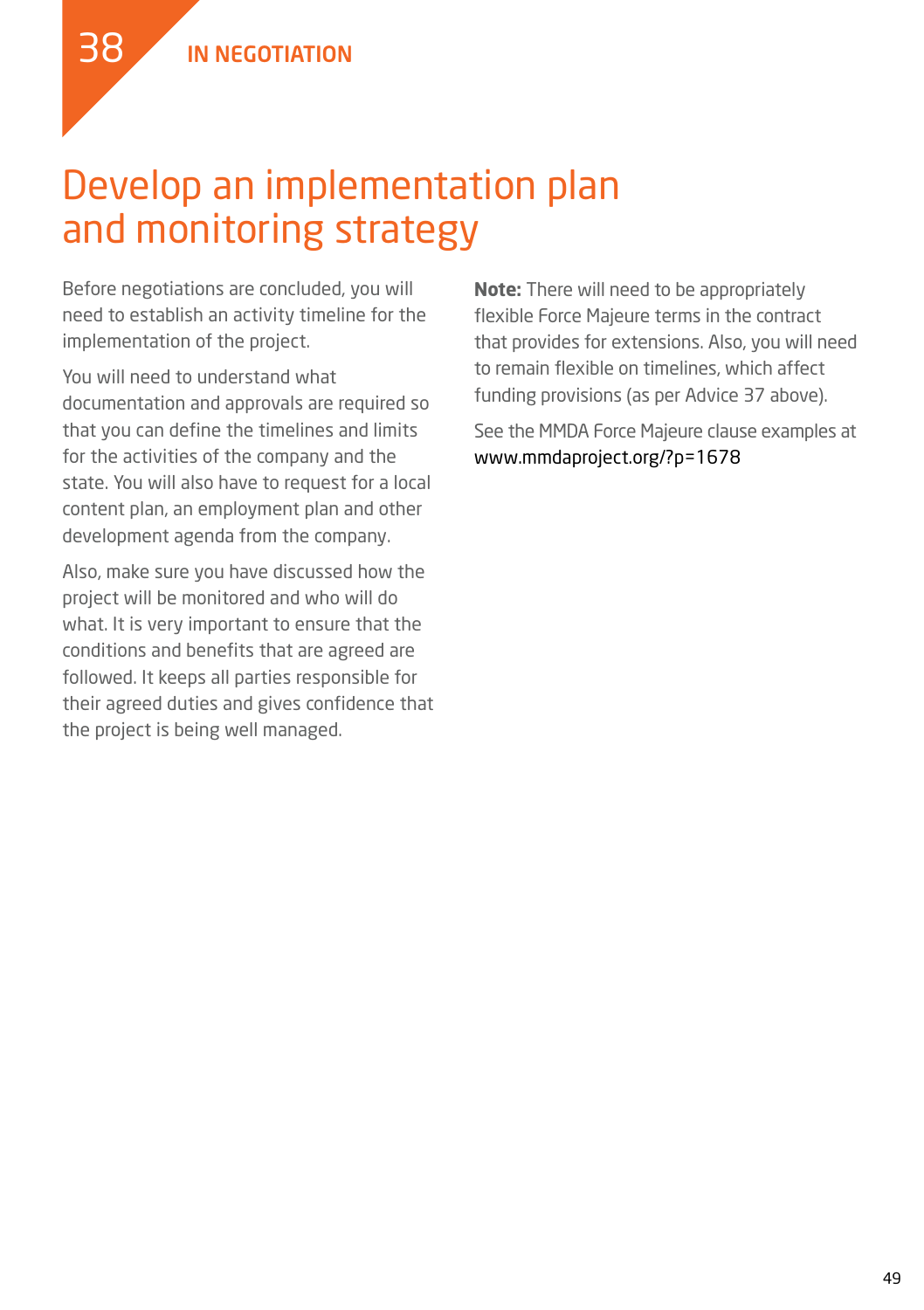

### Include periodic reviews and a dispute resolution clause

The contract should have the duration of the contract clearly spelled out. If the mineral exploitation is estimated to last for 30 years for example, an activity timeline should be established with specific objectives to be attained within specific time frames, as per your implementation plan.

It is also a good idea to include periodic reviews to check the progress of the project and to allow for mutually agreed amendments to accommodate new realities. You can establish a supervisory committee to review the agreement in good faith every five years. There should be the ability to adjust some factors as required – how the relationship is going, safety, community employment/ engagement, environment, but not review the whole agreement, or allow either party to vary the fiscals. This ensures that the project is going as planned, that targets are met on time and that both parties are respecting their obligations as stipulated by the contract and everyone is kept on their toes.

If either party is not meeting its obligations, then there should be a clause in the contract that sets out what occurs in this situation. It might be that you refer the matter to a respected and international mediator or arbitrator.

**Parties do not often like to think about things going wrong with their contract, but things can go wrong and having a robust dispute resolution clause is integral to the agreement. A dispute resolution clause should set out a clear pathway to resolution of the dispute. It should always begin with facilitative type of processes such as mediation and then, if necessary, escalate up to arbitration to ensure finality.**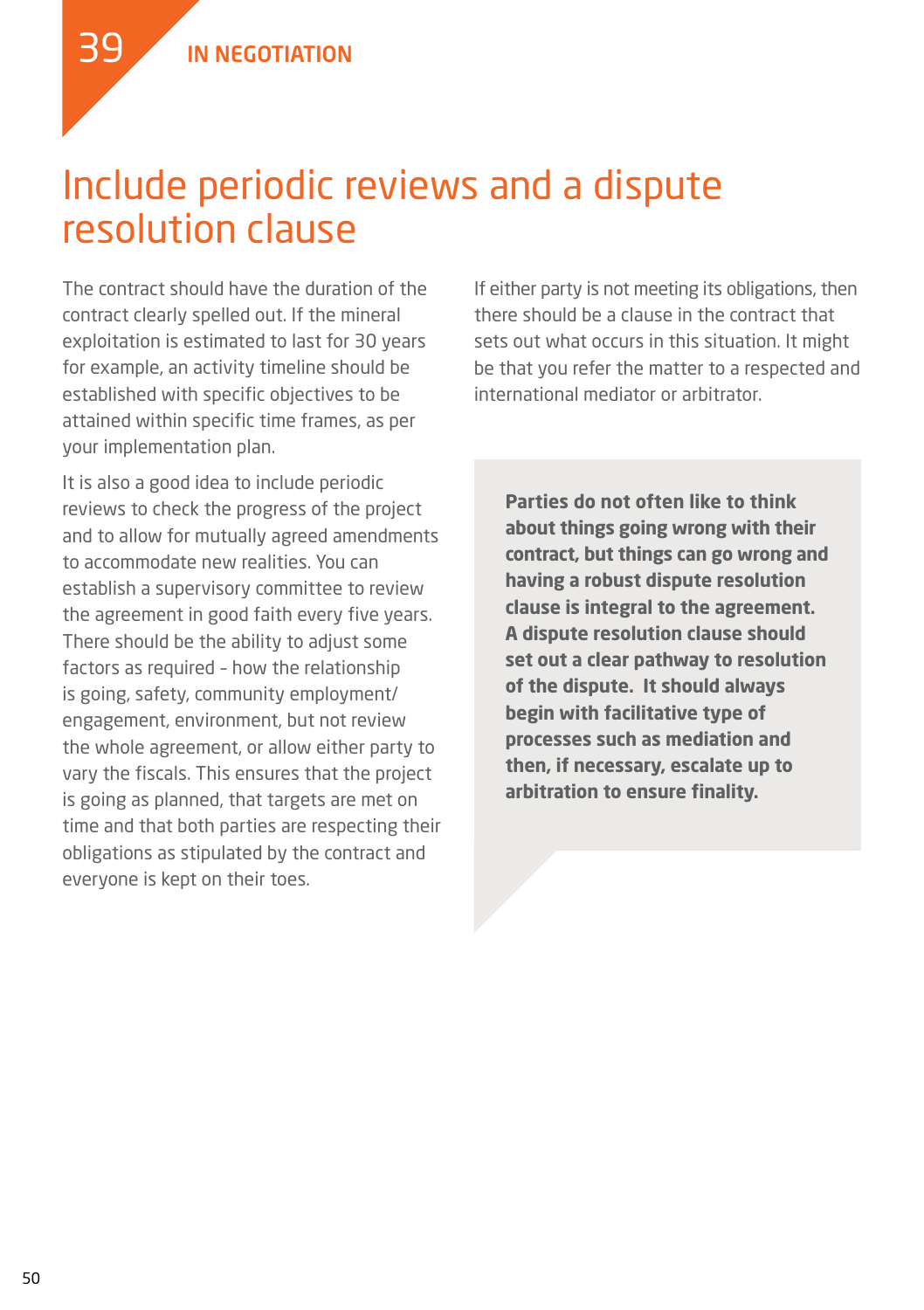### Stabilisation mechanisms

A stabilisation clause is a clause included in the contract in order to make sure the agreement reached by the company will not change. For instance, 1) because the change of the law in the country, or 2) because of the change of Government. It is often unique to a project and to a host state's history.

Stabilisation clauses may take several different forms. The type of stabilisation clause that is ultimately integrated into the contract requires careful contemplation as the effects of the various options vary from one to another. For instance, one type of stabilisation clause could be that the new legislation does not pertain to the development of the minerals or sharing of the benefits but the investor is entitled to be rewarded for any injustice that might have been caused by the appliance of the new lawmaking regime.

As the MMDA notes, stabilisation clauses are very controversial and need to be treated with caution. Currently Ghana, Sierra Leone, Democratic Republic of Congo, Guinea and other countries and are reviewing the stabilisation clauses in their mining contracts.

The issues that you need to keep in mind involve the scope of the stabilisation, the government's policy position, and the impact that the stabilisation clause might have on future negotiations.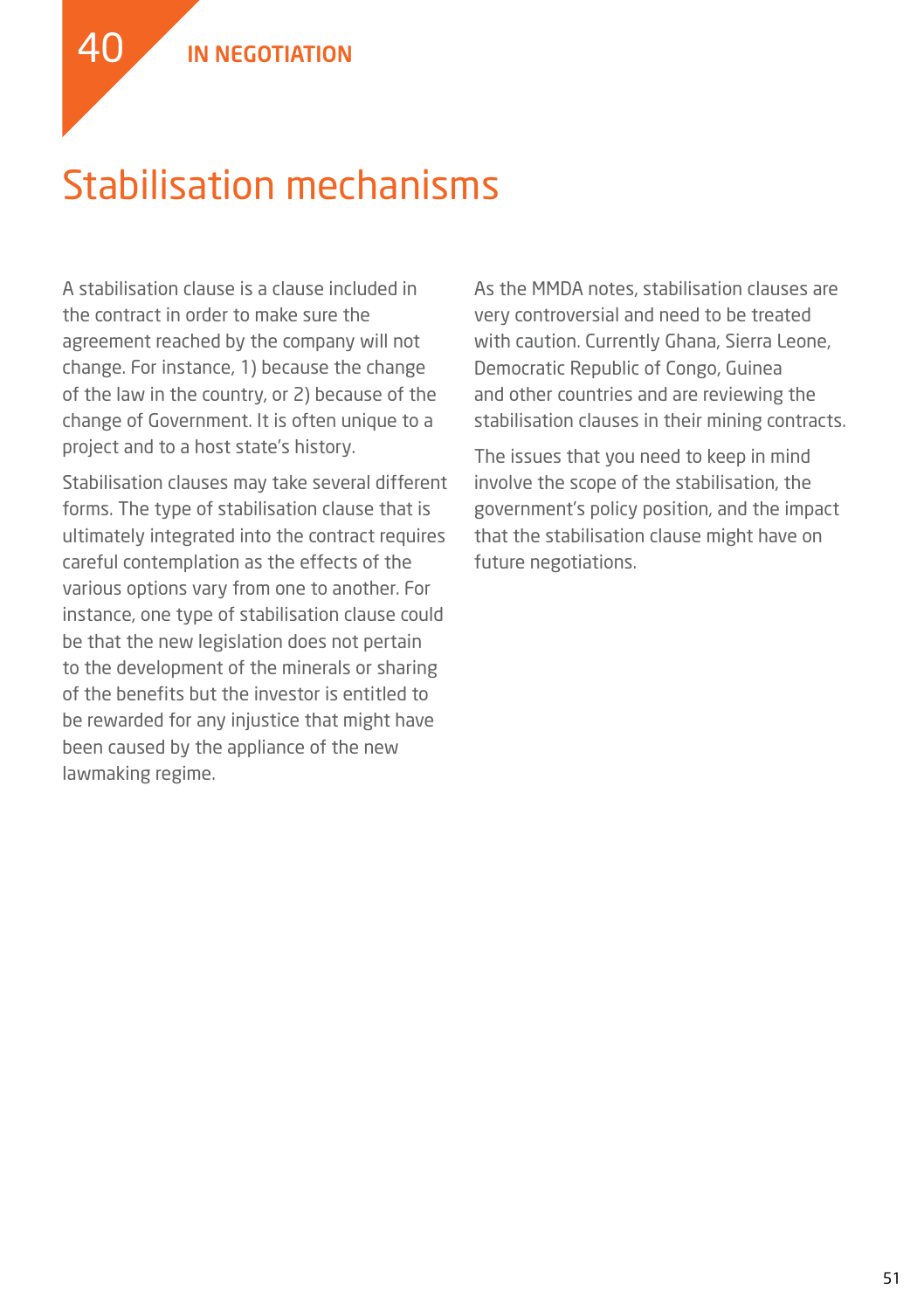41

### Proof read every article of the contract before signature

At the end of the negotiation of the Mining Contract, make sure everybody comes together to proof read each of the articles of the Contract. This assures both parties that the resolutions noted down constitute exactly what transpired during the negotiations.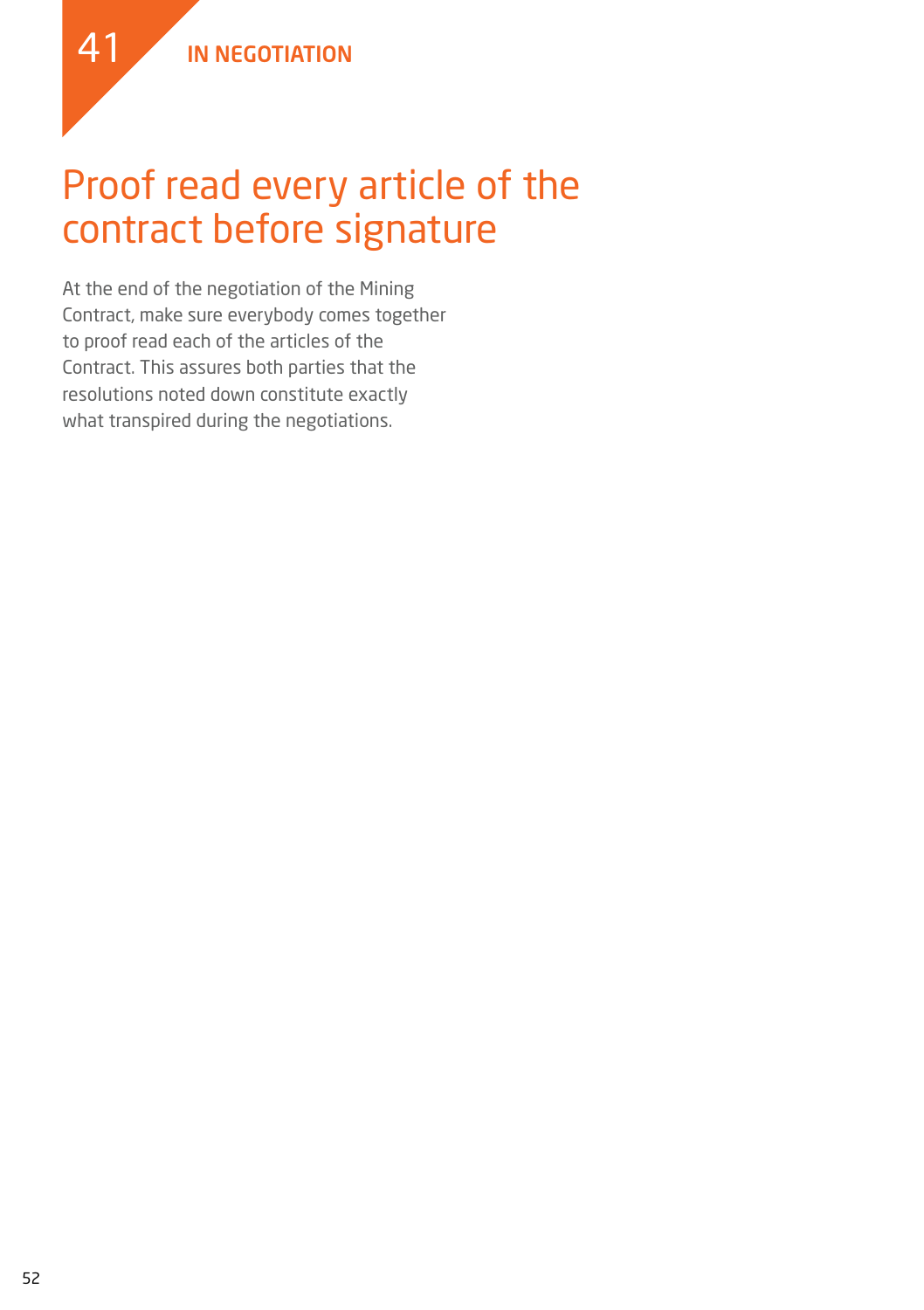

### Get parliamentary approval/ ratify the contract

It is imperative that the agreed contract receives parliamentary approval and ratification. You need ratification to ensure that:

- • the state is properly authorized to enter in to the agreement, and
- the contract applies beyond the law.

It may be that you need an Enabling Act to be presented to Parliament if some elements of your contract are beyond the existing laws of your country. If it is absolutely the case that you need to draft an Enabling Act, then you will probably need to get legal advisors to join you in the drafting, which will then be introduced to the House of Representatives by your government.

Given that parliamentarians are usually there to protect the interests of the people, a well-drafted Enabling Act (and a well-crafted contract) that is clearly geared towards economic growth, provision of jobs and the improvement of living standards should easily get endorsed by the Parliament.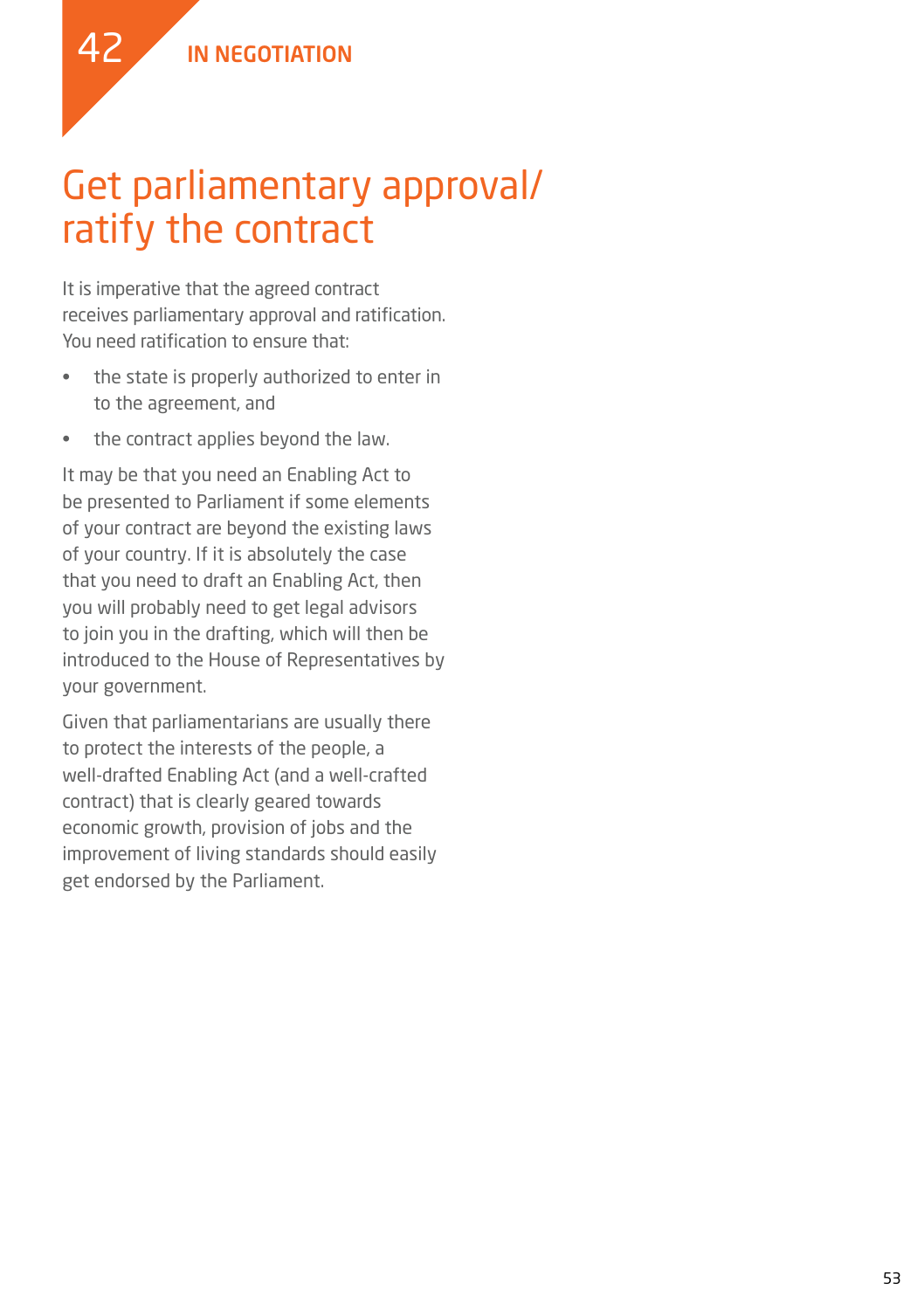

### Be as transparent and public as possible

Once both parties are settled on the terms of the contract, the next thing will be the signing of the contract. This will no longer be behind closed doors. It will be a heavily media publicized event that will bring both your government and the company into the public eye.

Be mindful that there will be opportunities and risks with this. A publicised signing event will make the wider national community aware of the project. This may increase interest for employment and business opportunities, but may also bring criticism about ownership, environment, benefits etc. This is why it is good policy to be as engaging and transparent as possible throughout the negotiation process.

It is likely that your government will benefit from a signing event in that it will use the event to show the national and international community its willingness to carry out huge projects leading to the economic and social advancement of the country. This event will also send a strong signal to international investors about the country as a good investment destination.

On the part of the company, the signing event will again make the company known to the host community. Previous stakeholder consultation will prepare the minds of the local community on what to expect once the project is afoot and this is another opportunity to make public several aspects of the project. This is important since it will help build the confidence of the public opinion vis-a-vis the project.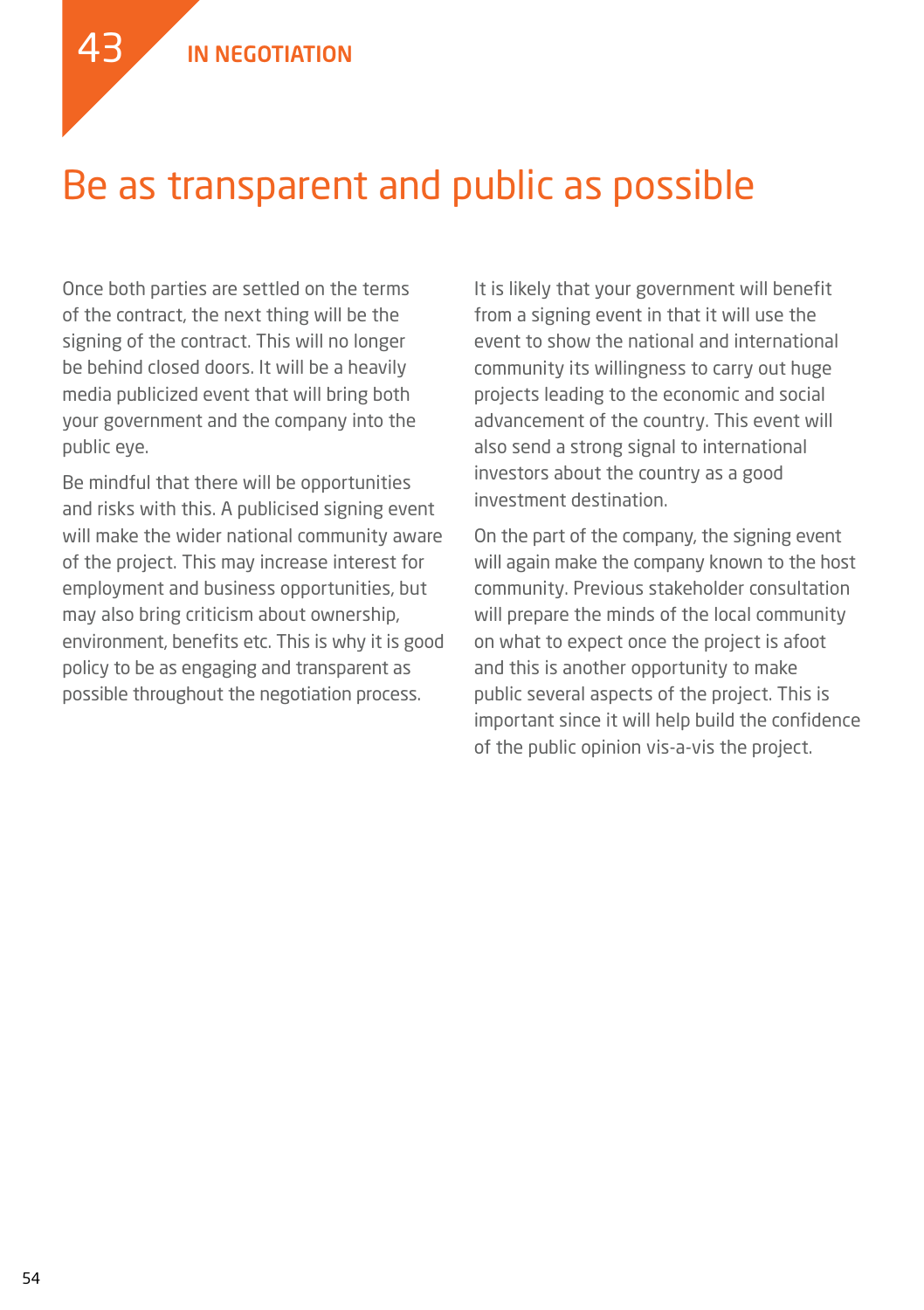#### Produce the contract or a summary or simplification of the contract for the community understanding

On balance it is better if the entire agreement is made public to overcomes the suspicions of civil society and demonstrate transparency. However, if the agreement is complex then It can be strategic to provide a summary or simplified version of the contract (void of technical jargon) to foster understanding of the contract by the public. This can help the press, local communities as well as the host community heads to better appreciate the contract terms and reinforce the understanding of what to expect from the project.

Make sure you agree with the company on the information to send out to the public, since the terms of such mining contracts are generally confidential and the company might not want some parts of the contract being released.

You can also use the EITI (Extractive Industries Transparency Initiative) to make public and transparent the content and benefits of the contract. This will earn you positive attitudes from the national and international community.

#### http://eiti.org/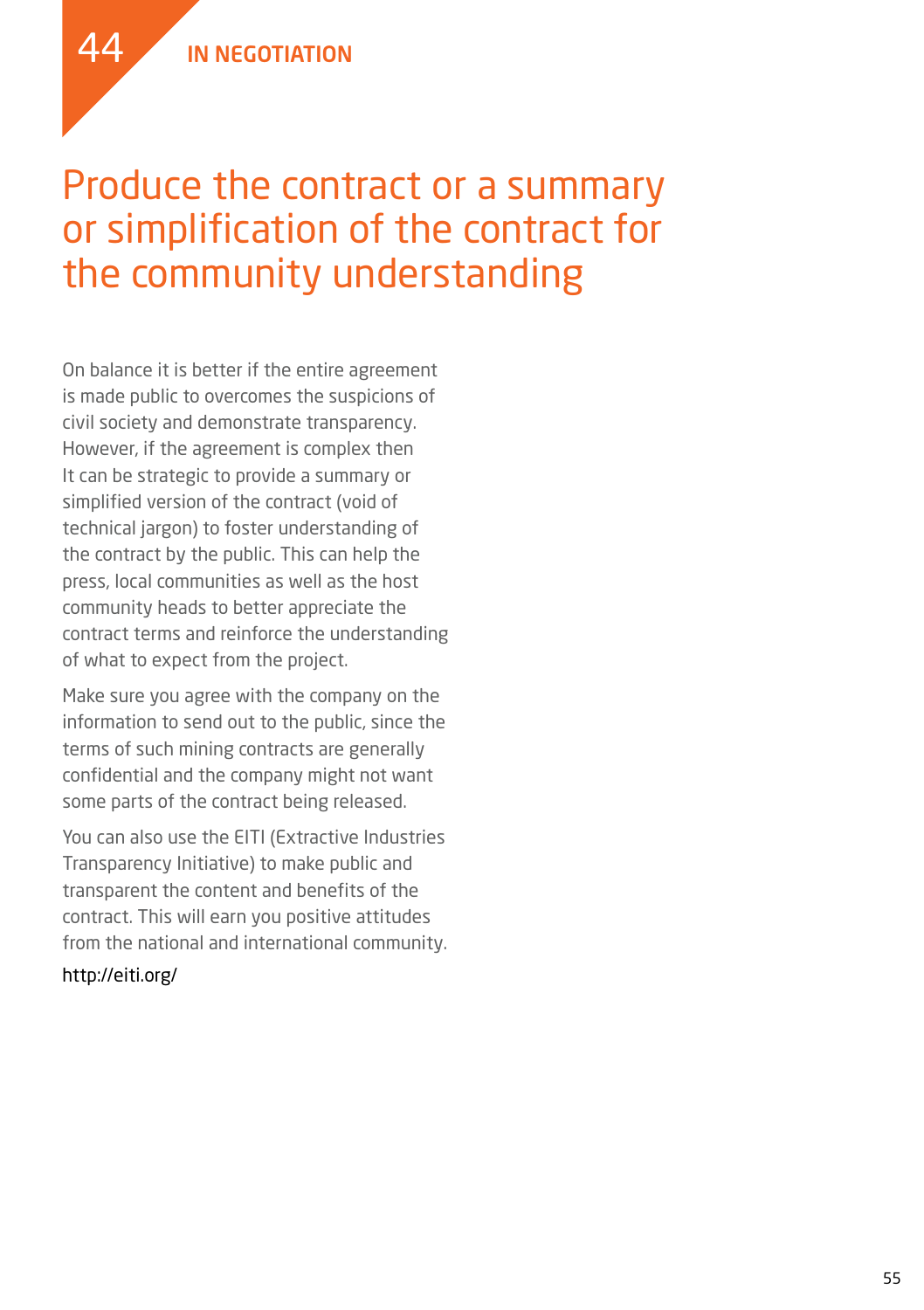# Post negotiation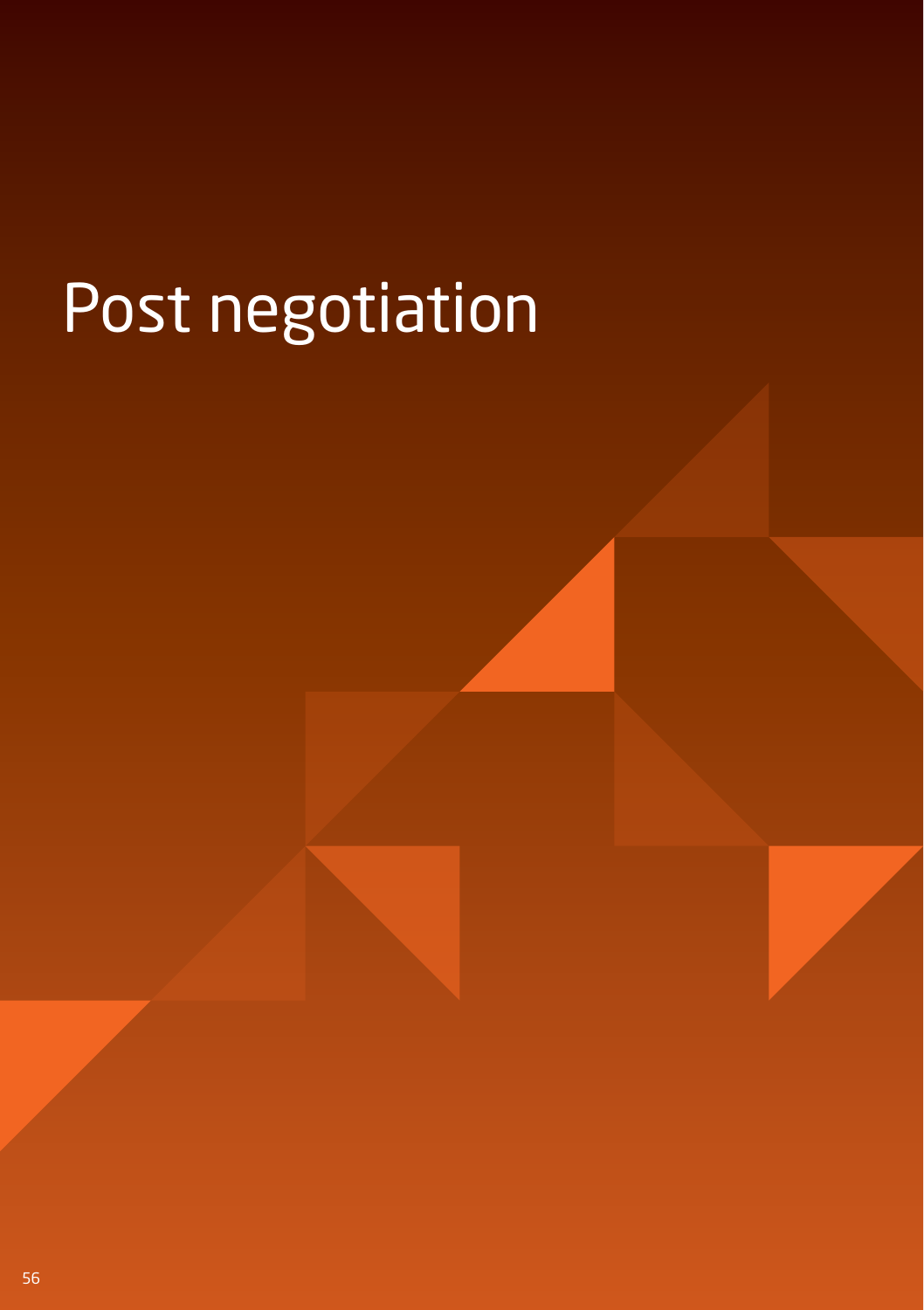

During negotiations, you will have established the expected timelines and milestones for the implementation of activities. This timeline will incorporate your strategy for monitoring the progress of the project.

Monitoring is likely to be carried out by the different ministerial departments who were involved in the negotiation process. This will enable those various ministerial departments to ensure that priorities and obligations are being met in the project.

It is a good idea to form an agreed group that represents the various departments and stakeholder groups (mines, revenue, and audit inspectorate departments, EITI representatives, civil society, environmentalists etc.). These will include employees of the different Ministries involved in the project, as well as independent experts from the private sector, notably in economics, accounting, legal issues and indigenous peoples' concerns. This is the Monitoring Team. Make sure the group meets regularly and knows what they must monitor and how they report back.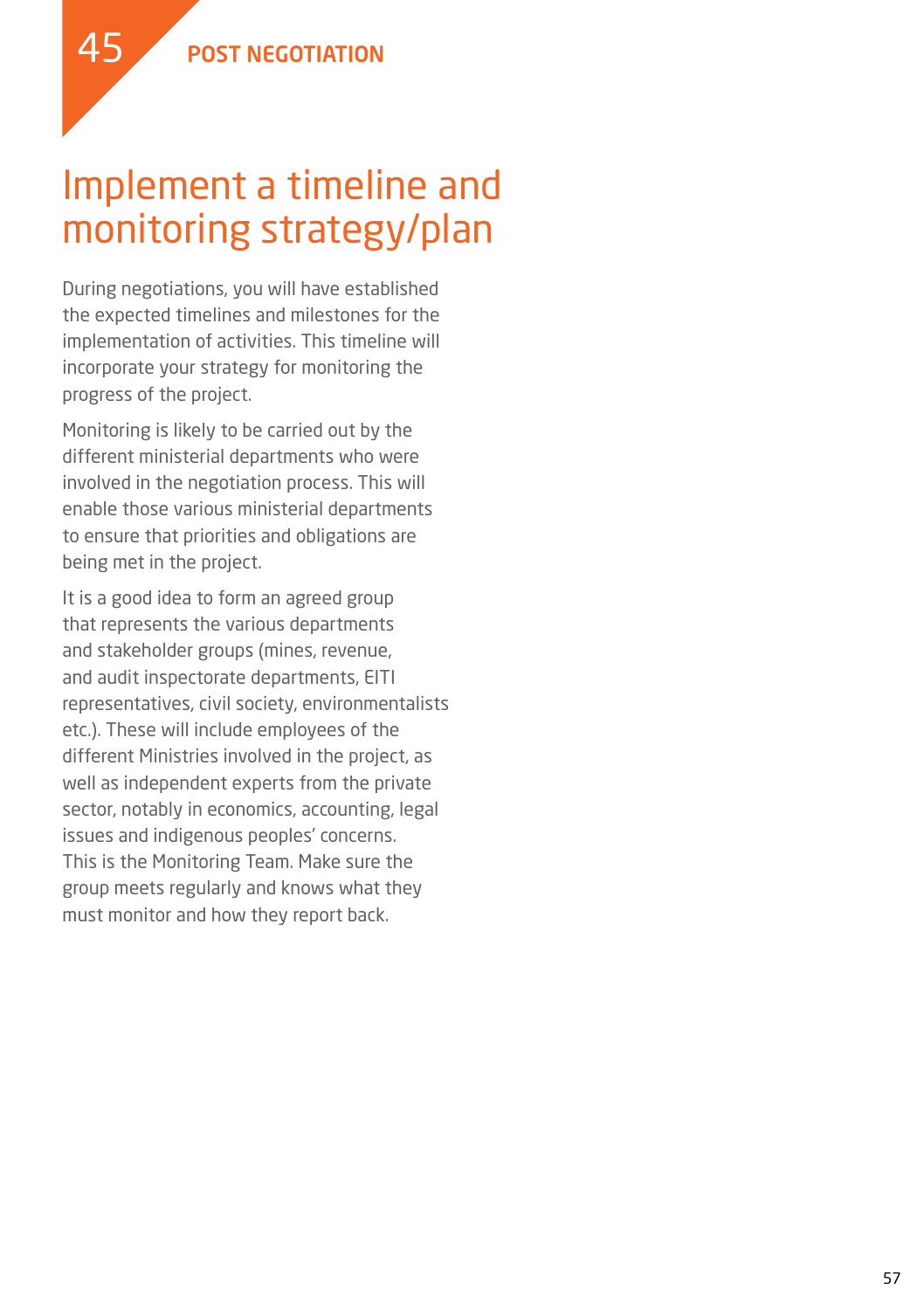### Monitoring compliance

The Monitoring Team will have to see that both the government and the company are respecting the terms of the contract during he implementation phase of the project. If they are not, then this should initially be addressed within the company or department directly by the relevant member of the Monitoring Team. If stakeholders were involved in the negotiation then they will have more reason to comply. If there is an individual that deliberately is not complying then raise the issue with the department head and take the appropriate sanctions.

If they are complying, then this is good and should be noted, but do not then get complacent and stop monitoring properly! **Enforcement is always a last resort. It is better to try and problemsolve the non-compliance before enforcing sanctions.**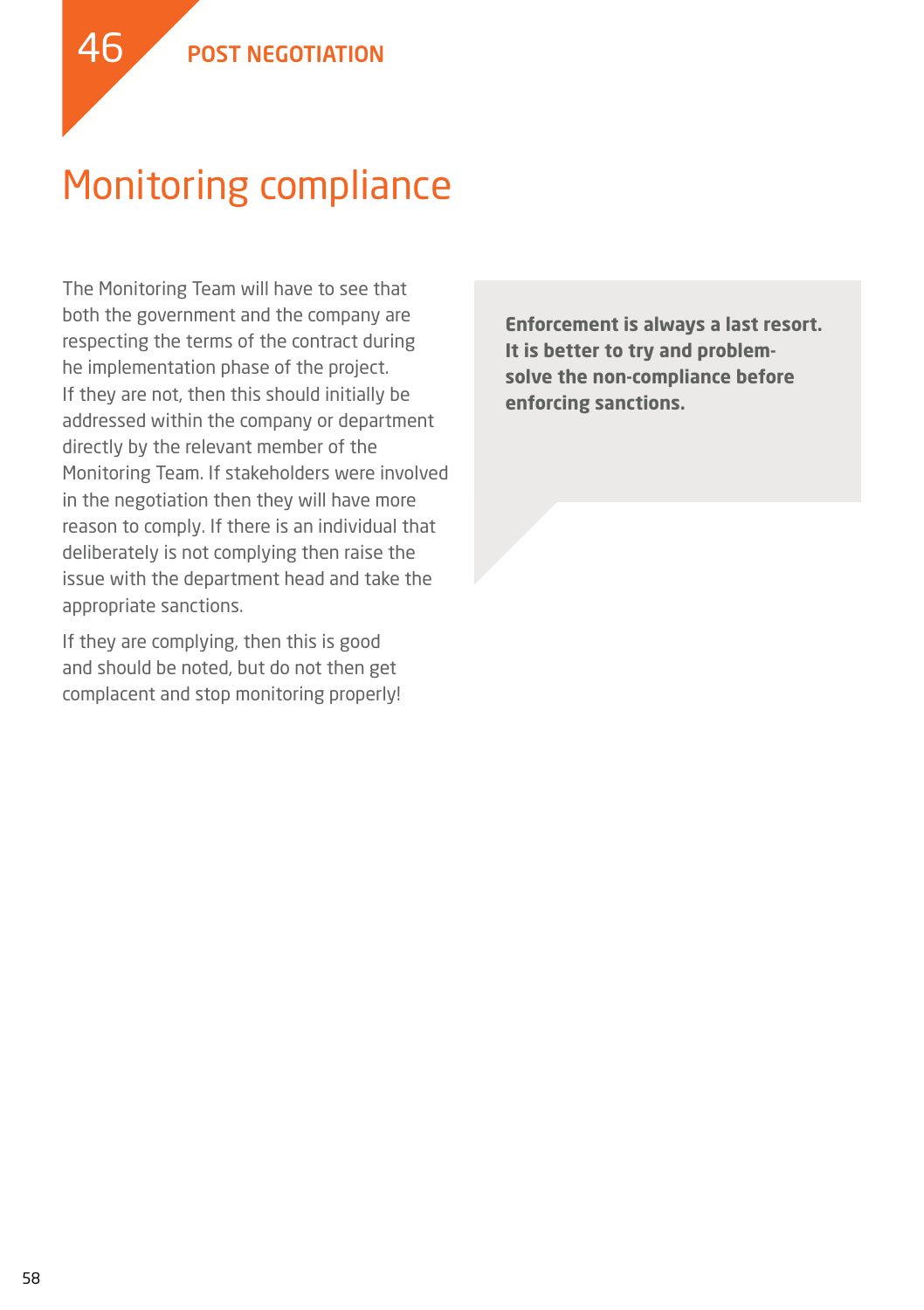47



Because you are dealing with very important projects that require the involvement of highest authorities in the country, it is a good idea for you to institute a Committee of Ministers as an aftercare committee. This is also a good idea to increase the awareness of the Ministers since their representatives do not always report to them faithfully.

The aftercare committee should include community representatives to deal with issues between the Company and the Community; and issues with other Government Agencies. This committee should also handle unforeseen circumstances and be able to engage a facilitator or mediator as necessary.

Take special care of the fact that the State and the investors are effectively meeting the concerns of the local communities as scheduled. If you fail in doing this, you may jeopardize the whole project since you may face strikes and other protests. This may also discredit your government.

Below is a link to Fact Sheet and case study setting out what happens to mine sites after a mine is closed.

www.miningfacts.org/environment/whathappens-to-mine-sites-after-a-mine-is-closed/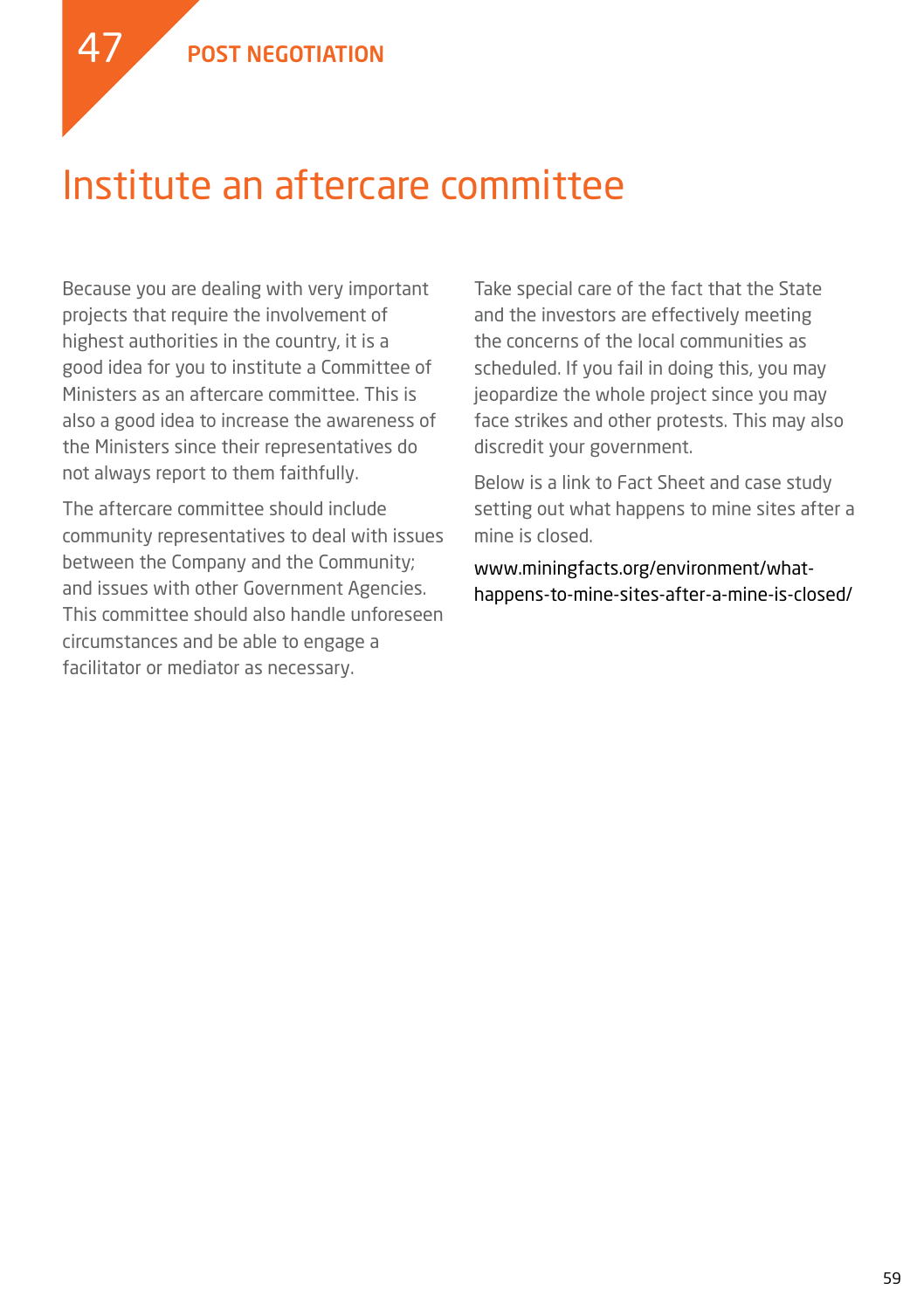### Develop yearly post impact studies/evaluations

It is important to have annual evaluations of the impact of the mine operation, particularly if you have not dealt with the company or the mineral or the scale of mine before.

Given that every project always has unexpected results as well as social, economic and environmental impacts, there is need for you to foresee the initiation of the socio economic and environmental impact of the project on the local area as well as on the state as a whole. This helps you to find out if the project is producing expected results, and if not, how the project could be redirected to meet the goals set down at the onset.

In case of environmental complications, post-impact studies will enable you to find solutions to the problem soon enough before the project develops an adverse effect on the environment, the public and in turn, the image of your government.

Red thread: being complacent about the project once it appears to be underway can have detrimental effects; keep reviewing to ensure that all is on track.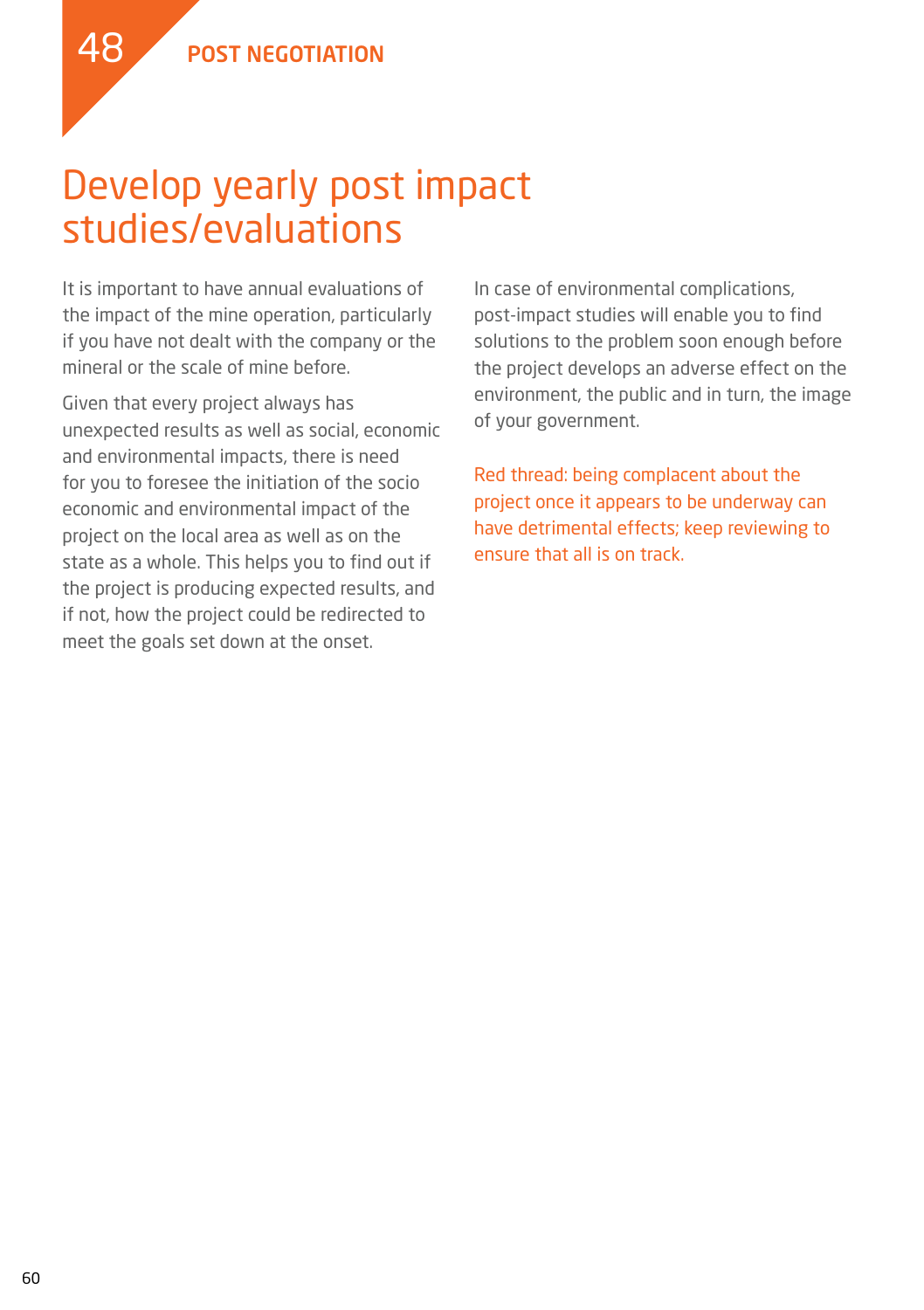### Consider local shares participation

Given that one fifth of agreement provisions will likely be devoted to employment, education and training, successful long-term employment of indigenous people on jobs associated with the project should be as high as possible. It is also important to try as much as possible to get local investors to buy the available shares in the company. This will give the locals a sense of belonging and ownership of the project such that they will be compelled to join the government in protecting the project in order to maximise their own profits. It will also enable the project to benefit the locals, who will take the lead when it comes to dialogue with village authorities, understanding local dogmas, myths, superstitions and preferences. This will further enhance the rapprochement between the state, the companies and the host communities ensuring the smooth functioning of the project.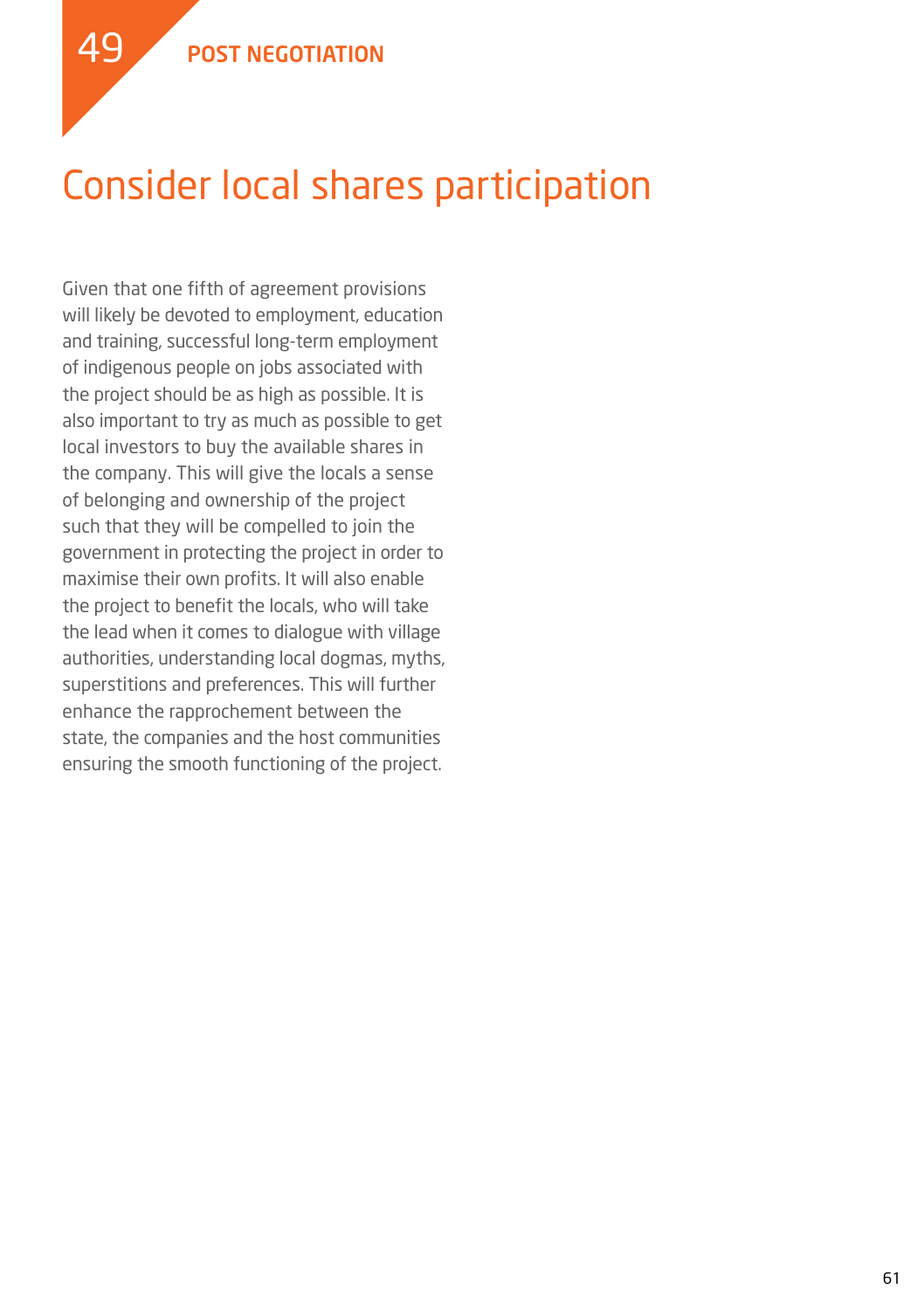### Renew contracts

If the duration of the contract expires while resources are still available, it will be advisable for you to renew the company's contract for continuous development, especially if the company has proven to be effective and trust worthy. This will also reduce extra time and costs for opening fresh negotiations.

Ensure there is a renegotiation clause in the contract with criteria that triggers its use. If the company is not proving to be effective and trustworthy, then there must be a mechanism to address that. If the operation has proved to be a positive one on all fronts, then it makes good sense to continue it. Do reassess the terms of the contract to accommodate changing conditions or requirements.

**If the relationship has been good for the company and the community then they will support the government in continuing the life of the project.**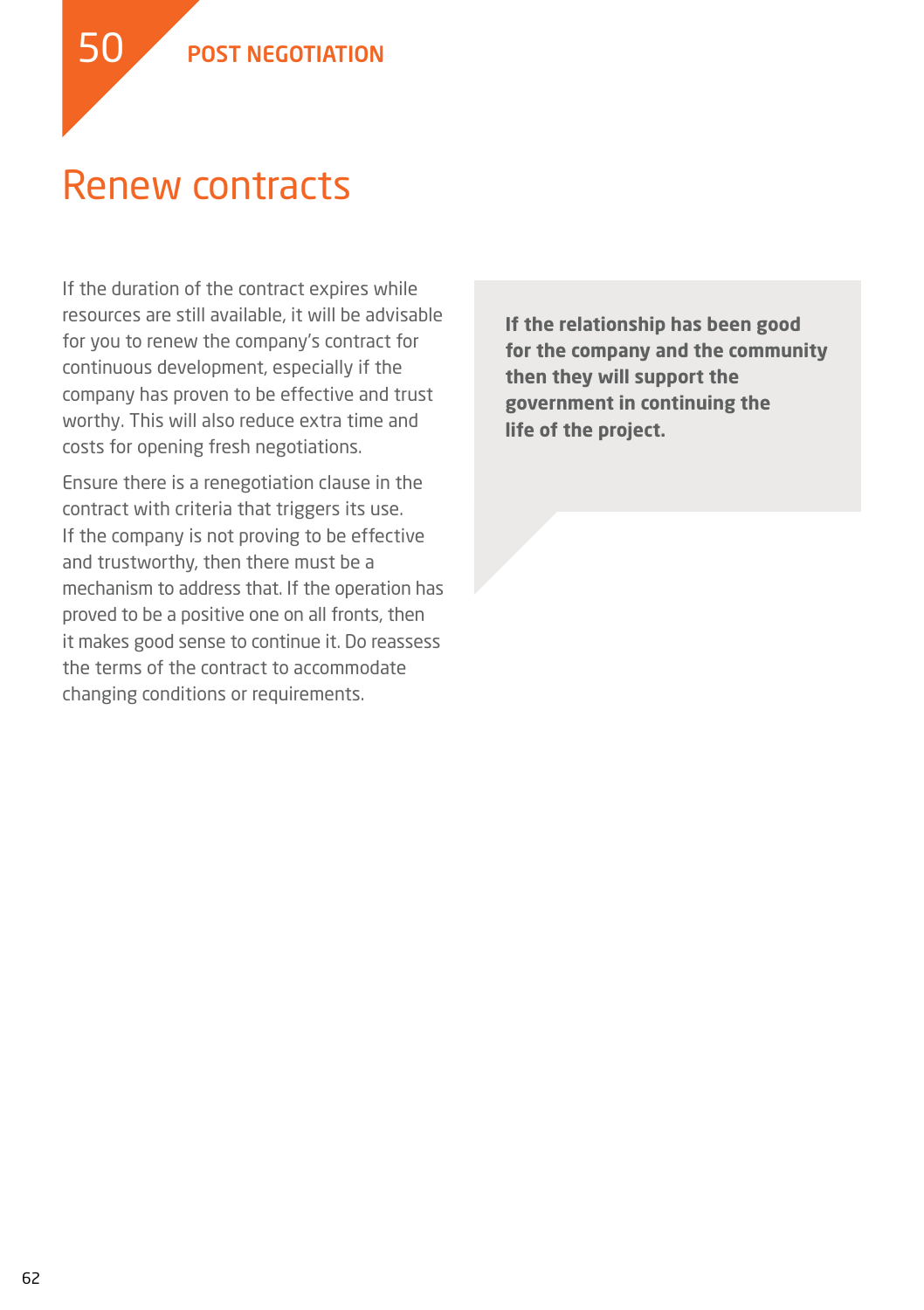#### Afterword

With this Handbook, we have provided advice to assist you and your government to achieve all that is possible in negotiating mining contracts. With this guidance we hope that you will be able to transform your country using mining as a catalyst. We conclude with the aspirations of the African Mining Vision, which can equally be applied anywhere in the world.

- $\blacktriangle$ Enhance value by promoting linkages
- ▲ Obtain a fair share of the revenue
- $\blacktriangleleft$ Improve public participation and accountability
- **Pursue an integrated view of the rights** of all the stakeholders: partner with stakeholders rather than compete
- Value your environmental resources and always consider intergenerational equity
- ▲ Use mineral revenue efficiently and effectively and think into the future
- **Promote local development**
- **Encourage regional cooperation and** harmonisation
- Strengthen institutions and communities: build capacity wherever possible